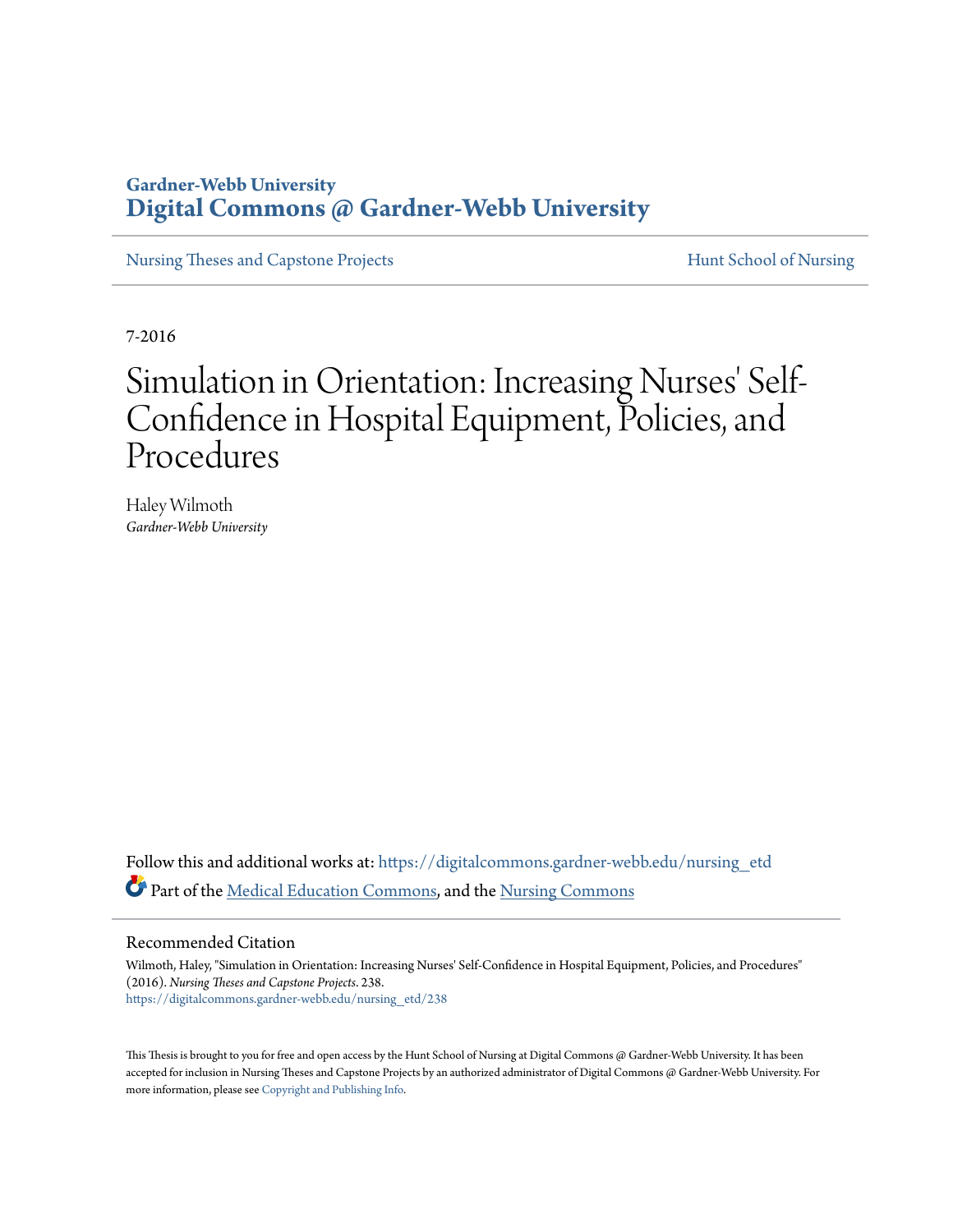## Simulation in Orientation: Increasing Nurses' Self-Confidence in Hospital Equipment, Policies, and Procedures

by

Haley Wilmoth

A thesis submitted to the faculty of Gardner-Webb University Hunt School of Nursing in partial fulfillment of the requirements for the Master of Science in Nursing Degree

Boiling Springs, North Carolina

2016

\_\_\_\_\_\_\_\_\_\_\_\_\_\_\_\_\_\_\_\_\_\_\_\_\_\_\_ \_\_\_\_\_\_\_\_\_\_\_\_\_\_\_\_\_\_\_\_\_\_\_\_\_\_

\_\_\_\_\_\_\_\_\_\_\_\_\_\_\_\_\_\_\_\_\_\_\_\_\_\_\_ \_\_\_\_\_\_\_\_\_\_\_\_\_\_\_\_\_\_\_\_\_\_\_\_\_\_

Submitted by: Approved by:

Haley Wilmoth Dr. Quanza Mooring

Date Date Date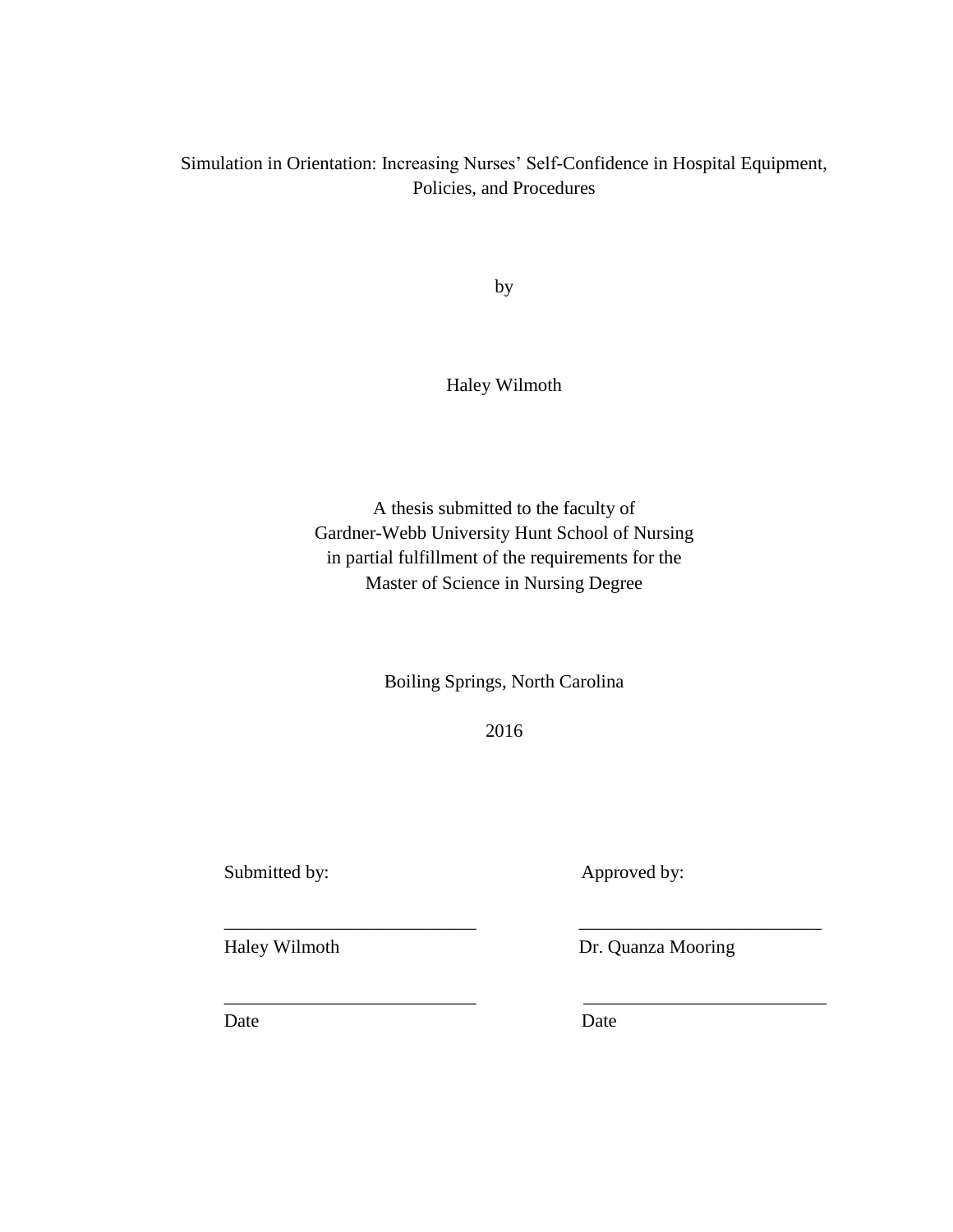#### Abstract

Simulation provides a safe environment for the nurse to practice and learn new skills in a safe and controlled manner. This allows a novice nurse to advance to an expert level without placing a patient at harm and increasing self-confidence at the bedside. The purpose of the Orientation Simulation Study is to evaluate the effectiveness of simulation on self-confidence on new hire nursing staff when learning how to use the hospital Heparin Nomogram and dose mode on the IV pump. The study was conducted over four months with 18 nurses surveyed using a pre- and post-Likert scale called the Confidence Scale. The new hire nurses were hired for the medical-surgical units, which included: Medical, surgical, critical care, intermediate care, oncology, and emergency department. Data showed mean scores of the pre-survey to be 11.11, while post-survey mean scores increased to 17.22. With a paired t-test p-value being less than 0.00 there was a significant difference in self-confidence after simulation. Simulation has been shown to increase self-confidence in other disciplines such as nursing students, military, aviation, medicine, and physical therapy

*Keywords*: Simulation, nursing education, experienced nurse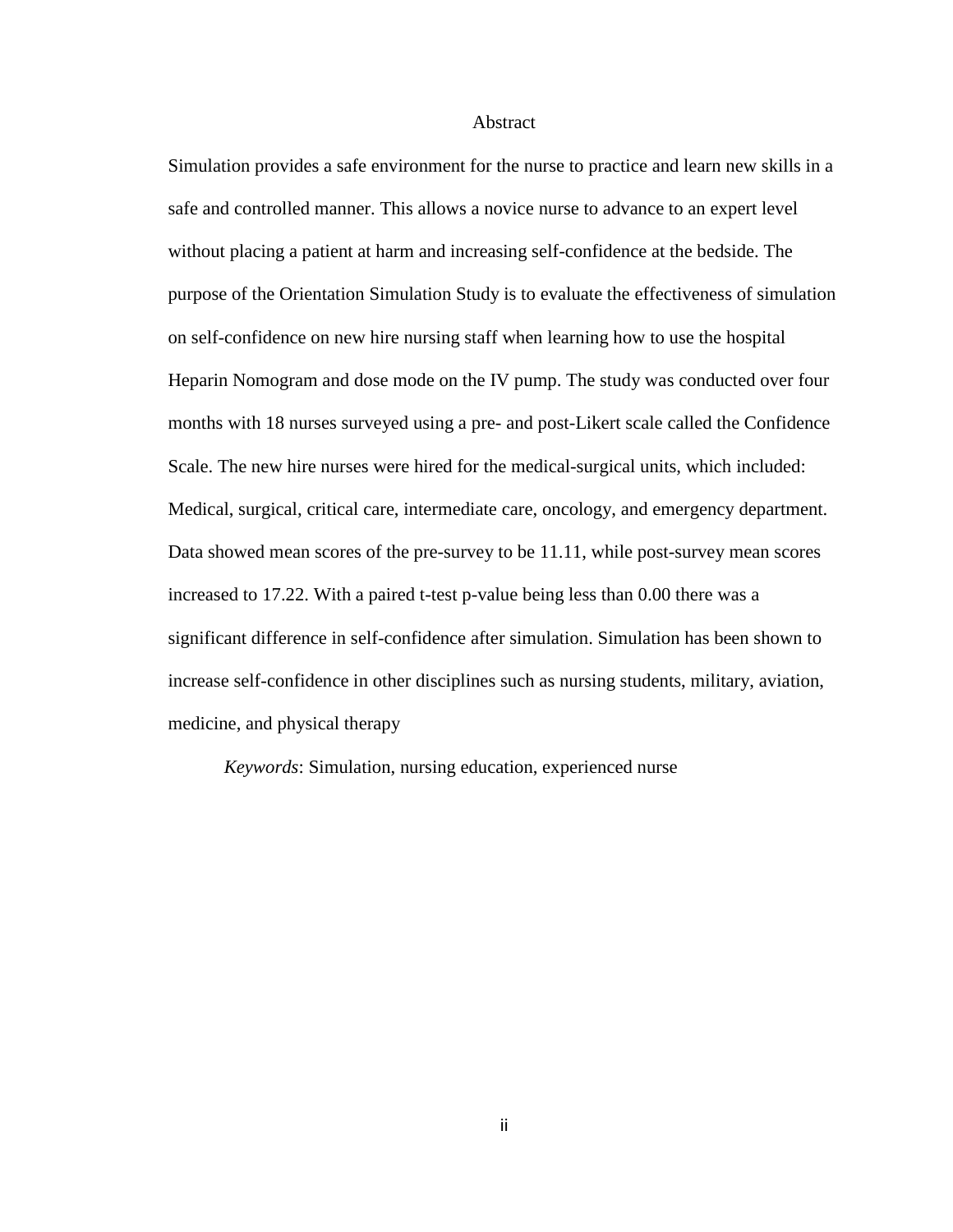### Acknowledgments

I would like to extend a special thank you to Dr. Mooring for guidance during this research project. To my husband Ryan who has pushed me and supported me throughout my nursing career, thank you I would not be here without you. I would also like to thank all of my friends and family who have listened to me and supported me throughout this journey.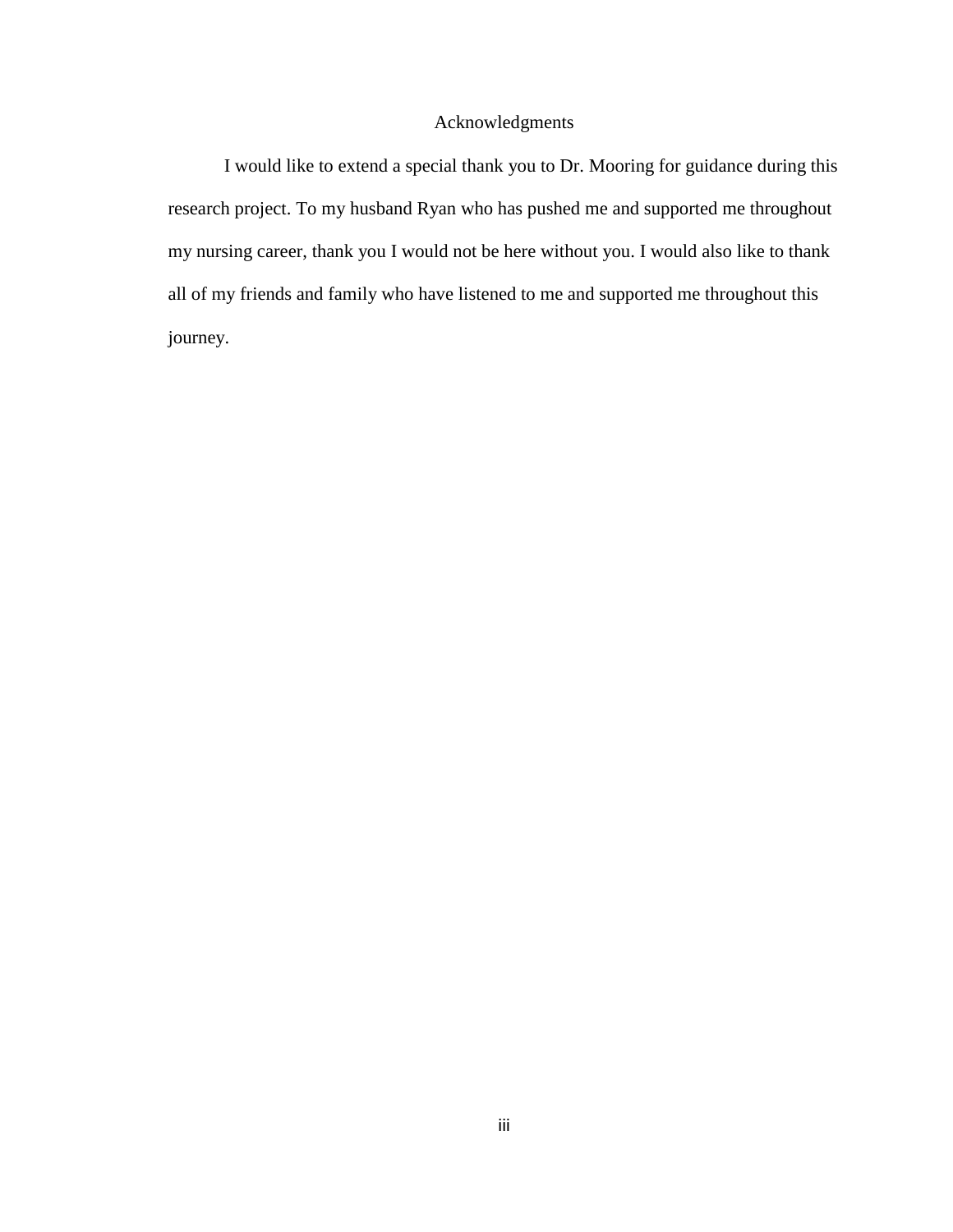# **©** Haley Wilmoth 2016

# All Rights Reserved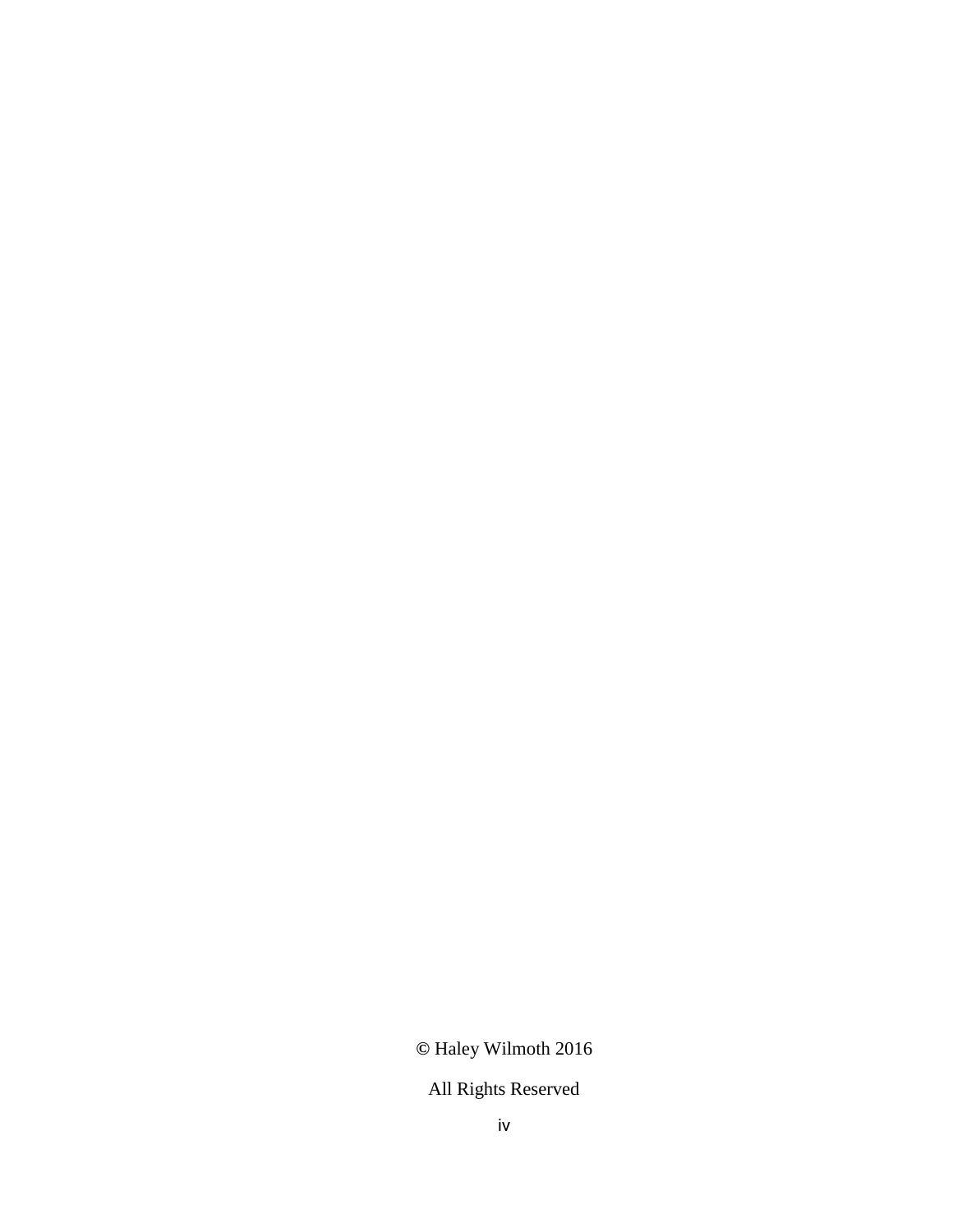# Table of Contents

# **CHAPTER I: INTRODUCTION**

| <b>CHAPTER II: LITERATURE REVIEW</b> |
|--------------------------------------|
|                                      |
| <b>CHAPTER III: METHODOLOGY</b>      |
|                                      |
|                                      |
|                                      |
|                                      |
|                                      |
|                                      |
|                                      |
| <b>CHAPTER IV: RESULTS</b>           |
|                                      |
|                                      |
| <b>CHAPTER V: DISCUSSION</b>         |
|                                      |
|                                      |
|                                      |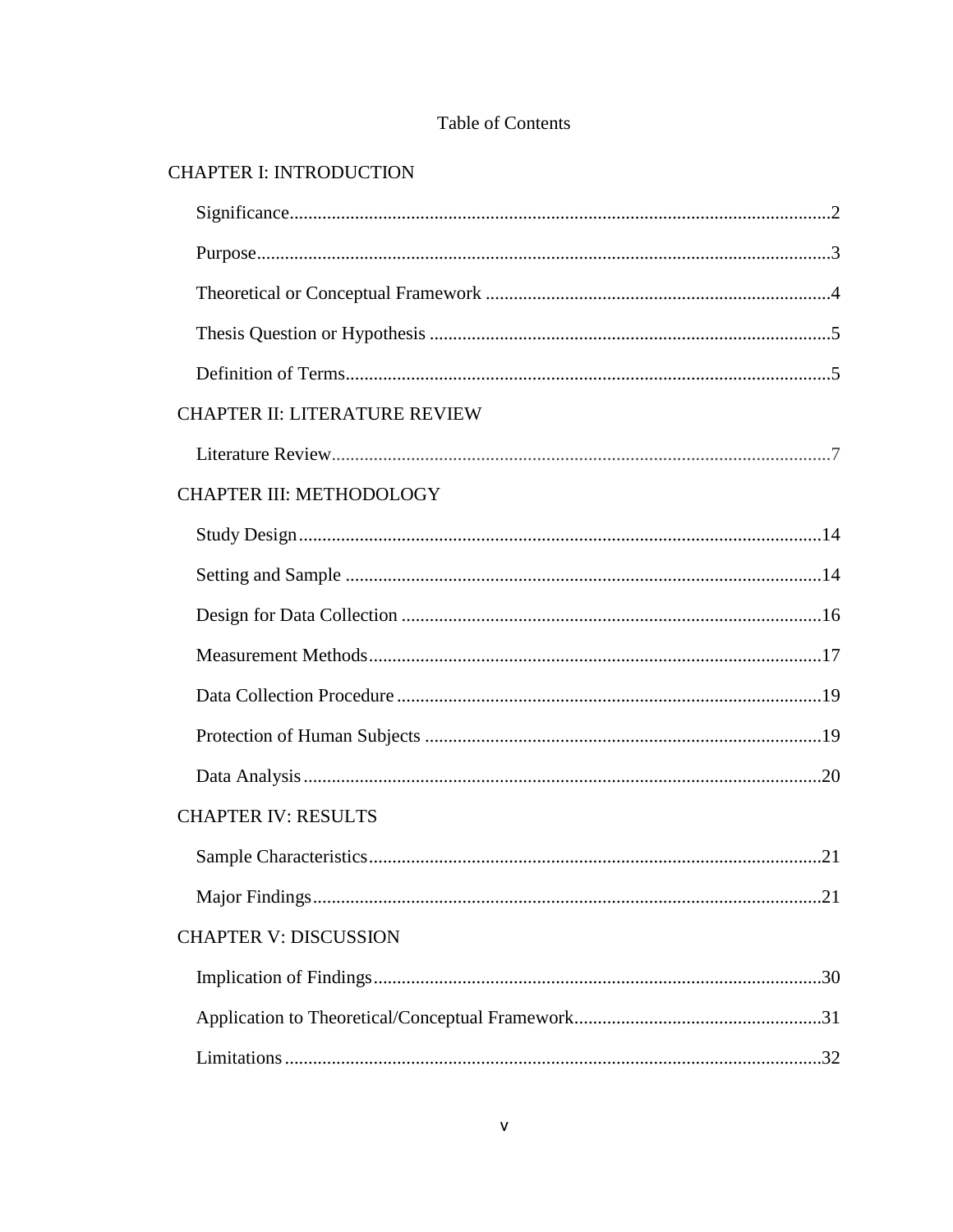| <b>APPENDIX</b> |  |
|-----------------|--|
|                 |  |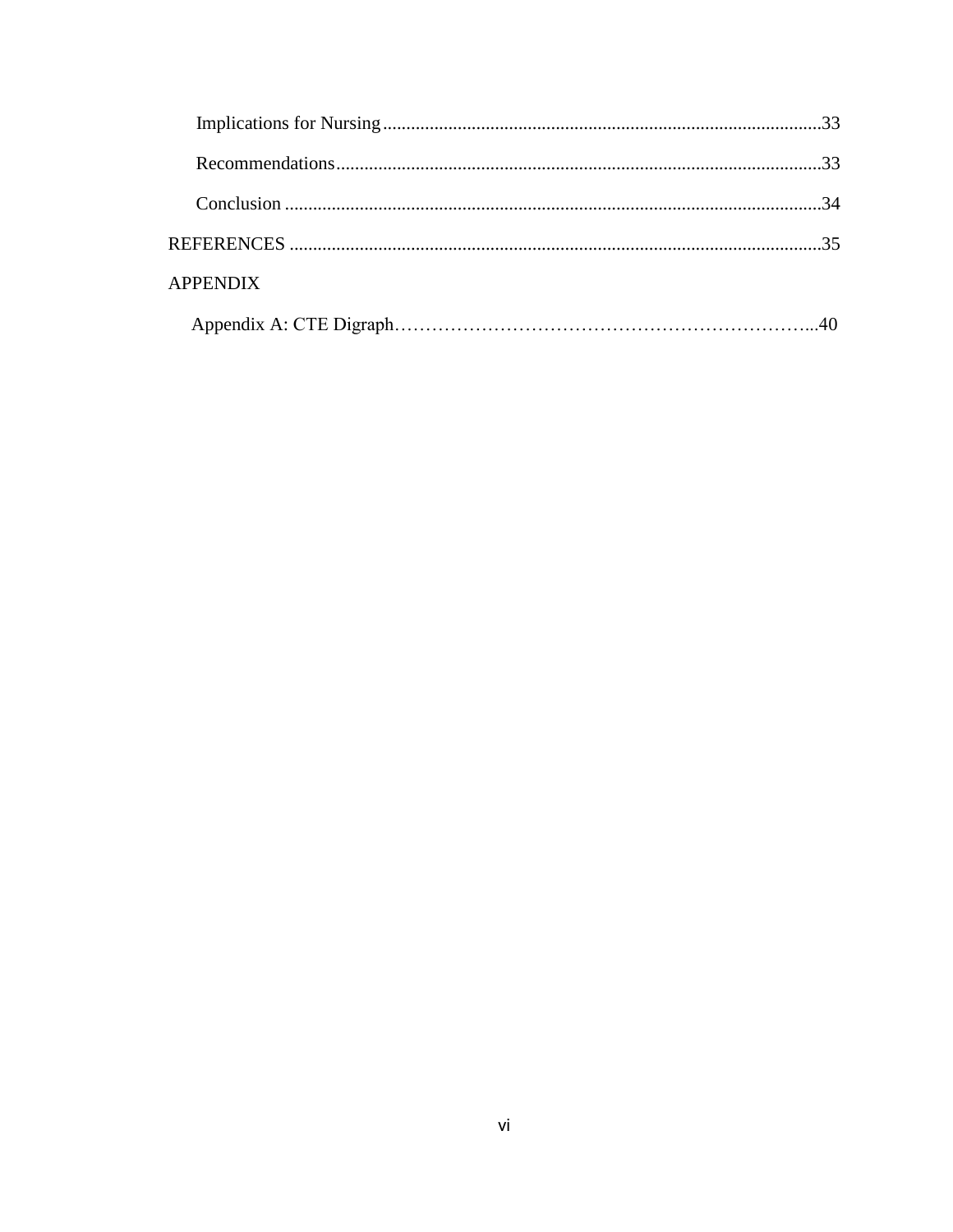## List of Tables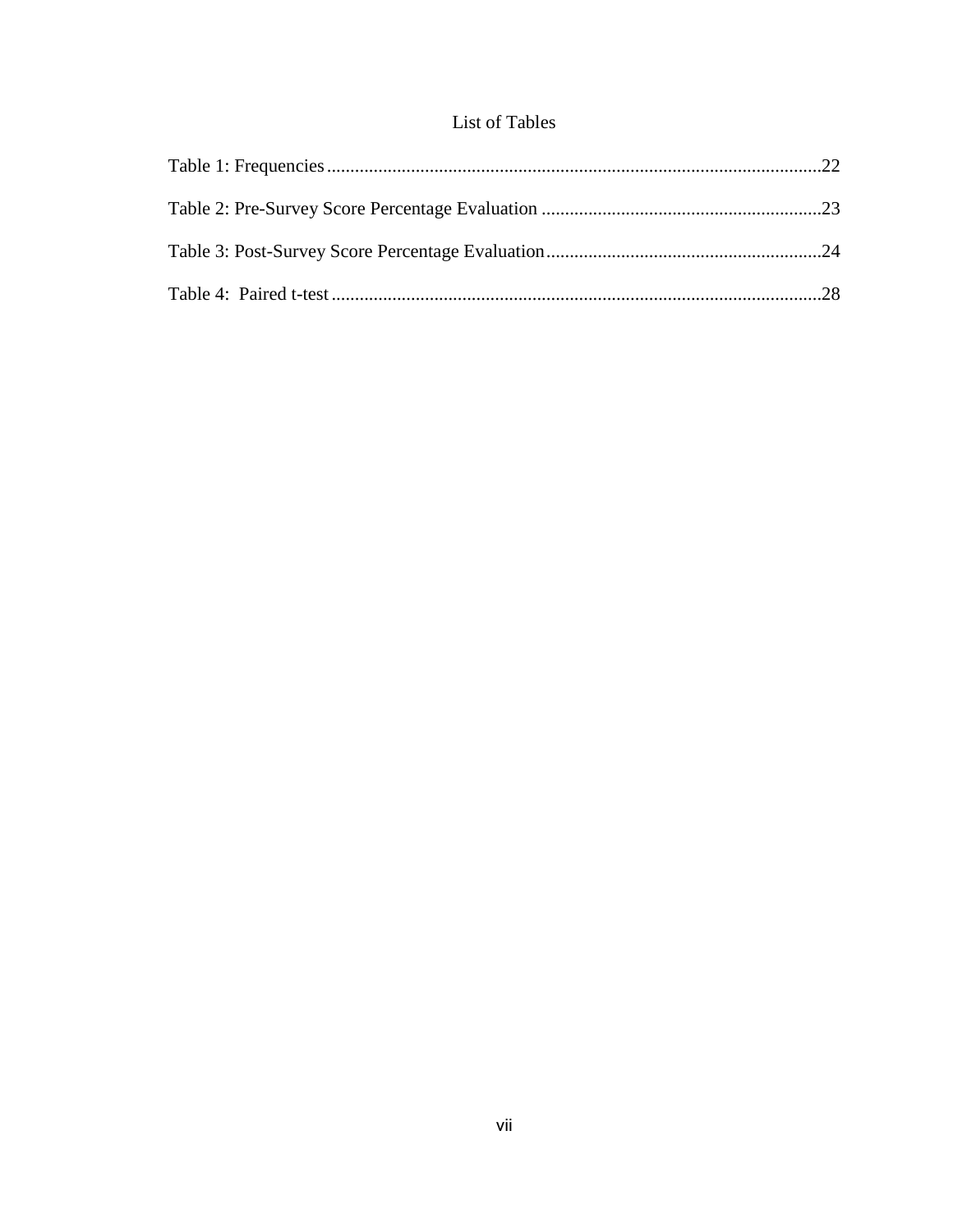# List of Figures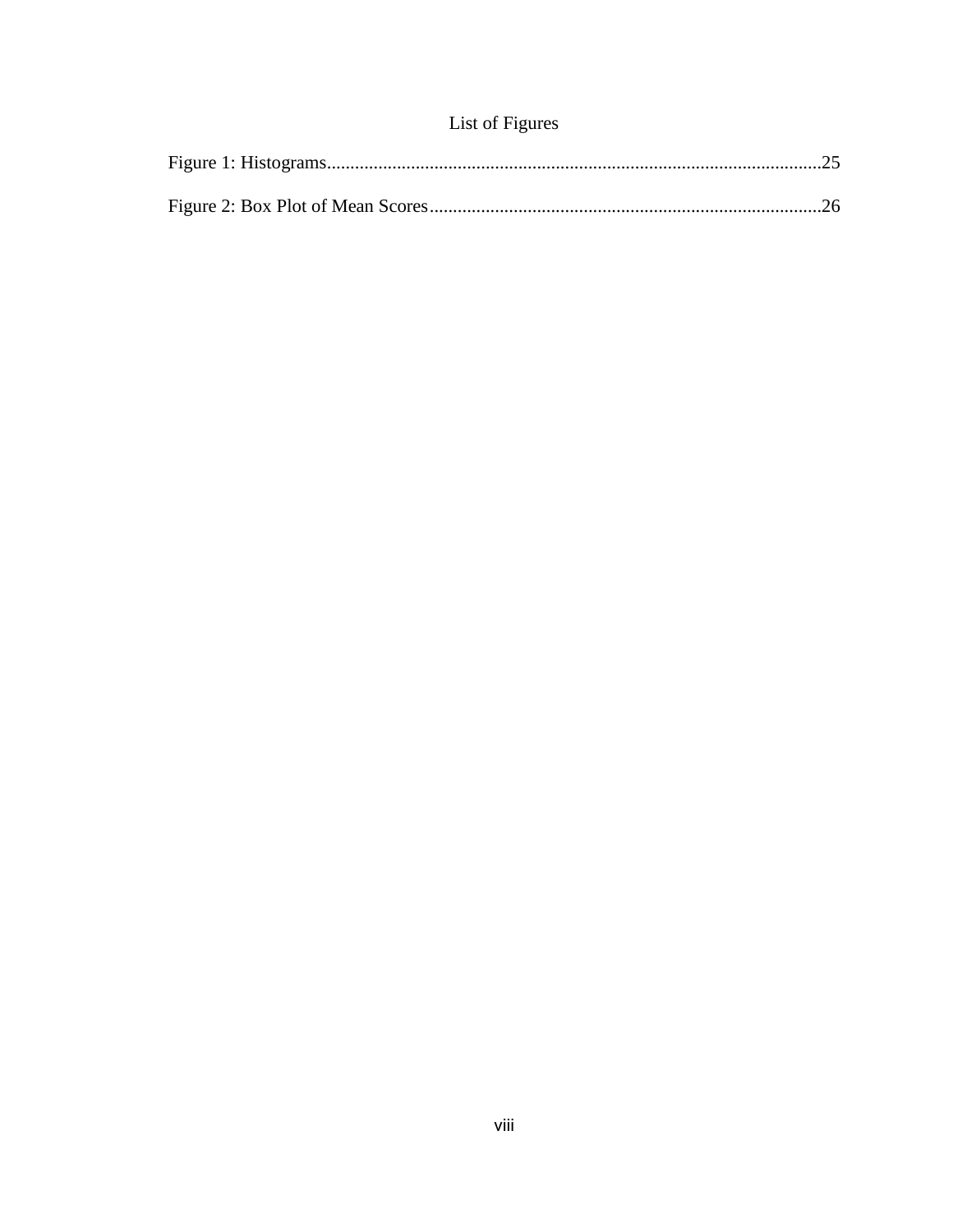#### **CHAPTER I**

#### **Introduction**

Many challenges exist today in the nursing profession. As the world of healthcare is ever changing and patient demands are at their greatest, it is imperative for nurses to stand confident in their practice to ensure that high quality care is being delivered to a perplexing patient population. One of the greatest challenges for nurses can be the orientation process at a new healthcare facility. Adapting to new facility equipment, policies, and procedures can prove challenging for both the novice and expert nurse. Recent evidence suggested that the use of simulation prepares nurses to manage patients in a safe, confident, and competent manner (Hommes, 2014).

Nursing orientation has been deemed as one of the most stressful times in a nurse's career. With financial constraints and an overall shortage in qualified and experienced staff to serve as preceptors, oftentimes the newly hired nurse will have a shorter orientation period without proper training. With a lack of social support, the new nurse is more likely to develop a sense of powerlessness and decreased levels of confidence within their nursing skills (Ackermann, Kenny, & Walker, 2007).

With the known imperfections facing today's nursing orientation programs, it is pivotal to find new ways to ensure quality nursing education and confidence at the bedside. Radhakrishnan, Balachandran, Venkatesaperumal, and D'Souza (2013) stated, "The aim of simulation in nursing education is to develop an environment that enables the learner to perform naturally to gain insight into the complexity of the actual workplace and enable students to transfer their learning from the simulation laboratory to the clinical setting as they care for human patients" (p.251). This also allows students to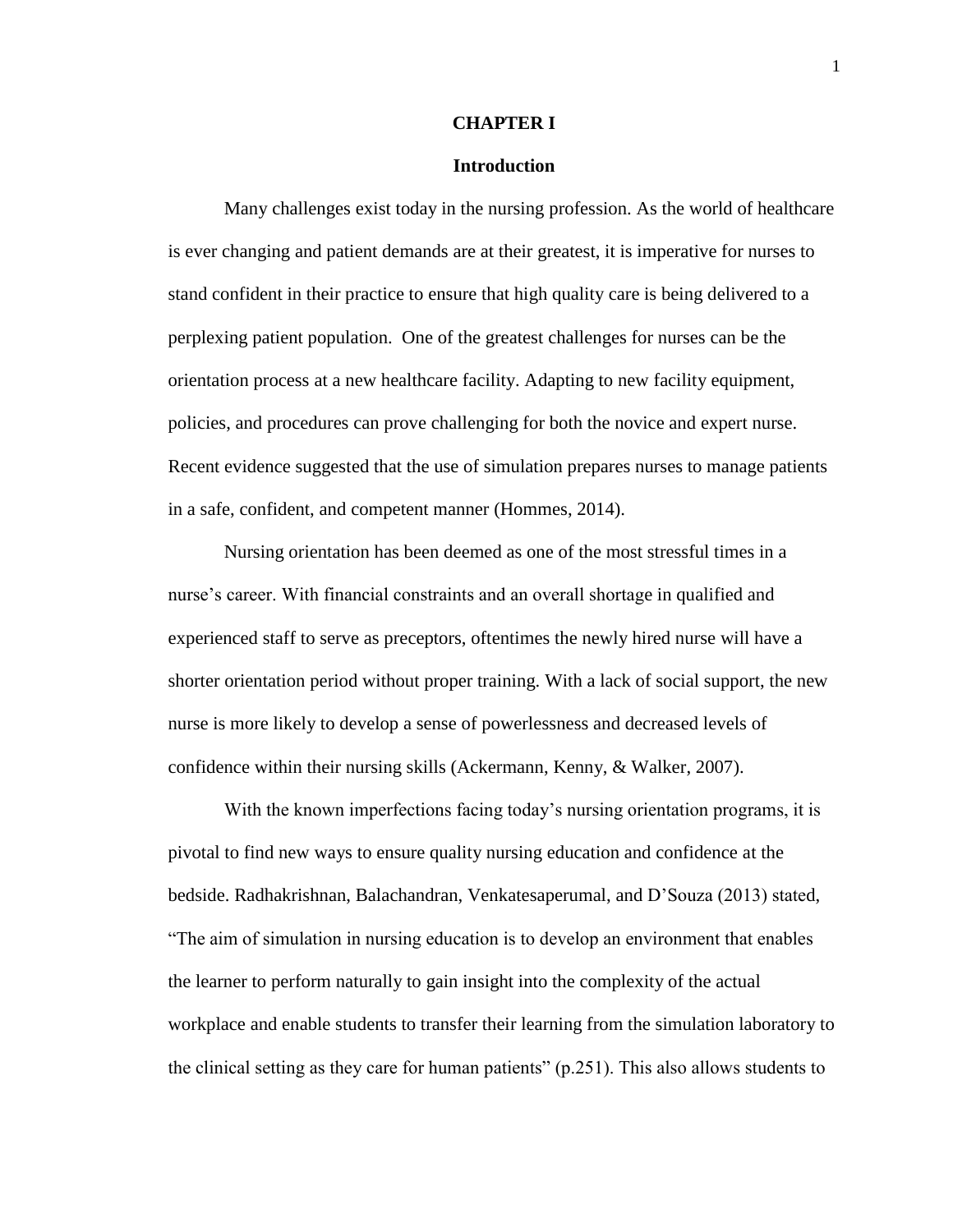take skills learned within a simulation lab and apply them in the nursing environment. Simulation encourages learning through experimentation with the ability to rewind, redo, and practice without negative patient outcomes.

#### **Significance**

The use of simulation to improve nursing practice dates back to 1950. "Mrs. Chase", the first patient simulator, was introduced to teach nursing students how to complete the physical assessment. By 1960, implementation of another simulator, named "Harvey", was used to determine heart and lung sounds. Simulators have been advancing in nursing education steadily ever since. Currently, some states allow up to 25% of their clinical learning to occur within a simulation lab (Radhakrishnan et al., 2013).

Numerous studies have been conducted to indicate an increase in self-confidence with the use of simulation among nursing students, aviation, medicine, physical therapy, and military, however; little research has been conducted on the impact of selfconfidence simulation has on the practicing nurse. With hospital nursing staff being composed of 10% novice nurses, and orientation being seen as one of the most stressful times in a nurses' career, it is time to think about adding simulation to the orientation process (Cooper, Prion, & Pauly-ONeill, 2015). The overall nursing workload has increased. Preceptors do not always have time to review various hospital equipment, policies, and procedures prior to use in patient care for the first time. Newly hired nurses may have low self-confidence in orientation due to the lack of experience with the present organization.

A study by Thomas and Mackey (2012) showed clinical simulation experiences significantly improve student's self-confidence. Blum, Borglund, and Parcells (2010)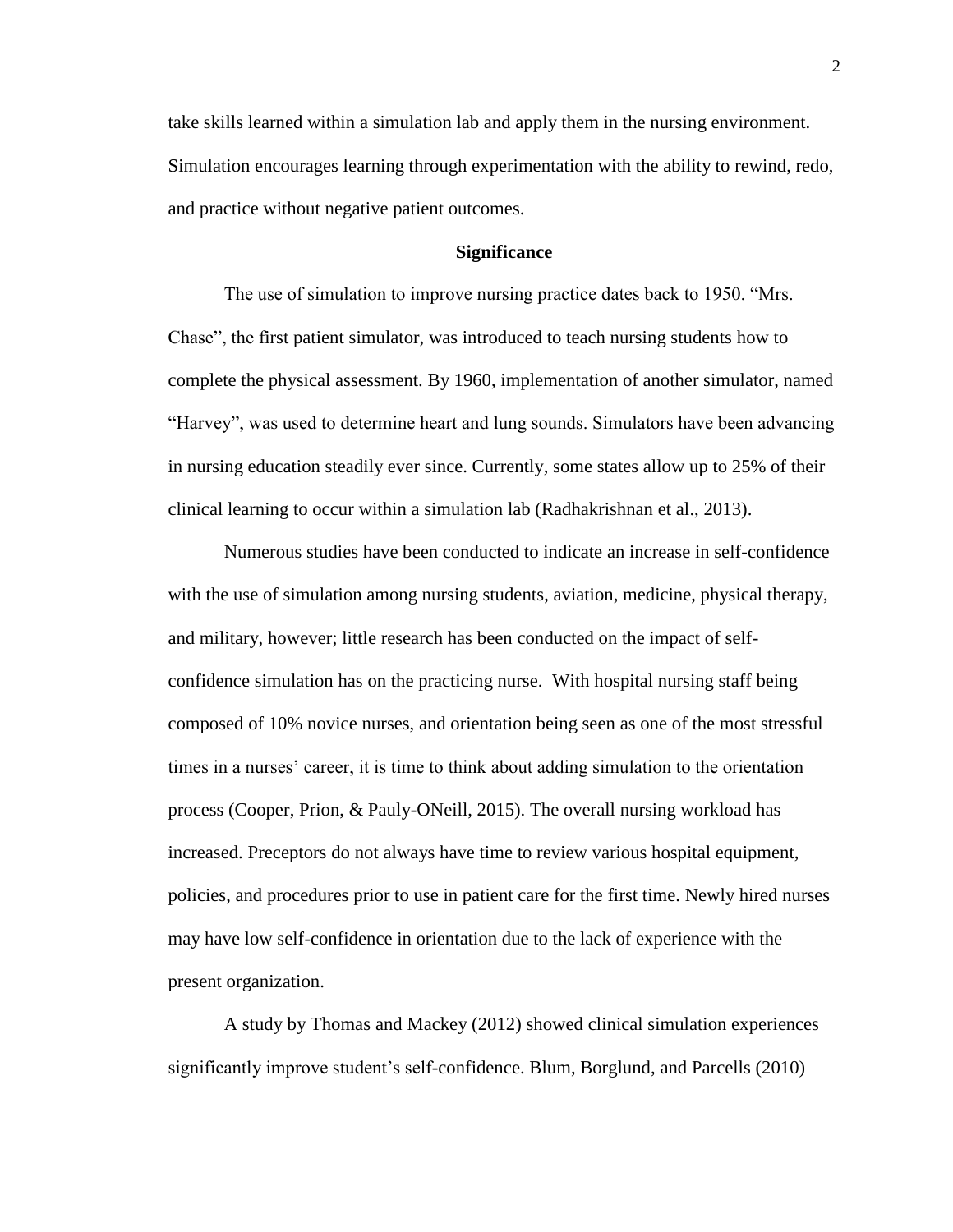found an overall increase in self-confidence and competence across a semester. With a relative lack of clinical nurse educators and clinical sites, Kimhi et al. (2016) studied the use of simulation and nursing student's self-confidence. They found that simulation within the first year of nursing courses increased student's self-confidence and selfefficacy for the nursing process. Medicine, aviation, physical therapy, and the military have all utilized simulation in both initial training and continued competence in practice. Duran, Bismuth, and Mitchell (2013) conducted a survey of vascular surgery trainees to reveal trends in operative experience, confidence, and attitudes about simulation. The data showed an overall support for the use of simulation within the standardized curriculum in vascular surgical training. Similarly, a study of 79 first year medical students demonstrated a reported increase in self-confidence within the student's physical assessment skills (Swamy et al., 2014). Physical therapy students also reported increased self-confidence levels in working with critical care patients through the use of simulation (Ohtake, Lazarus, Schillo, & Rosen, 2013). Additionally, both aviation and the military found simulation to be a highly effective strategy for scenario-based education programs (Lucas, 2014).

#### **Purpose**

The purpose of this Orientation Simulation Study is to examine if the use of simulation in nursing orientation can significantly increase the nurses' self-confidence in relation to the use of dose mode on the hospital IV pump when implementing the Heparin Nomogram.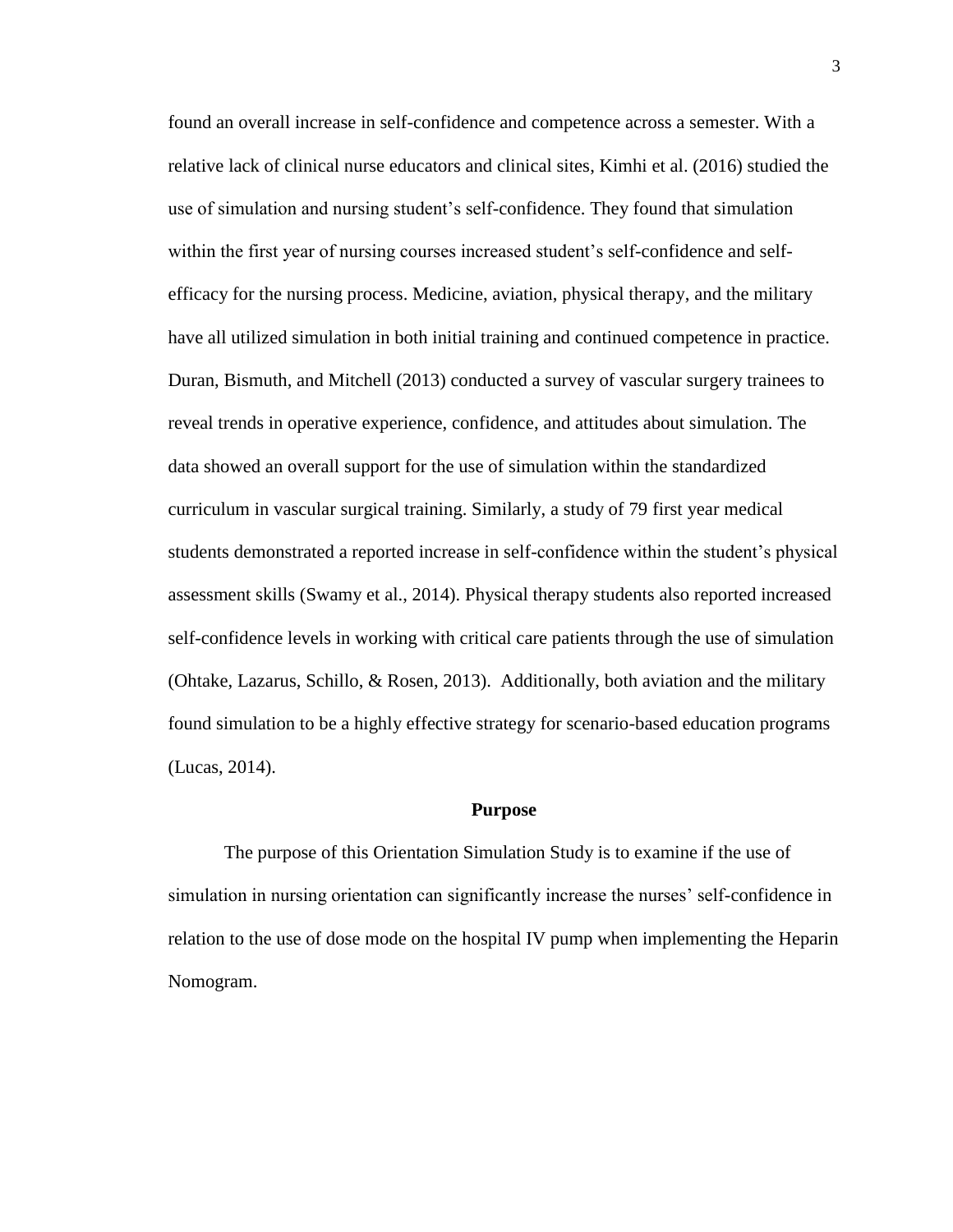#### **Theoretical or Conceptual Framework**

The theoretical framework of this study stems from Patricia Benner's work surrounding the novice to expert model. Benner believes that one learns to be a practitioner by engaging in education and socialization into the practice with other practitioners. She describes nursing as a socially organized body of knowledge, with skill sets and styles relating to other practices and with science and technology. Benner studies include clinical nursing practice with an attempt to discover and describe the knowledge embedded within the practice. Benner notes in her work that a practice as complex as nursing requires ongoing clinical knowledge development through experiential learning, necessitating openness, attentiveness, with responsible engaged education (Benner, 2000).

Benner defines this type of work as articulation research which is further defined as describing, illustrating, and giving language to taken for granted areas of practical wisdom, skilled know-how, and also notions of good practice. From her theory on nursing practice, Benner adapted a model that describes five levels of skill acquisition and development: (1) novice, (2) advanced beginner, (3) competent, (4) proficient, and (5) expert. Since this model is not trait-based but situational based, the level of performance is not an individual characteristic of an individual performer, but is a function of a given nurses' familiarity within a particular situation (Alligood, 2014, Chapter 9).

Benner uses the example that a nurse can be the best advanced beginner possible, usually in their first year of nursing practice. Regardless of stage, no practitioner can practice beyond their experience, despite necessary attempts to make the practice as

4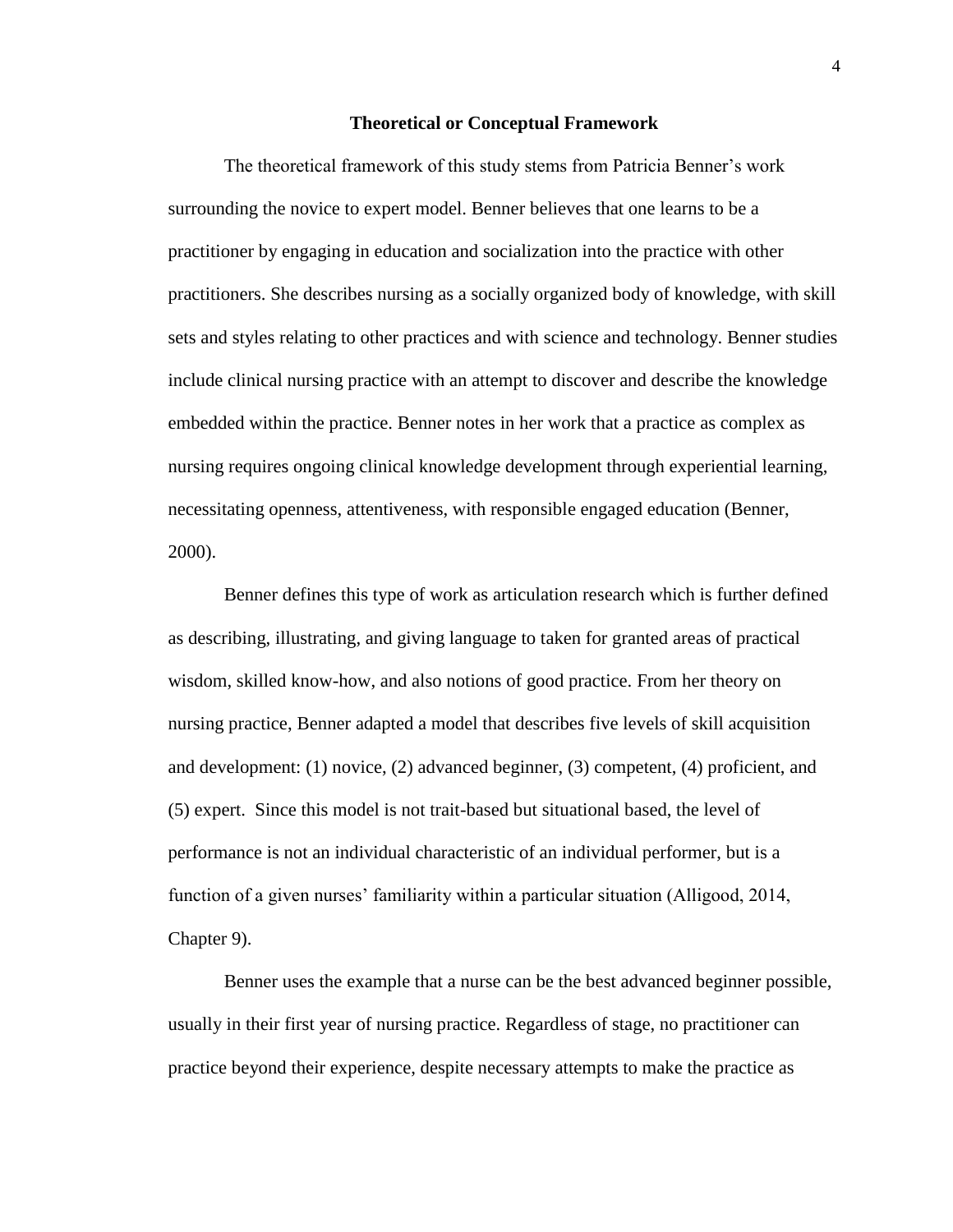explicit as possible. With the use of experiential learning leads to individualization and clinical discernment which renders critical pathways in a sensible and safe manner. Also, with experiential learning, nurses are able to develop notions of good practice that are constantly being worked out and extended upon (Benner, 2000).

#### **Thesis Question or Hypothesis**

Thesis Question: Does participation in simulation increase the confidence level of newly hired nurses with the use of hospital equipment when administering heparin?

Hypothesis: Participation in simulation will have a positive impact on nurse's confidence when utilizing the heparin protocol and required equipment.

#### **Definition of Terms**

High-Fidelity Simulation is also known as human patient simulators. These simulators house software that is retained within the mannequins and can be accessed via a desktop or laptop computer. The mannequin is equipped to showcase a variety of health conditions and outcomes. These simulators allow for insertion of endotracheal tubes, chest tubes, intravenous catheters, and bladder catheters. More advanced simulators are equipped to exhibit trauma victims, pediatric patients, and child birth. The controller of the simulator is able to elicit a clinical scenario using electrocardiogram rhythms, and recent vital signs to give learners a real-life experience (Peteani, 2004).

Self-Confidence is defined best by Webster as confidence in oneself and in one's powers and abilities (Merriam-Webster, 2016). For purposes of this study, "abilities" will be focused on nursing skills and application in the use of equipment, policies, and procedures.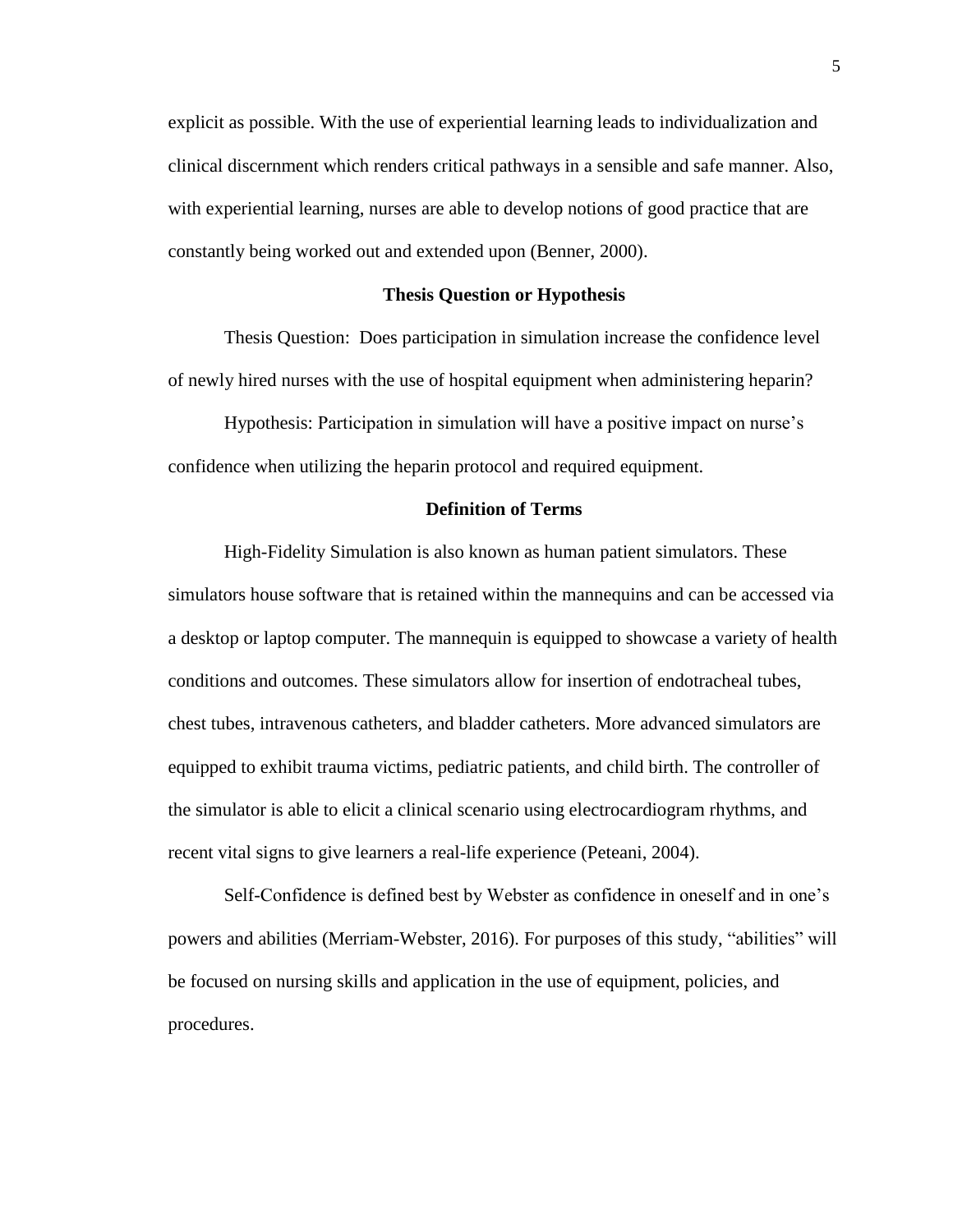The nursing profession is faced with significant challenges at the bedside, and with the increasing complexity of patients and workloads that pose time constraints on nursing orientation, education away from the bedside must be examined. Simulation has been shown in other areas of medicine, nursing education, and other disciplines to improve students' overall self-confidence. The purpose of this study is to examine the use of simulation in new hire nurses orientation and evaluate for a correlation in selfconfidence with the nurse's ability to use hospital equipment and follow hospital policies and procedures.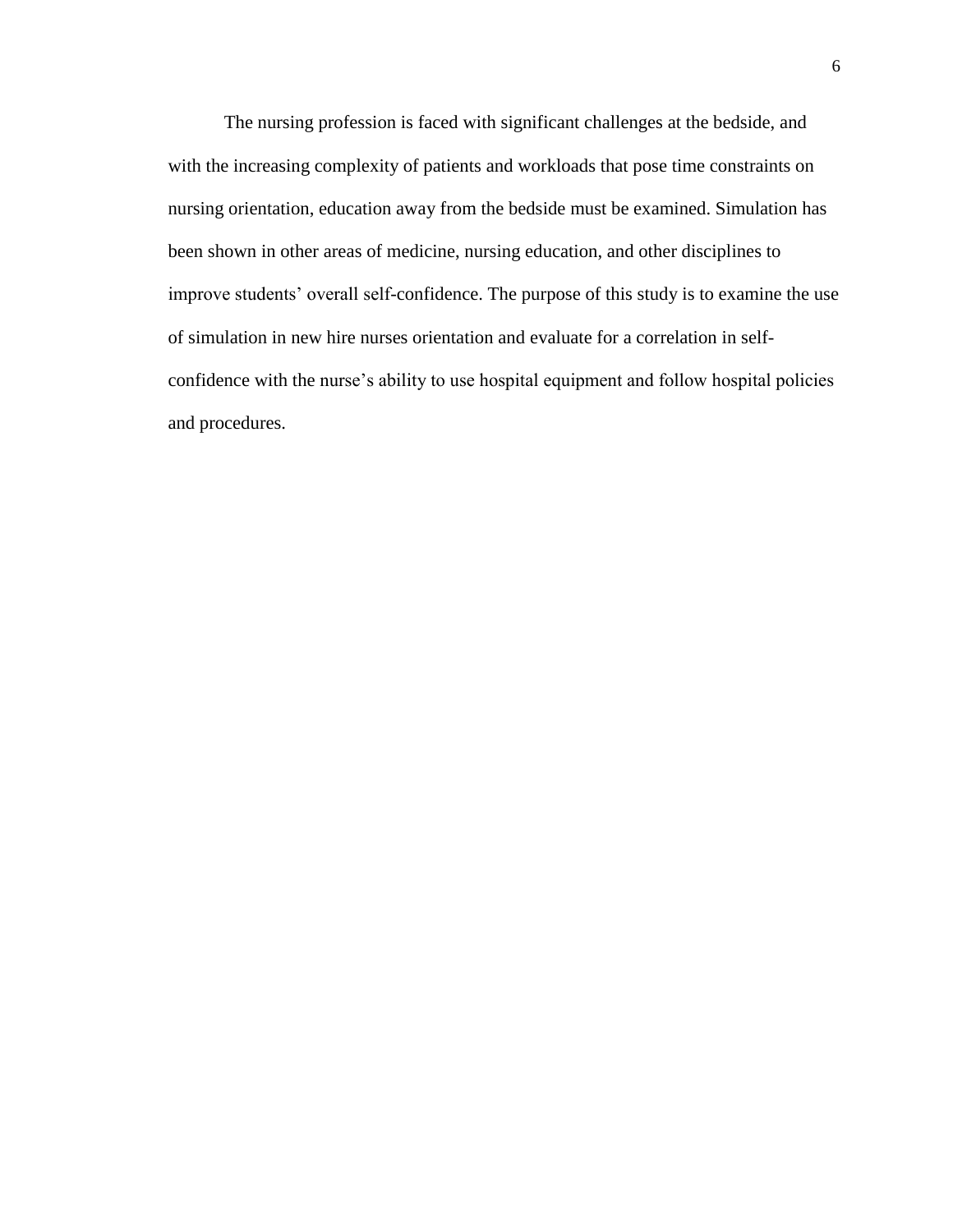#### **CHAPTER II**

#### **Literature Review**

The purpose of the Simulation Orientation Study is to explore if use of simulation within a new hire nursing orientation program increases nurse's self-confidence with regards to implementing the hospital's Heparin Nomogram using dose mode on the hospital IV pump. While simulation has been used in other disciplines and in student nursing education for years, this is a new, progressive way of thinking for the practicing nurse. Research on the use of simulation within hospital orientation periods is limited. With hospitals under financial constraints, and an overall shortage of qualified experienced staff within the acute care setting, an increase in inadequate orientation periods has been seen (Ackermann et al., 2007). The sources used to conduct this literature review include: Cumulative Index for Nursing and Allied Health Literature [CINAHL], PUBMED, Science Direct, Lippincott Williams & Wilkins, and Elsvier. The key words used to conduct this review include: simulation, self-confidence, orientation, and practicing nurses.

#### **Self-confidence and Nursing Students**

First, it is pivotal to look at the impact of simulation on self-confidence within the student nurse population, due to little research on simulation on practicing nurses. Kimhi et al. (2016) describes simulation as a risk-free environment where the student can integrate theory and practice without negative patient outcomes. Kimhi et al. (2016) further explained that self-efficacy led to increased self-confidence. The results of this study showed that simulation in the first-year of nursing school increases student's selfconfidence/self-efficacy. Also concerning increased self-confidence in nursing students,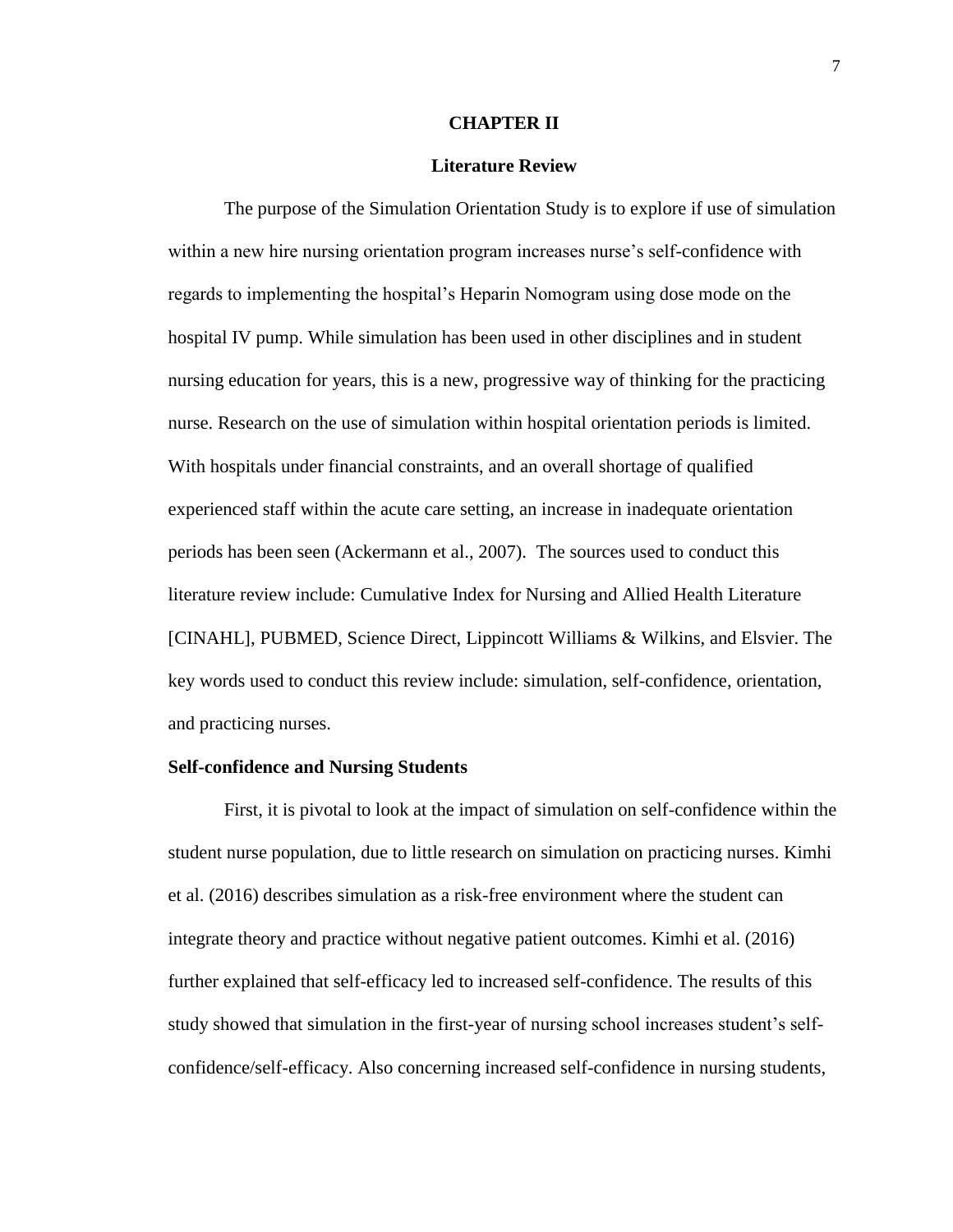Thomas and Mackey (2012) discussed how a patient's change in condition revealed that students are often unprepared. Students with increased self-confidence have a better chance at surpassing clinical goals and have been shown to be more likely to test their clinical skills without fear (Thomas & Mackey, 2012).

#### **Critical Thinking and Nursing Students**

Cooper et al. (2015) pointed out that the Institute of Medicine has named education as a bridge leading to quality patient care. It is imperative for nurse educators to prepare nursing students with real-life experiences. It is suggested that didactic courses, clinical rotations, and simulation are the three most common approaches in teaching nursing students how real-life patient care can change quickly. The overall goal in nursing education is to produce competent, safe, qualified nurses (Cooper et al., 2015). Looking at the correlation between student self-confidence and clinical competence, Blum et al. (2010) found that self-confidence and clinical competence was increased over a semester by using both simulation and classroom approaches. It is suggested that simulation serves to reproduce acute clinical settings, however the diversity of real world experiences cannot be fully recreated. (Blum et al., 2010).

#### **Satisfaction and Nursing Students**

Smith and Roehrs (2009) examined factors that correlated with nursing student's satisfaction and self-confidence. Results indicated that design characteristics such as clear objective, and realistic patient situations that required problem solving were significantly correlated with student satisfaction and self-confidence (Smith & Roehrs, 2009). Samawi, Miller, and Haras (2014) agreed that the success of simulation increasing self-confidence,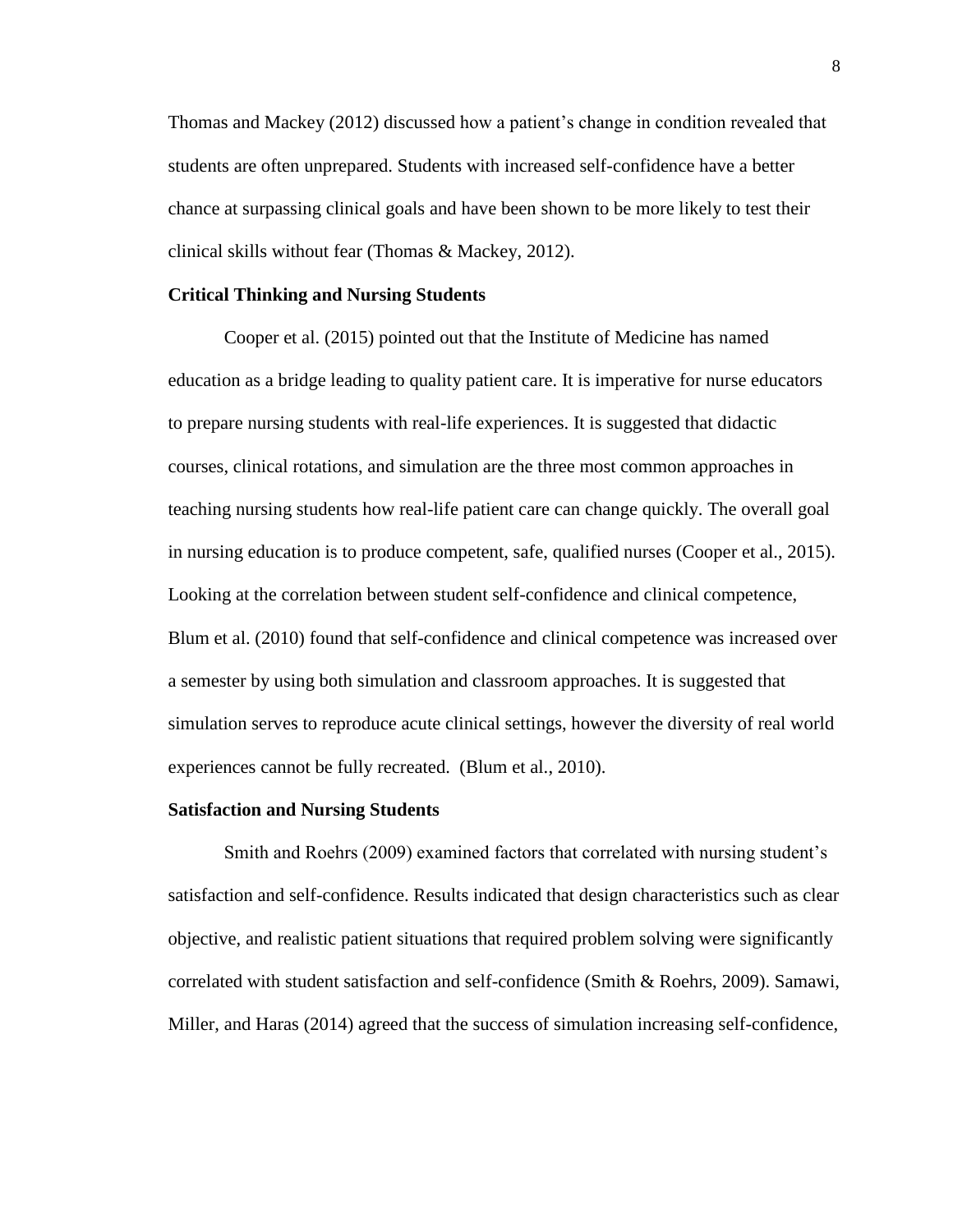critical thinking, and satisfaction were dependent on the quality of the simulation experience (Samawi et al., 2014).

#### **Simulation and Nursing Faculty**

Crocetti (2014) suggested the use of simulation within nursing faculty orientation. In 2010, the National League for Nursing reported that full-time faculty vacancy rates in baccalaureate degree programs reached 32%. Nursing schools throughout the country have adapted to this shortage by hiring part-time adjunct clinical faculty. Crocetti (2014) concluded that the use of simulation in a faculty-centered orientation practice results in greater self-efficacy for the adjunct nursing faculty. Waxman and Telles (2009) confirmed that the Benner model of novice to expert is applicable to training faculty members how to use simulation. They argued that all faculty begin at the novice stage when learning how to teach students with simulation. Faculty may be experts at clinical bedside nursing, but are novices when it comes to acquiring skills on teaching with highfidelity patient simulators (Waxman & Telles, 2009).

#### **Simulation and New Graduate Nurses**

Simulation is often used in orientation programs for the new graduate nurse moving into nursing practice. As nurses today are expected to take care of more complex patients with accurate assessments, plan interventions, and determine the need for added professional support at the bedside, orientation for the new graduate nurse can be overwhelming. With the added expectations of today's heath care system, nurses struggle with maintaining a level of competence and confidence with non-routine events. Lucas (2014) suggested that nurses of all levels of expertise would benefit from simulation scenarios where they can practice the skills needed for strong clinical performance.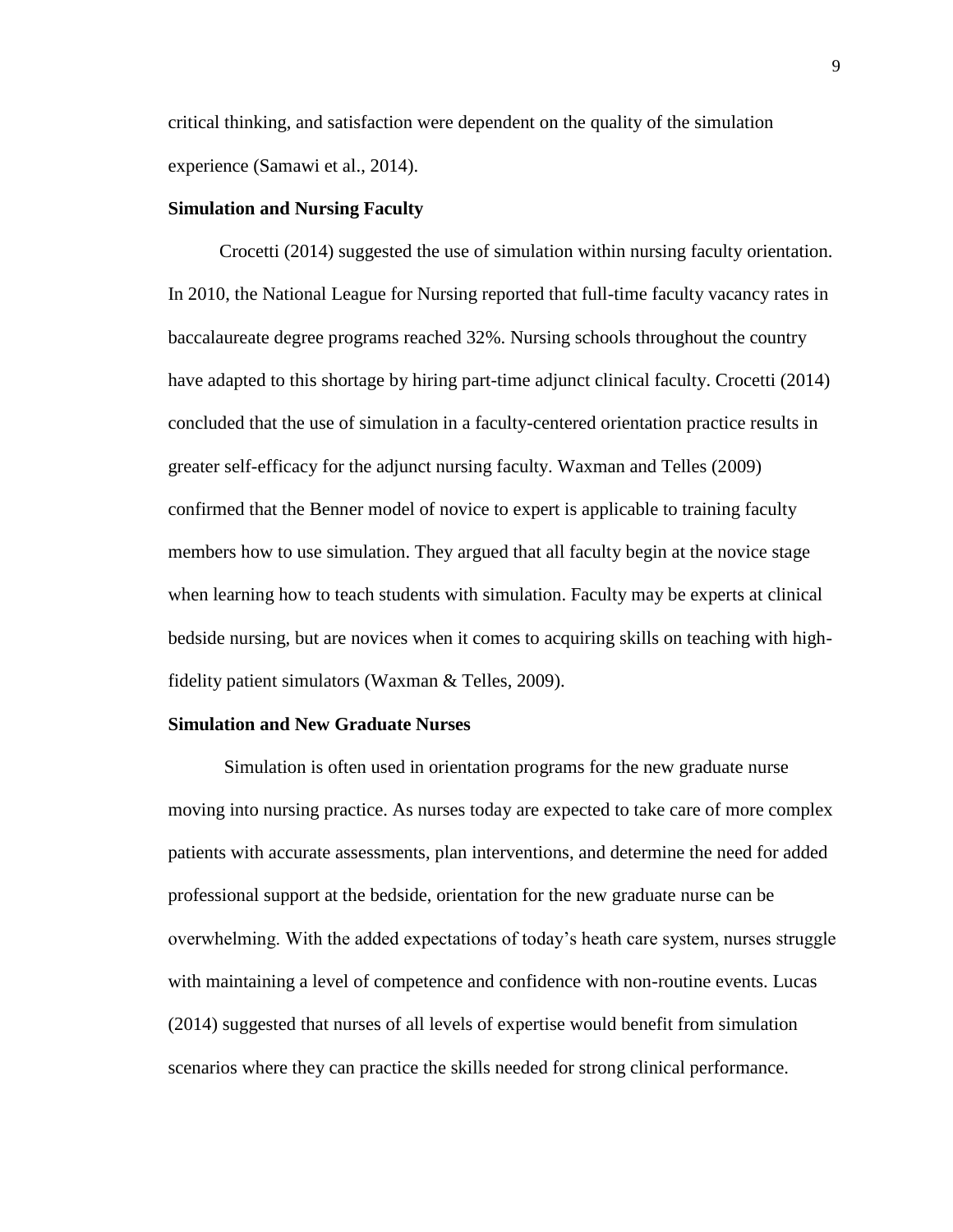Kaddoura (2010) added that the participation of new graduate nurses in simulation programs for orientation can significantly build their confidence in critical thinking skills, along with improving learning, communication, building of leadership ability, and stress management in a non-threating environment.

In a study of Dartmouth-Hitchcock Medical Center's nurse residency program, simulation was found to evaluate competency development, provide standardized experiences and evaluation, and detect and remediate problems or learning needs early. It has also been found within institutions to be financially beneficial by reducing costs associated with maintaining a competent, professional, and experienced nursing workforce (Bayea, Slattery, & Von Ryn, 2010). Maneval et al. (2012), argued that results from their study evaluating the effect of simulation on critical thinking and clinical decision making skills of new graduates, show that both simulation and class room approaches improve the nurses overall scores.

#### **Simulation and Savings**

To consider simulation in relation to hospital orientation, Zigmont et al. (2015) found that experimental learning practices such as simulation provided an opportunity to improve the nurse's transition into practice and alleviate the growing nursing orientation problems that are seen in most hospitals. With inadequate orientation, models are associated with increased turnover, dissatisfaction, lack of confidence, poor skill performance, and decreased patient care and safety. With 25% of sentinel events being related to nursing predominantly because of a lack in training and lack of competency, hospitals can afford to justify high quality orientation models (Zigmont et al., 2015).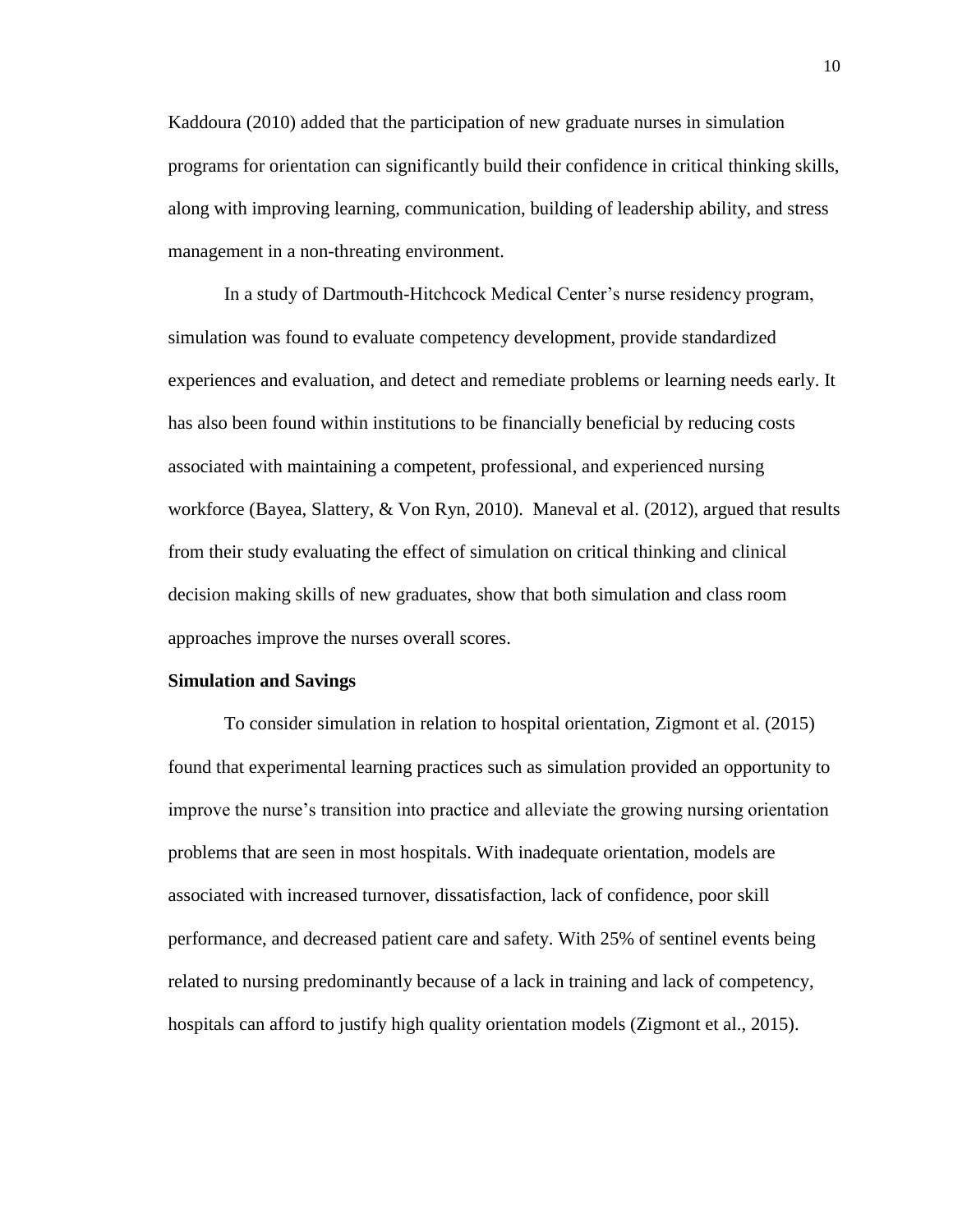With a total of 153 nurses participating in the experimental learning approaches for orientation, new graduate nurses saw a 34% reduction in orientation time, along with a 37% reduction for experienced nurses. This showed an estimated gross savings of \$702,270 for the hospital over a 12-month period (Zigmont et al., 2015). Simulation is also used to orient new nurse managers and unit leaders within the hospital setting. It provides an opportunity to develop skills that promote a healthy work environment with optimal outcomes for patients. Simulation also helps increase the novice manager's confidence, improves job satisfaction, and management skills (Radovich et al., 2011).

#### **Simulation and Practicing Nurses**

A national priority for hospitalized patients is providing safe and effective care from nursing staff. Identified as one of the 2008 National Patient Safety Goals was recognition of and response to changes in patient conditions. To help raise awareness of patient condition changes, Jacobson et al. (2010) studied the use of simulated clinical scenarios to evaluate for an increase in nurses' awareness. Simulation not only increased the nurse's awareness, but also increased self-confidence in managing patients in complex situations (Jacobson et al., 2010). Schubert (2012) also examined an increase in nursing staff response to changing patient's condition. Failure to rescue events occur when nurses do not recognize, act on, or report the signs of clinical deterioration. In this study, medical-surgical nurses were enrolled in simulation scenarios that mimicked failure to rescue events. The nurses were found to have an 11% increase in critical thinking and knowledge regarding how to act in a failure to rescue event (Schubert, 2012).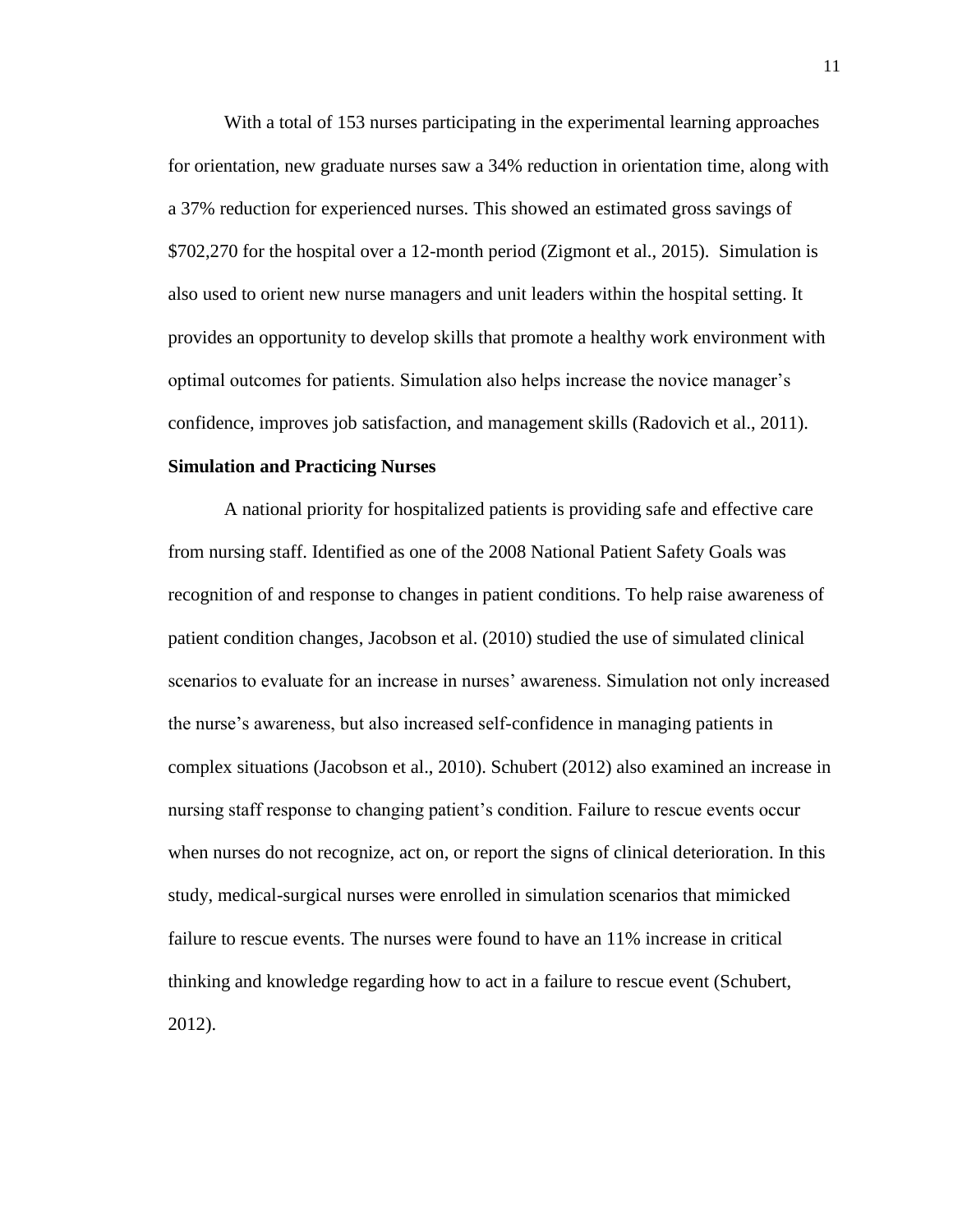#### **Simulation and Specialty**

In a study evaluating simulation as a teaching strategy for nursing orientation in cardiac surgery, Rauen (2004) used the saying "think on your feet, not in your seat" to describe simulation. With most learning experiences taking place in the clinical settings, patients are placed at risk. Rauen (2004) used the example of critical care nurses learning to read timing on an intra-aortic balloon pump. With simulation, the critical care nurse is able to learn what happens if the timing is off and trouble shoot alarms. Simulators also have the ability to be given medication and elicit reactions. This gives the nurse the ability to see what a patient may look like during a drug reaction and walk through the steps of immediate treatment. These simulation situations allow for a time of error without harm to the patient. Rauen (2004) described how imperative the use of simulation was within cardiac surgery training. With the use of simulators mimicking different hemodynamic data, nursing staff obtained a deeper understanding of what these numbers meant and provided appropriate care. Simulation offers the safest educational experience without harming the patient (Rauen, 2004).

Another specialty area that utilizes simulation to enhance nursing skills and provide education is obstetrics. With advances in technology and the ability to simulate the birthing experience, orientation, preparation, and professional development practices are changing in the specialty of obstetric nursing. In labor and delivery, new nurses are often scared to take a hands-on approach since their primary role has been observational. With the use of repeated simulation and practice, there has been a decrease in nurse's fear in working within the new specialty of obstetrics (Ferguson, Howell, & Parsons, 2014).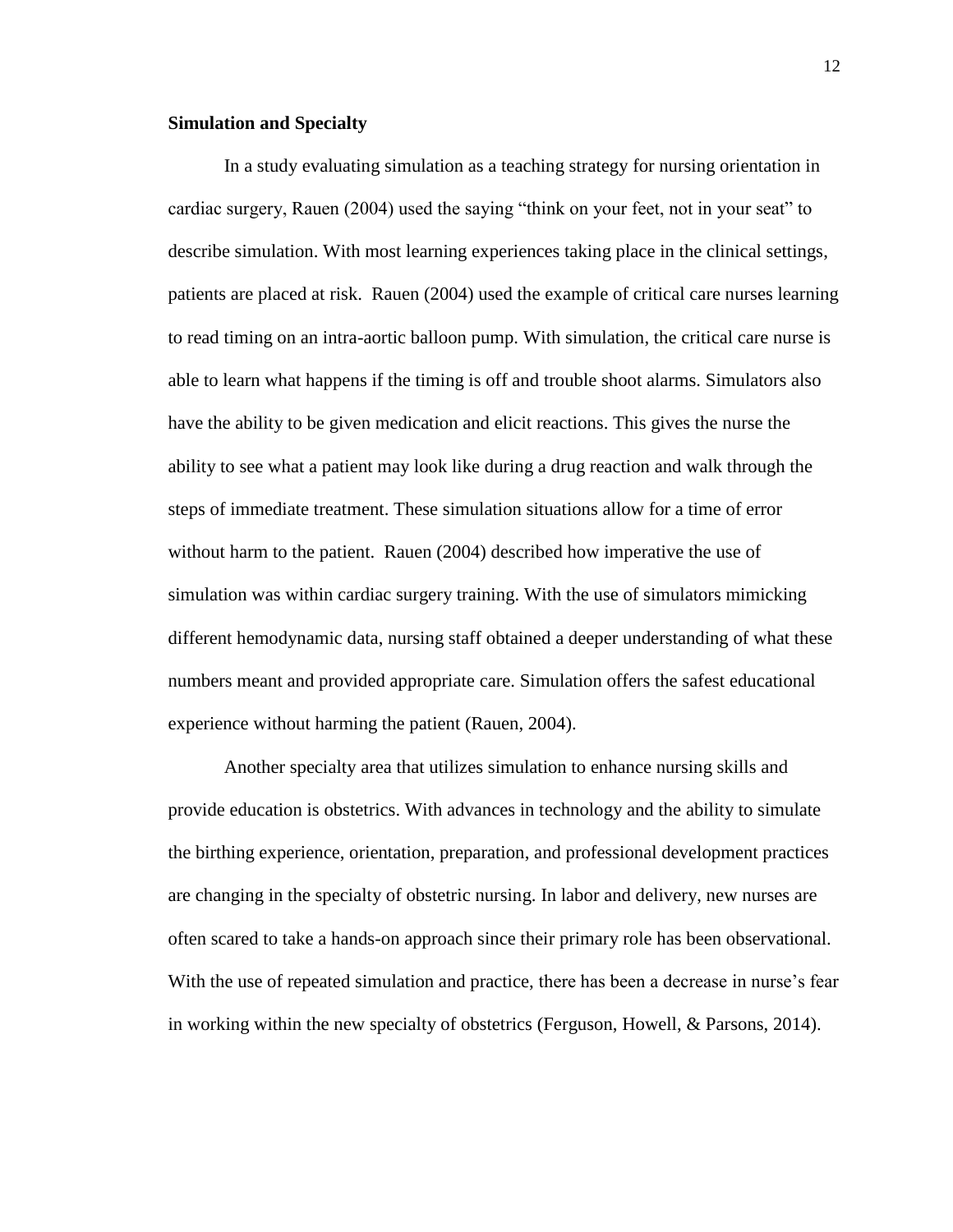One specialty area outside of nursing, where repeated simulation experiences have shown an increase in self-confidence, is training of medical students in the military. When military personnel are in the field and an emergency occurs, the medical staff have to be quick on their feet and make split-second decisions. Repeated simulation scenarios with the military medical staff help to develop this ability, effectively saving patient's lives (Goodwin, Goolsby, & Vest, 2014).

Development of simulator programs have been deemed exciting and enlightening for faculty and new nurses. Not only are simulator programs becoming more popular in the academic setting but for all of healthcare, including nursing they are emerging in clinical work settings as well. Educators can develop programs to enhance hands-on learning with actual patients by practicing with simulators. The more simulator programs used in the academic or practice setting, the more comfortable nurses become (Ackermann et al., 2007). While orientation is known to be a time for learning new equipment and policies for a facility, it is essential to evaluate the use of simulation among practicing nurses in the hospital setting.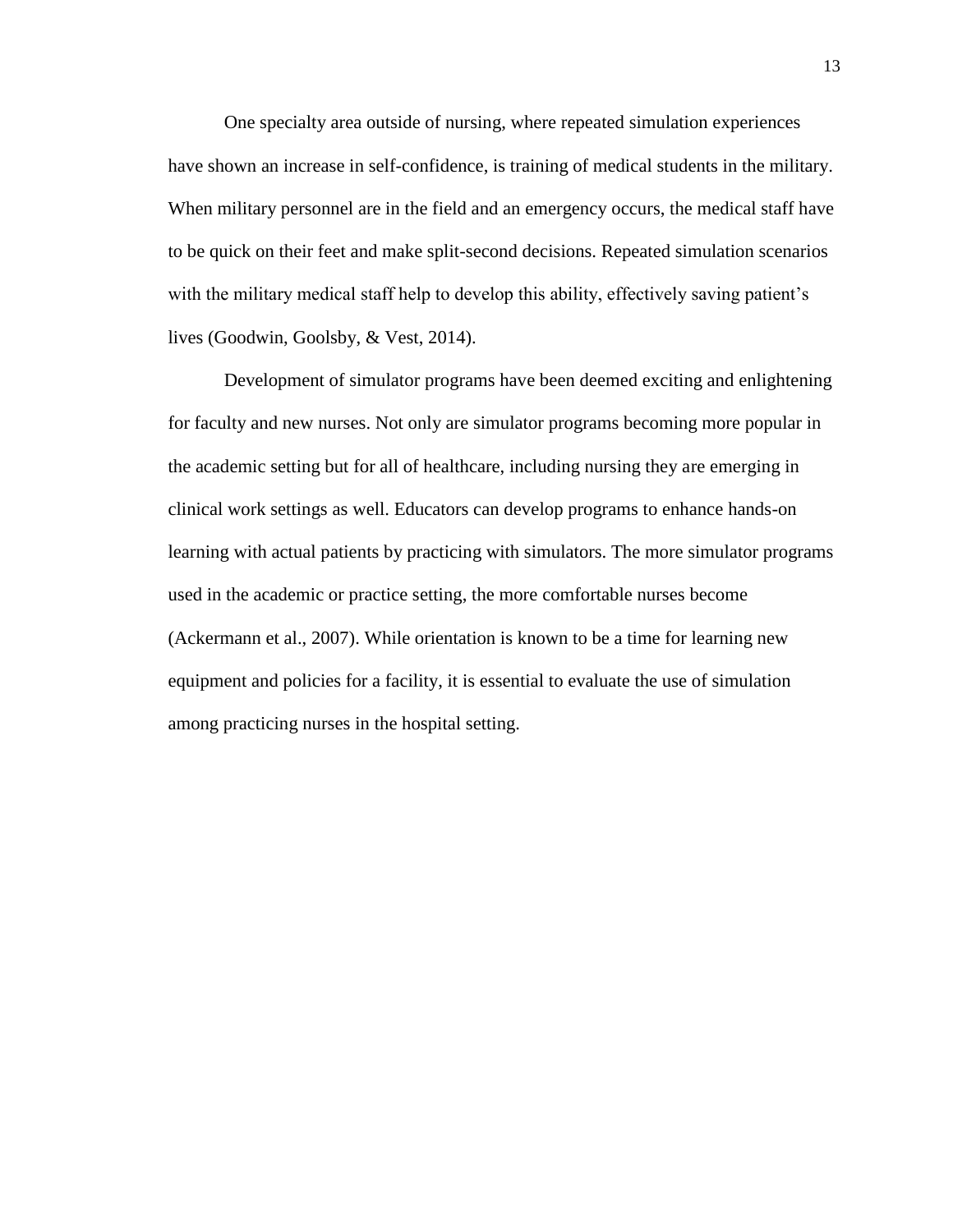#### **CHAPTER III**

#### **Methodology**

Simulation has been seen to improve self-confidence in nursing students, medicine, and physical therapy practices. There has been insufficient research evaluating the use of simulation and practicing nurses. The purpose of this study was to evaluate if the use of simulation in hospital nursing orientation improves nurses' self-confidence when implementing the hospital Heparin Nomogram on the hospital IV pump using dose mode.

#### **Study Design**

Using a quantitative, descriptive design, data was collected using a Likert scale titled the Confidence Scale (C-scale) created by Dr. Susan Grundy. The pre-C-scale survey was given to the subjects at the beginning of simulation day of hospital nursing orientation. A post-survey of the C-scale was given at the end of a debriefing session at the conclusion of the simulation day. The scale evaluates the confidence level of new hire nurses when implementing the Heparin Nomogram and using the hospital IV pump. The simulation scenario that was evaluated provided the nurse with the opportunity to utilize the Heparin Nomogram and dose mode on the hospital IV pump.

#### **Setting and Sample**

This study was conducted at a local community college simulation hospital. Area hospitals utilize this facility to conduct parts of nursing orientation. The simulation hospital is set up with high-fidelity simulators that provide the ability to produce heart and lung sounds, and provide real-time ECG and vital sign monitoring. There is also the ability for students to infuse IV solutions, place Foley catheters, insert nasogastric tubes,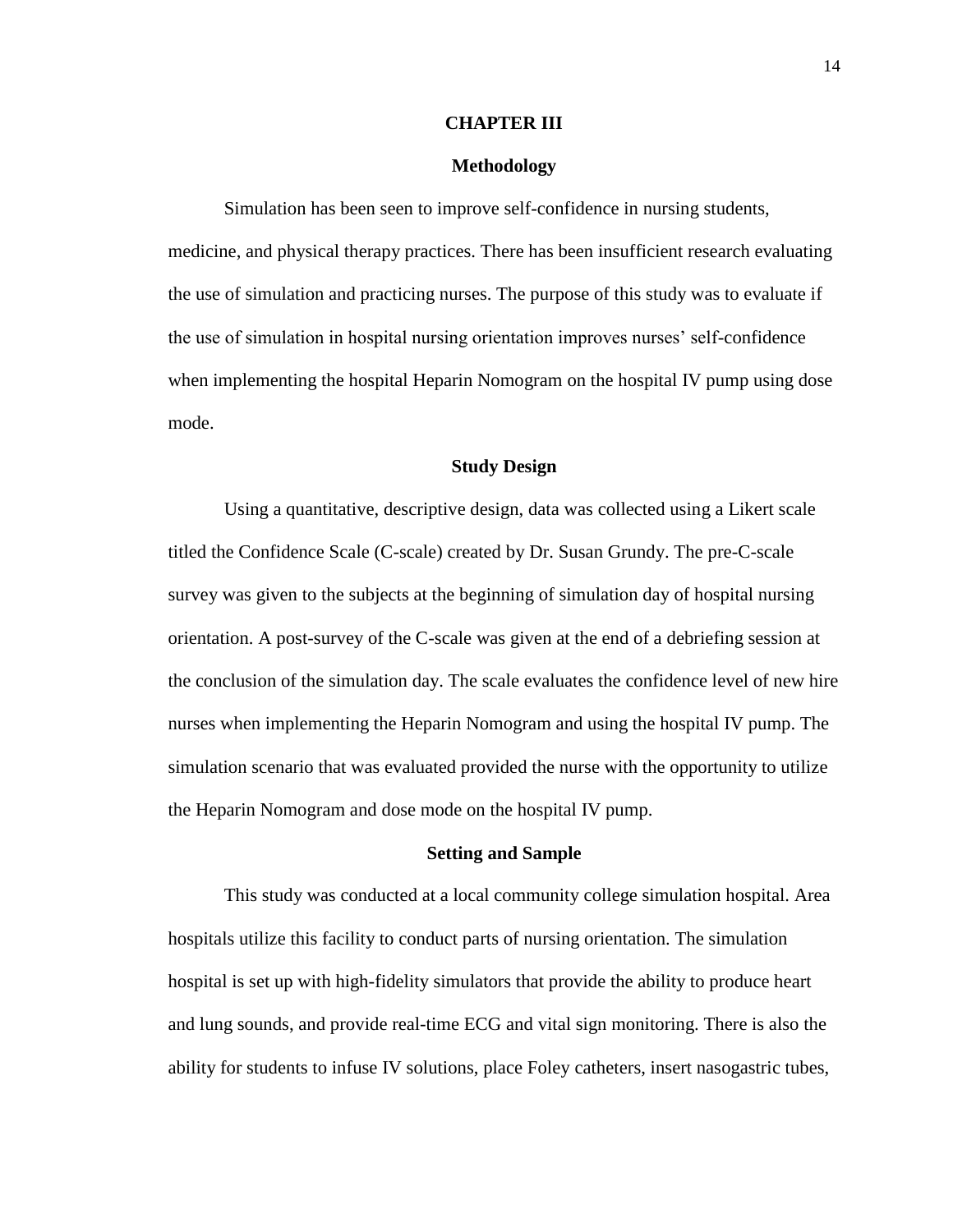and participate in the birthing process. The simulation hospital resembles an acute care hospital. The simulation hospital is equipped with several different suites. There is a critical care unit with four beds, an acute care suite with five beds, an obstetrics suite, and an operating room suite. Each unit has a hospital bed and state of the art hemodynamic monitoring systems that display heart rhythms and live vital signs, IV pumps, ventilators, and specialty equipment needed for that particular suite.

The nurses from one area hospital that utilizes the simulation hospital for monthly orientation were chosen for participation in this study. There are two days of orientation conducted at the community college simulation hospital each month. On day one, the new hire nurse sits in class for a presentation on hospital policy and procedures and reviews common hospital equipment. After each presentation, the nurses are taken into a simulation room and the presentation is demonstrated on the simulator. The nurses have the opportunity for hands on learning and are allowed to ask questions.

On day two at the simulation hospital, different scenarios are presented to the nurses in small groups. They work through each scenario on the simulator and demonstrate use of hospital equipment. Data collection occurred on day two of orientation at the simulation hospital.

All medical-surgical and emergency department nurses participate in this orientation process. The medical-surgical division within the hospital includes: medical unit, surgical unit, intermediate care unit, critical care unit, and oncology unit. Therefore, nurses from these units, along with the emergency department, were recruited for this study. All other hospital unit nurses were excluded because other units do not utilize general hospital nursing orientation. Nurses who have been employed with the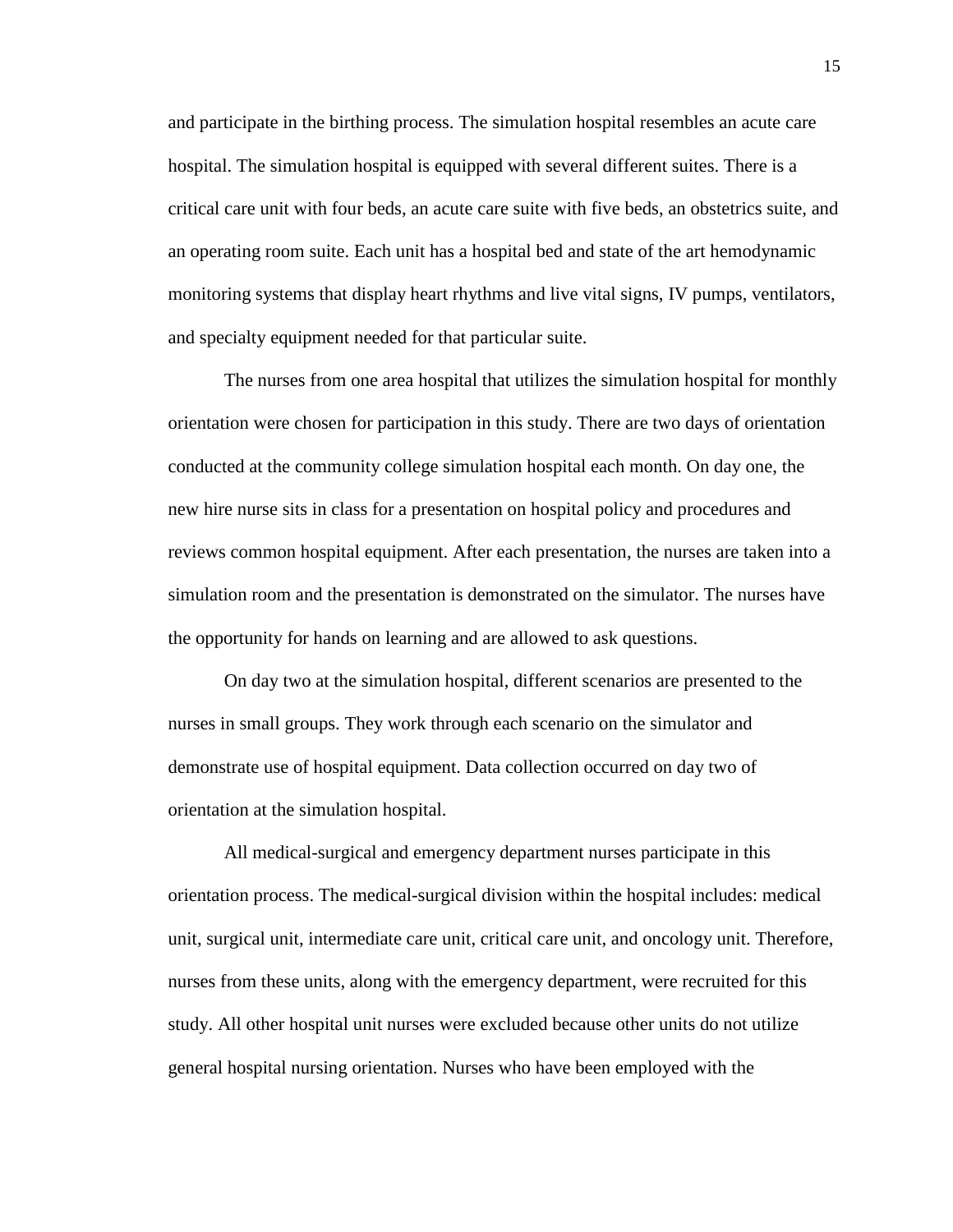organization within the past 12 months in any capacity were also excluded. If these nurses had been employed with the organization within the past 12 months they already have knowledge of hospital policy, procedures. An average of five to ten nurses were present at monthly orientation, therefore a sample size of 30 was desired.

#### **Design for Data Collection**

For the purpose of this study, the implementation of a Heparin drip, titration of the drip, and the use of IV Dose Mode was evaluated. IV Dose Mode is the function on the hospital IV pump that house the drug libraries. This is where the nurse can pull up a specific drug and concentration and enter required information such as the patient's weight. The IV pump will then do the dosage calculation for the nurse and drip the medication at the appropriate rate. This is a way for the nurse to double check dosage calculation to ensure accuracy. At the start of the day the participants were asked to fill out the Confidence Scale (C-Scale) to evaluate their current confidence levels with the Heparin Nomogram and the use of the hospital IV pump. A letter of informed consent was provided at the start of the day. As the day progressed there was a total of five scenarios that the nurses were asked to complete. The scenario that was used for the purpose of this study was the patient with a diagnoses of a deep vein thrombosis. The patient originally comes into the hospital after a fall with a broken hip. The patient undergoes surgery to fix the hip fracture but becomes septic postoperatively. The nurse notices that the patient loses their pedal pulse in the affected limb. The patient also complains with pain from the affected leg. The nurse phones the healthcare provider for the assessment findings. An order is given from the provider for a venous doppler of the lower extremity. The results are positive for a clot. The nurse phones the provider with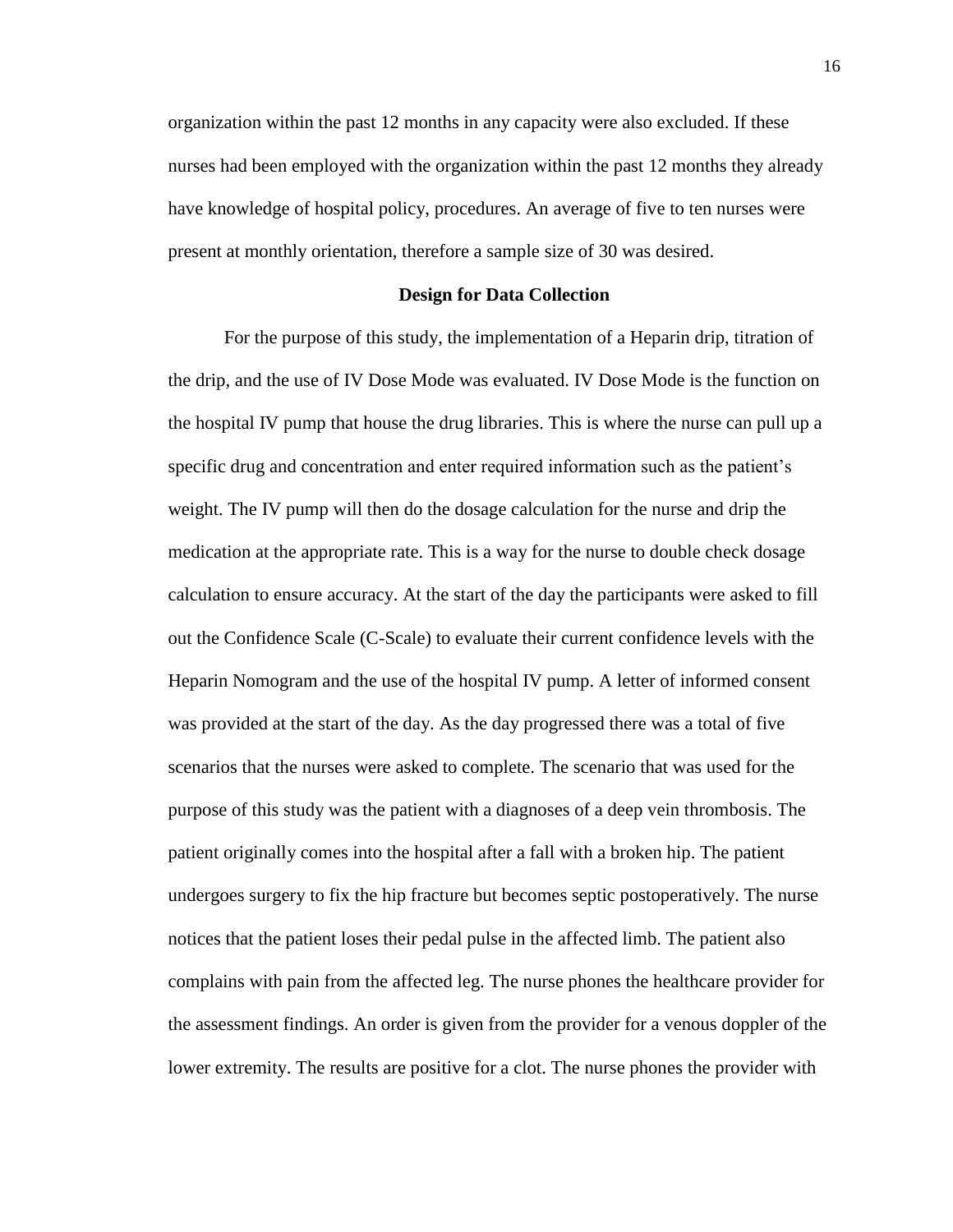the results and receives an order to initiate the hospital's Heparin Nomogram. The nurse then reviews that patient's current labs and proceeds to set up a Heparin drip on the simulator by following the hospital nomogram. As the scenario progresses the nurse will ask the instructor, who is acting as the narrator, what the current PTT is on the patient. The narrator provides a lab value and the nurse proceeds to adjust the Heparin dose according to the hospital's heparin nomogram. The nurse also follows hospital policy with two nurses verifying the correct dose is programed into the pump. The scenario does not alter from group to group, and there is a written script to be followed which was developed by the hospital's education program. After the last debriefing session of the day the C-scale is given again for the nurses to fill out to evaluate their self-confidence post simulation, with regards to the Heparin nomogram and use of the hospital IV pump.

The Heparin nomogram scenario was chosen to be evaluated due to it including a common hospital protocol along with interaction of common hospital equipment. The C-Scale was chosen to evaluate the confidence within the nurse due to its ease of use with minimal time requirement and the fact it gives a numerical value for the participant's confidence.

#### **Measurement Methods**

The Confidence Scale (C-Scale) was used in measuring the confidence level on the new hired nurses in a pre and post-survey format. Susan Grundy (1993) believes that confidence is considered an important aspect of delivering nursing care to others. Grundy provides the C-scale survey to assess nurse's confidence in physical assessment to test the tools reliability and validity. She chose to use physical assessment because of its level of importance in the nursing profession. Grundy developed the C-scale scores to correlate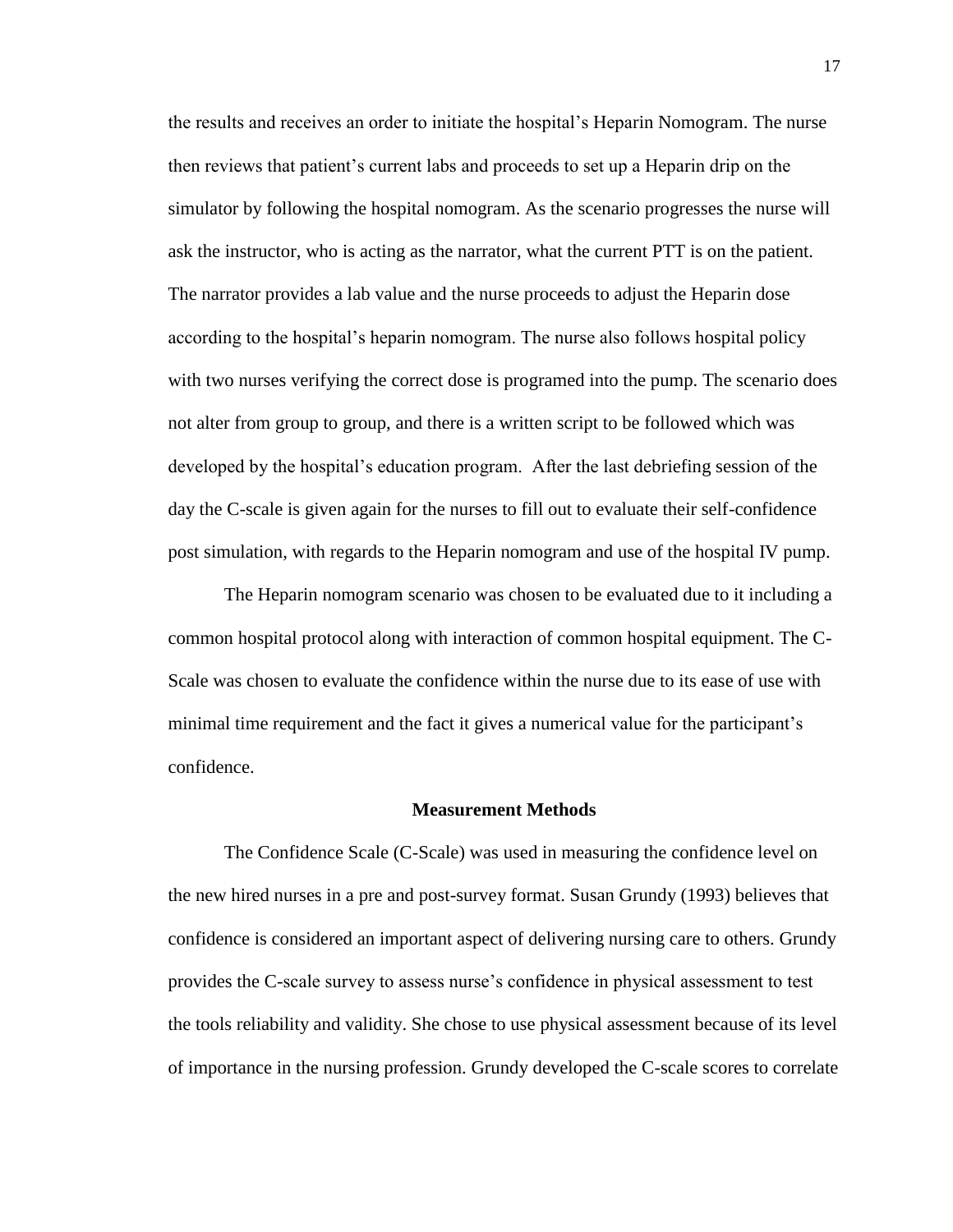with a 100-mm confidence visual analogue scale and also a confidence verbal descriptor scale. The C-scale is one page in length and poses five statements to be answered by Likert-type scale. The scale gives the participant a number range to select from ranging from one, being no confidence to five, being extremely confident. The participant placed a circle around the appropriate number that corresponded with their confidence level. Researchers add each of the circled numbers the subject develops a score between five (low confidence) to 25 (high confidence) (Grundy, 1993).

To establish validity C-scale was given to 39 students four times over a semester. Also, 22 staff nurses at a local hospital with at least one year of experience were recruited to participate in this study. The nurses were practicing on a medical-surgical unit with ages ranging from 29-52. In the final analysis five students were dropped from the study because they left the nursing program. When comparing the mean score of students (13.6 at six weeks, 18.5 at the end of the semester) to that of the experienced nurses (21.7), the mean score of the practicing nurses was significantly higher student scores. The C-scale was correlated with two other confidence surveys. The correlation coefficients between the C-scale to the C-VAS and C-VAD demonstrated the same significant increases at the end of the semester (Grundy, 1993).

There was consistent demonstration of high internal consistency reliability throughout all periods of administration to both students and experienced nurse with the use of the C-Scale. Throughout the study, construct validity of the C-Scale was supported by the results of both the students who are learning physical assessment techniques, and the experienced nurses' application of the physical assessment. As the developer expected, there were significant increases in confidence in nursing students that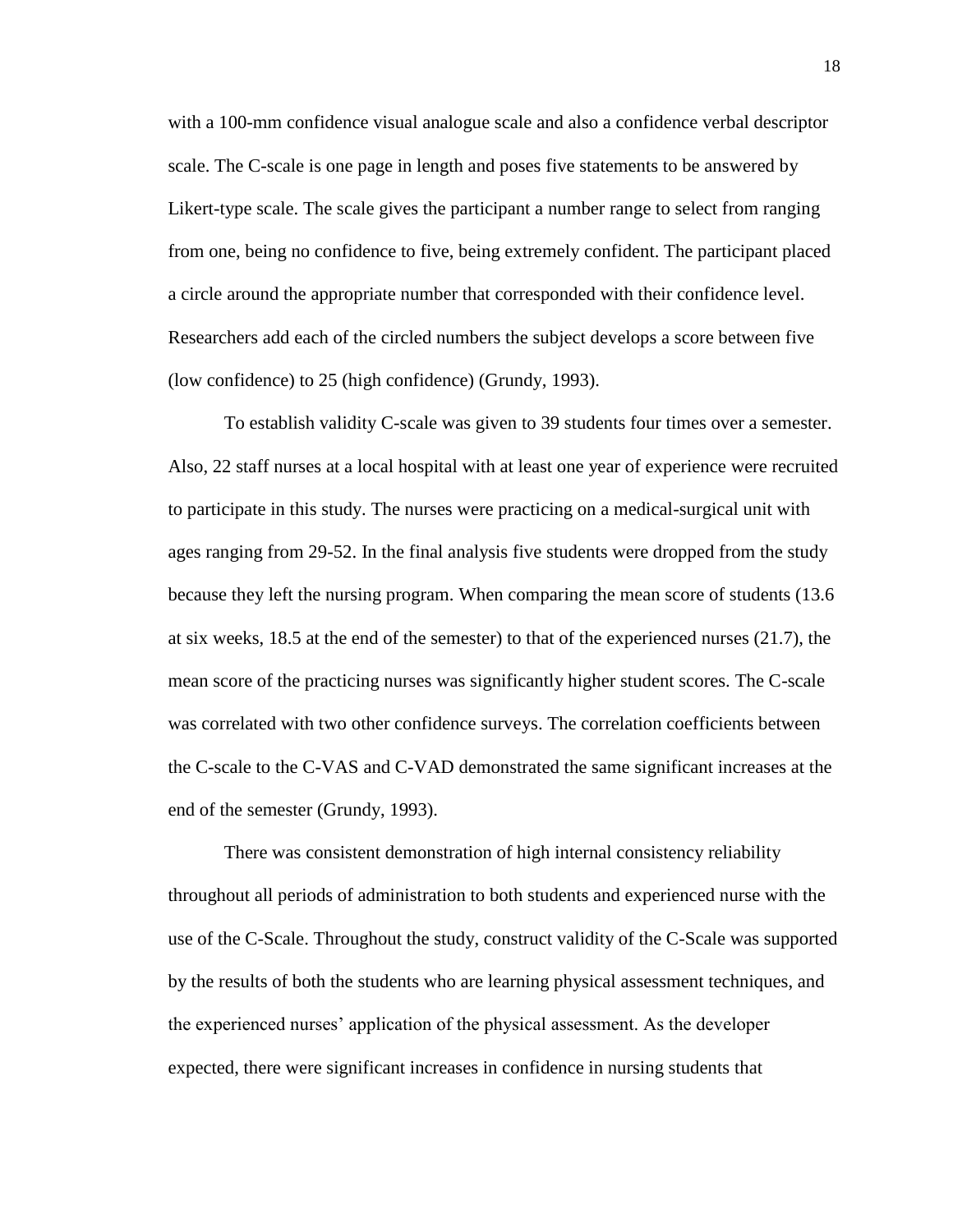contribute to the validity of the C-Scale. Concurrent validity was demonstrated by comparing the C-Scale two other scales, both of which showed high correlations with the C-Scale (Grundy, 1993).

#### **Data Collection Procedure**

The primary investigator collected data throughout the study. The only data that was collected throughout this study includes the C-Scale. The five components that were evaluated within the C-Scale included: performance certainty, hesitation, competence, sureness, and satisfaction. The study began with the March session of nursing orientation and concluded with the June session of nursing orientation. The data was collected at the beginning of day two at the simulation hospital and at the end of the day after the debriefing session.

#### **Protection of Human Subjects**

Measures were taken to ensure that each participant remained anonymous during data collection and the data analysis process. Participants provided the last three digits of their employee ID number on the pre and post C-Scale. This was only used to pair the pre and post scales. The employee ID number is only known to the employee and human resources. By using the last three digits of the six digit number the participant was not identifiable. Completed data analysis will be stored in a locked area at the university for three years. Data collected over the study was housed in a private electronic folder that required two levels of password protection. After all data was collected and analyzed surveys were shredded. This study provided benefit to the participants and to the educational department within the hospital organization. The participants were provided a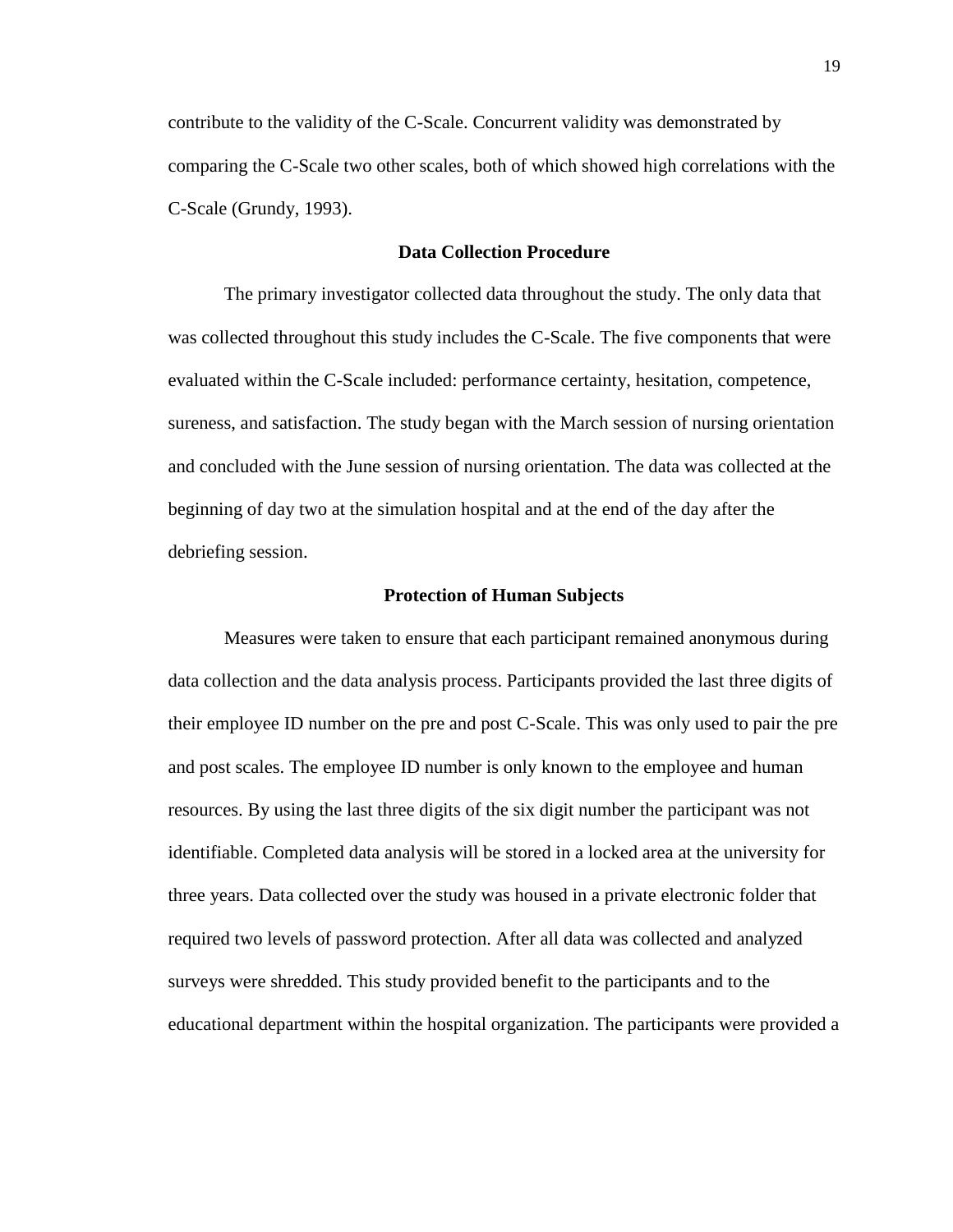time of reflection while filling out the post scale. It also benefited to the organization, providing a way to evaluate their orientation program.

#### **Data Analysis**

Data was entered and analyzed using the SPSS software. The data was entered and analyzed by the primary investigator. Descriptive statistics that were utilized in data analysis include: mean, standard deviation, percentages, and frequencies. Inferential statistics that were utilized include the t-test. It was believed that study results would show an overall increase in self-confidence in new hire nurses by utilizing simulation in nursing orientation when implementing the hospital Heparin Nomogram with the use of the hospital IV pump.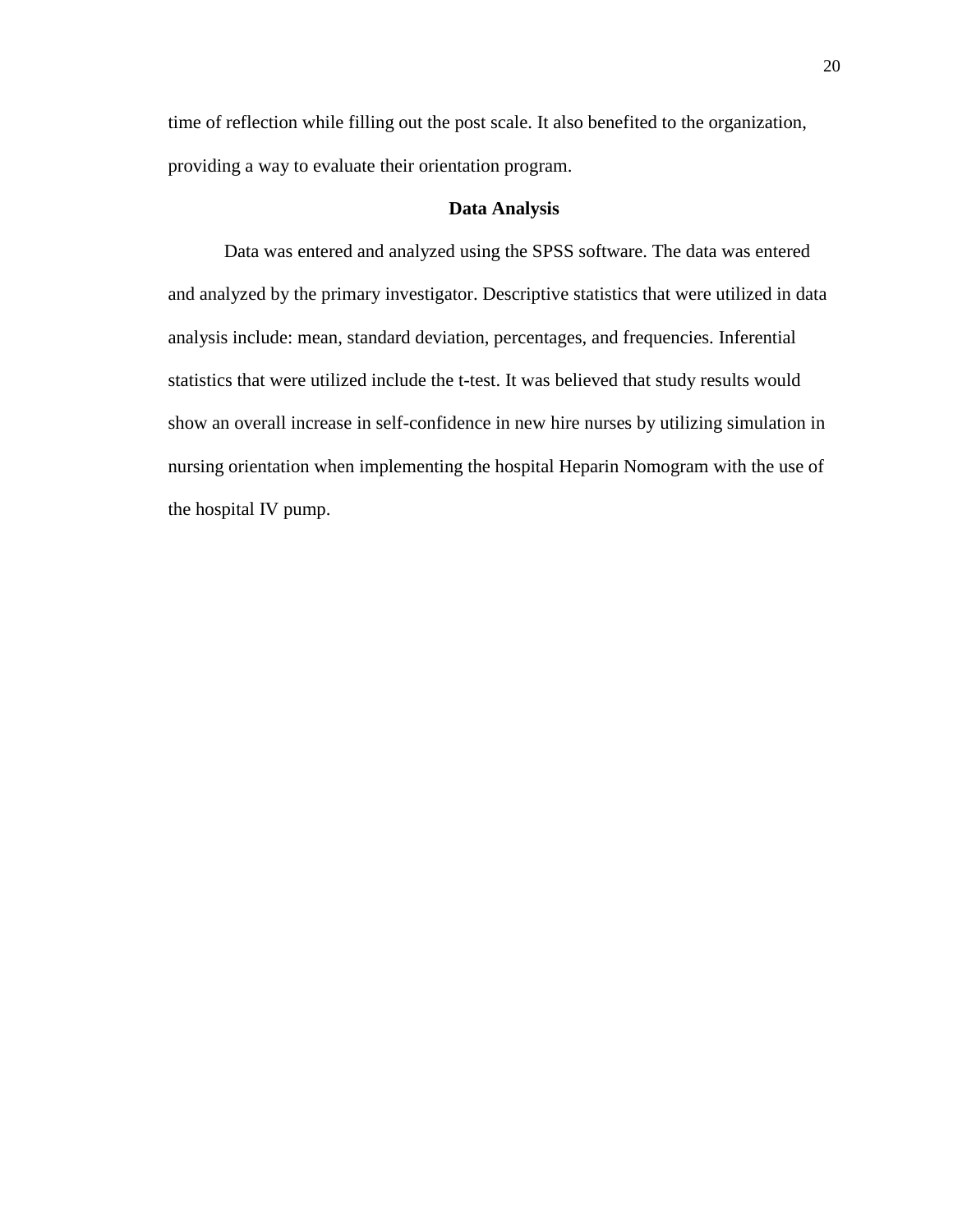#### **CHAPTER IV**

#### **Results**

Simulation has been examined in nursing students, physical therapy, military, and aviation with regards to improving self-confidence. There has been limited research evaluating the effect that simulation has on self-confidence with practicing nurses. The purpose of the Simulation in Orientation Study is to evaluate the effectiveness simulation has on new hire nurse's self-confidence when implementing the hospital Heparin Nomogram when using the hospital IV pump in dose mode.

#### **Sample Characteristics**

At the completion of the study the final sample size consisted of 18 new hire registered nurses. Participants included new graduates and experienced nurses from medical-surgical units. They completed all five questions on the Likert scale of the preand post-survey. There were no nonresponses, withdrawals, or losses within the study time frame from March to June.

#### **Major Findings**

Findings were based on the total scores received from the five point Likert Confidence Scale that was given prior to simulation and post-simulation and was then compared. To begin the mean scores of the pre and post surveys were evaluated. Data was analyzed using SPSS software. The final mean score of the pre-survey is 11.11 with a standard deviation of 4.993. The final mean score of the post-survey is 17.22 with a standard deviation of 4.930. This shows an increase in the overall mean score in the postsurvey. See Table 1 for a comparison of the two mean scores.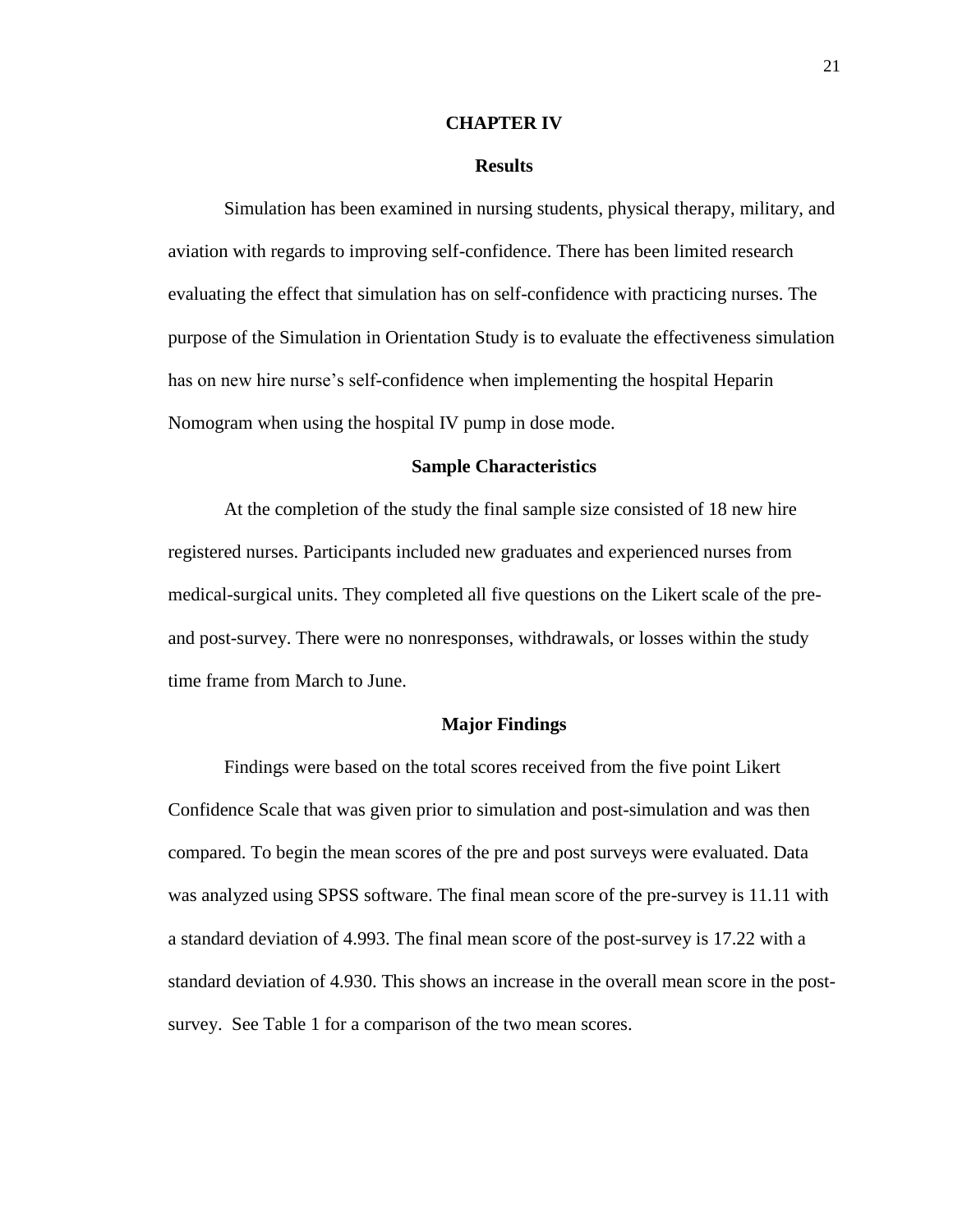#### *Frequencies*

| <b>Statistics</b>             |         | Pre Score      | Post Score |
|-------------------------------|---------|----------------|------------|
| $\mathbf N$                   | Valid   | 18             | 18         |
|                               | Missing | $\overline{0}$ | $\theta$   |
| Mean                          |         | 11.11          | 17.22      |
| Std. Deviation                |         | 4.993          | 4.930      |
| <b>Skewness</b>               |         | .778           | .105       |
| <b>Std. Error of Skewness</b> |         | .536           | .536       |

Percentages of overall scores on pre and post-surveys were evaluated. In looking at high and low scores on the pre-survey 11% of the participants scored five and 16.7% scored 20 prior to being exposed to simulation. Scores increased on the post-survey with 5.6% of participants scoring 9 and 11.1% scoring 25 after being exposed to simulation. See Table 2 and 3 for Score Percentage Evaluation. Figure 1 evaluates the mean scores in a histogram format. This provides a clear visual of four participants scoring 15 in the post survey. In the pre survey the highest scores are seen with six participants scoring nine. Figure 2 shows the pre and post survey scores in box plot graphs. This makes a clear visual of the mean score being raised after exposure to simulation. By evaluating the histogram and box plots there is visual evidence suggesting that confidence levels are raised with simulation.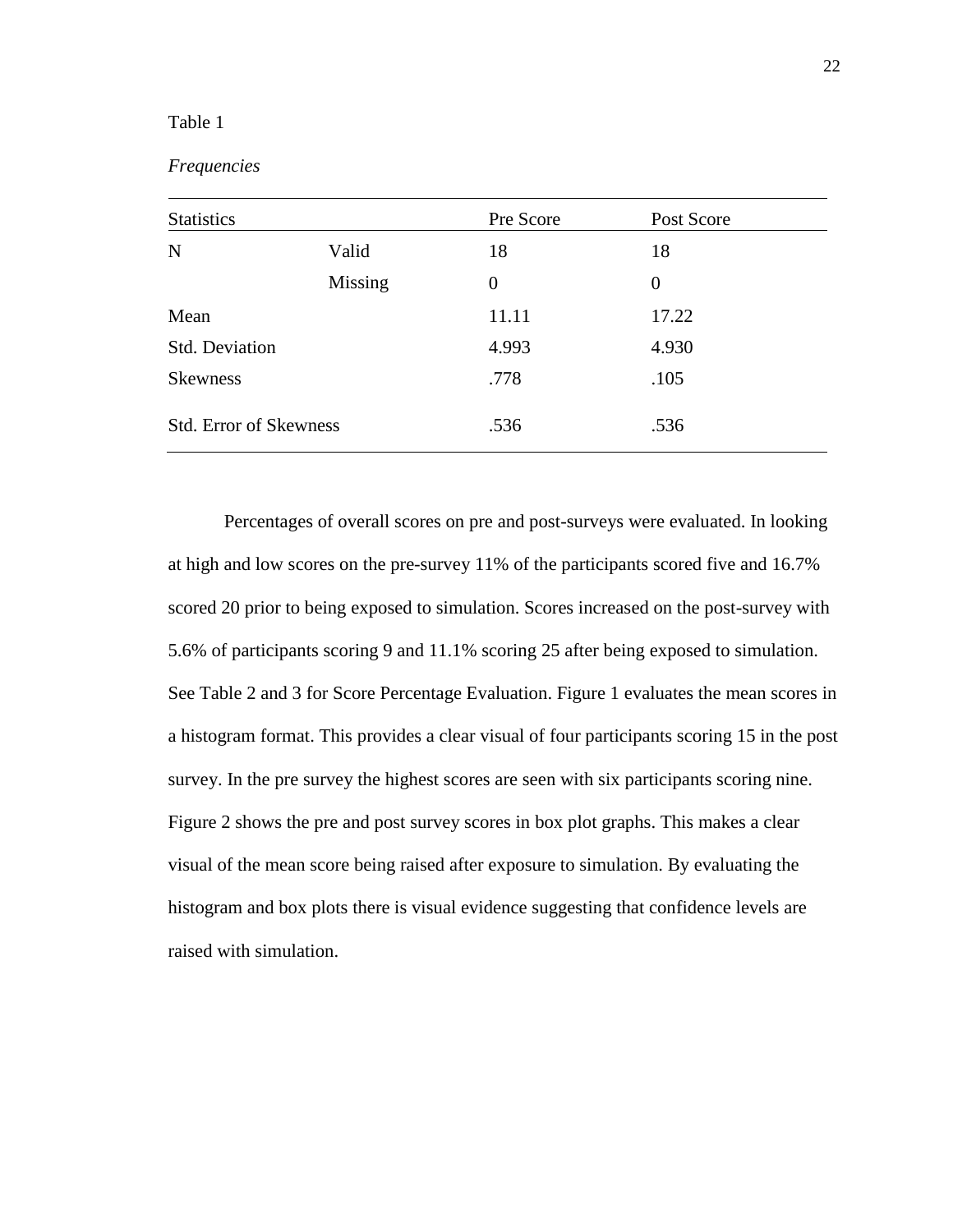|       | Pre-Score |                |         |                      |                       |  |  |  |
|-------|-----------|----------------|---------|----------------------|-----------------------|--|--|--|
|       |           | Frequency      | Percent | <b>Valid Percent</b> | Cumulative<br>Percent |  |  |  |
| Valid | 5         | $\overline{2}$ | 11.1    | 11.1                 | 11.1                  |  |  |  |
|       | 6         | 1              | 5.6     | 5.6                  | 16.7                  |  |  |  |
|       | 8         | 5              | 27.8    | 27.8                 | 44.4                  |  |  |  |
|       | 9         | $\mathbf{1}$   | 5.6     | 5.6                  | 50.0                  |  |  |  |
|       | 10        | $\mathbf{1}$   | 5.6     | 5.6                  | 55.6                  |  |  |  |
|       | 11        | $\overline{2}$ | 11.1    | 11.1                 | 66.7                  |  |  |  |
|       | 14        | $\overline{2}$ | 11.1    | 11.1                 | 77.8                  |  |  |  |
|       | 15        | $\mathbf{1}$   | 5.6     | 5.6                  | 83.3                  |  |  |  |
|       | 20        | 3              | 16.7    | 16.7                 | 100.0                 |  |  |  |
|       | Total     | 18             | 100.0   | 100.0                |                       |  |  |  |

*Pre-Survey Score Percentage Evaluation*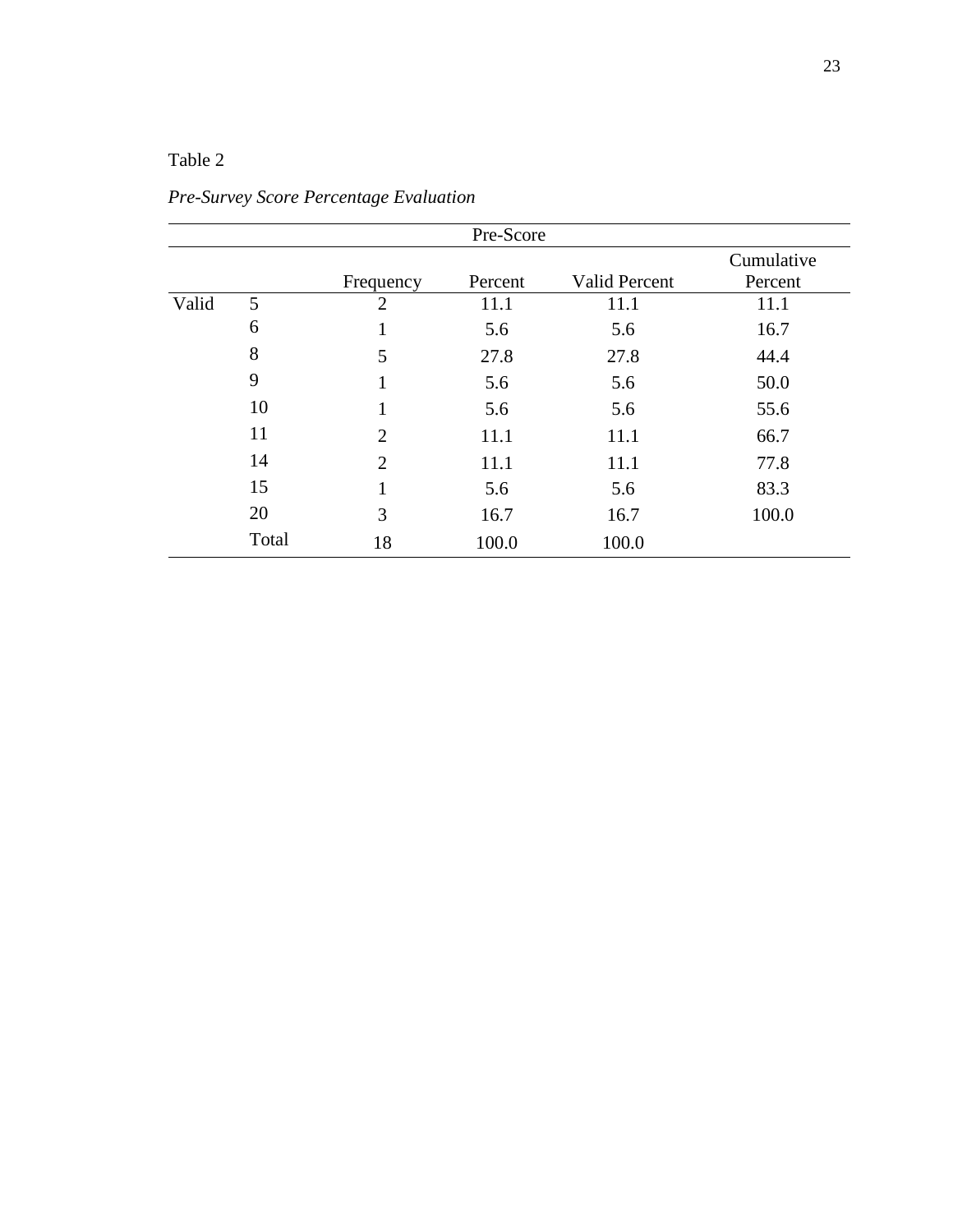| Post-Score |                |                |                  |                  |                           |  |  |  |
|------------|----------------|----------------|------------------|------------------|---------------------------|--|--|--|
|            |                | Frequency      | Percent          | Valid Percent    | <b>Cumulative Percent</b> |  |  |  |
| Valid      | $\overline{9}$ | $\mathbf{1}$   | $\overline{5.6}$ | $\overline{5.6}$ | $\overline{5.6}$          |  |  |  |
|            | 10             | $\mathbf{1}$   | 5.6              | 5.6              | 11.1                      |  |  |  |
|            | 12             | $\mathbf{1}$   | 5.6              | 5.6              | 16.7                      |  |  |  |
|            | 13             | $\mathbf{1}$   | 5.6              | 5.6              | 22.2                      |  |  |  |
|            | 14             | $\overline{2}$ | 11.1             | 11.1             | 33.3                      |  |  |  |
|            | 15             | $\overline{2}$ | 11.1             | 11.1             | 44.4                      |  |  |  |
|            | 16             | $\mathbf{1}$   | 5.6              | 5.6              | 50.0                      |  |  |  |
|            | 17             | $\mathbf{1}$   | 5.6              | 5.6              | 55.6                      |  |  |  |
|            | 19             | $\mathbf{1}$   | 5.6              | 5.6              | 61.1                      |  |  |  |
|            | 20             | 3              | 16.7             | 16.7             | 77.8                      |  |  |  |
|            | $22\,$         | $\mathbf{1}$   | 5.6              | 5.6              | 83.3                      |  |  |  |
|            | 24             | $\mathbf{1}$   | 5.6              | 5.6              | 88.9                      |  |  |  |
|            | 25             | $\overline{2}$ | 11.1             | 11.1             | 100.0                     |  |  |  |
|            | Total          | 18             | 100.0            | 100.0            |                           |  |  |  |

*Post-Survey Score Percentage Evaluation*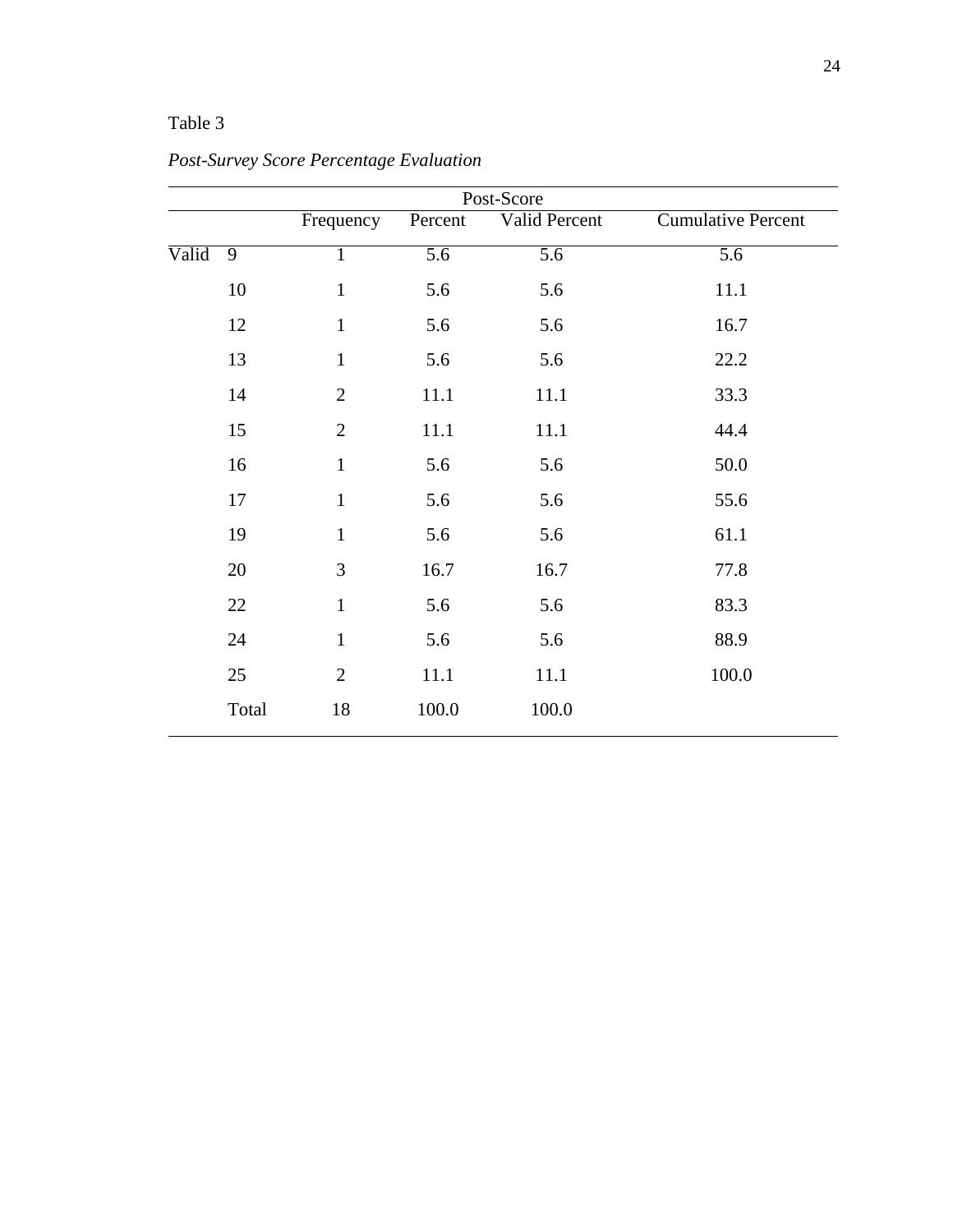



*Figure 1*. Histograms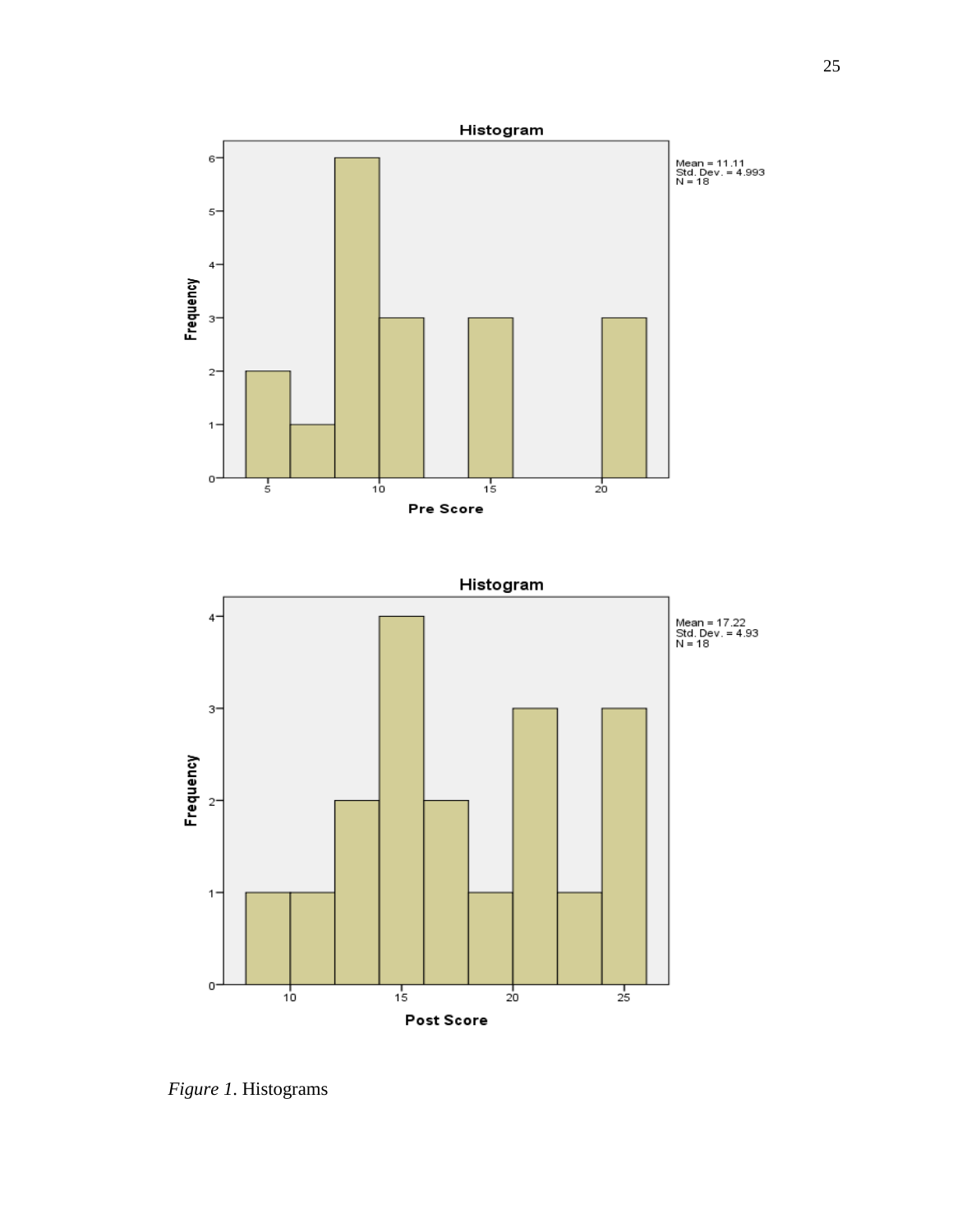

*Figure 2*. Box Plot of Mean Scores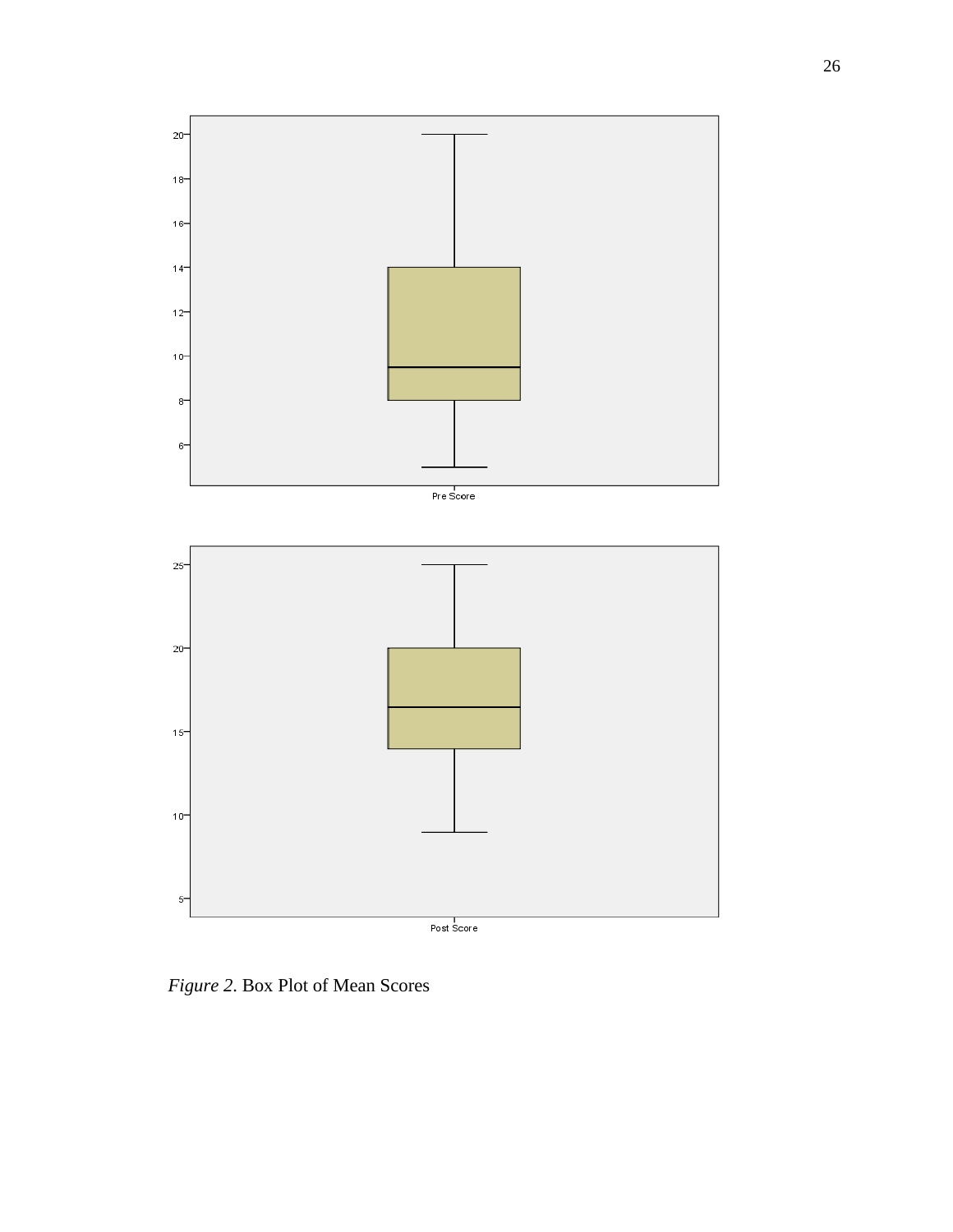Data was further analyzed using paired t-test to determine if there was a significant difference between the pre and post-survey. The paired t-test was chosen to analyze the data since there was a comparison of the response of two treatments, pre and post simulation. The participants were measured in the same day before and after exposure to simulation. With a p-value of 0.000 being less than 0.001 there is a significant difference seen in the pre- and post-surveys. See Table 4 for data analysis for the paired t-test. With the statistical data presented it is found that the data suggest that participation in simulation leads to higher levels of confidence in newly hired nurses with the use of hospital equipment when administering heparin.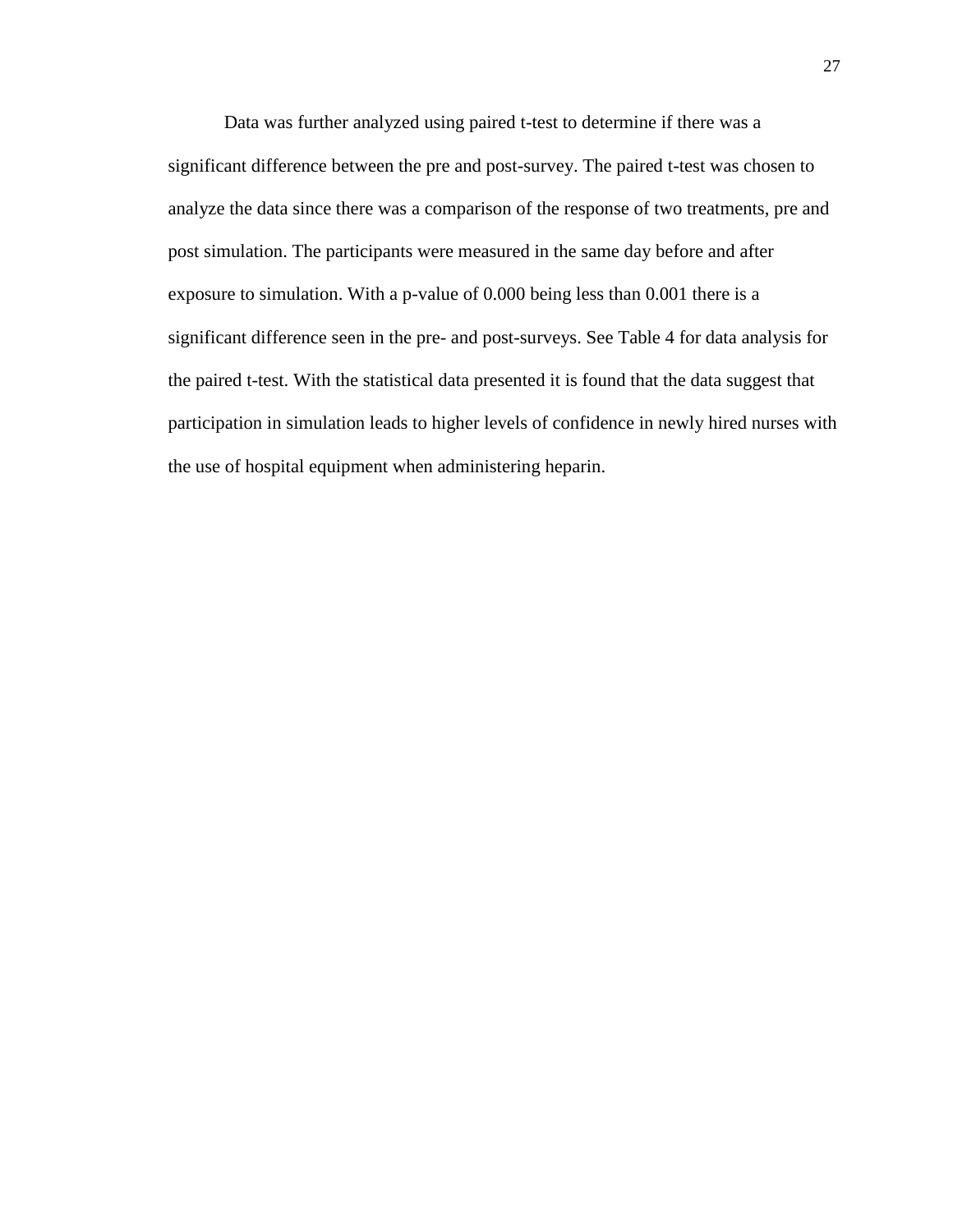# *Paired t-test*

# Paired Samples Test

|        |                                    | <b>Paired Differences</b> |                |                      |                                              |                 |          |    |                 |
|--------|------------------------------------|---------------------------|----------------|----------------------|----------------------------------------------|-----------------|----------|----|-----------------|
|        |                                    |                           |                | Std. Error           | 95% Confidence Interval of the<br>Difference |                 |          |    |                 |
|        |                                    | Mean                      | Std. Deviation | Mean                 | Lower                                        | Upper           | t        | df | Sig. (2-tailed) |
| Pair 1 | Pre-Score – Post-Score             | $-6.111$                  | 3.123          | .736                 | $-7.664$                                     | $-4.558$        | $-8.303$ | 17 | .000            |
|        | <b>Paired Samples Statistics</b>   |                           |                |                      |                                              |                 |          |    |                 |
|        |                                    | Mean                      | $\mathbf N$    | <b>Std Deviation</b> |                                              | Std. Error Mean |          |    |                 |
| Pair 1 | Pre-Score                          | 11.11                     | 18             | 4.993                |                                              | 1.177           |          |    |                 |
|        | Post-Score                         | 17.22                     | 18             | 4.930                |                                              | 1.162           |          |    |                 |
|        | <b>Paired Samples Correlations</b> |                           |                |                      |                                              |                 |          |    |                 |
|        |                                    | N                         | Correlation    | Sig.                 |                                              |                 |          |    |                 |
|        | Pair 1 Pre-Score & Post-Score      | 18                        | .802           | .000                 |                                              |                 |          |    |                 |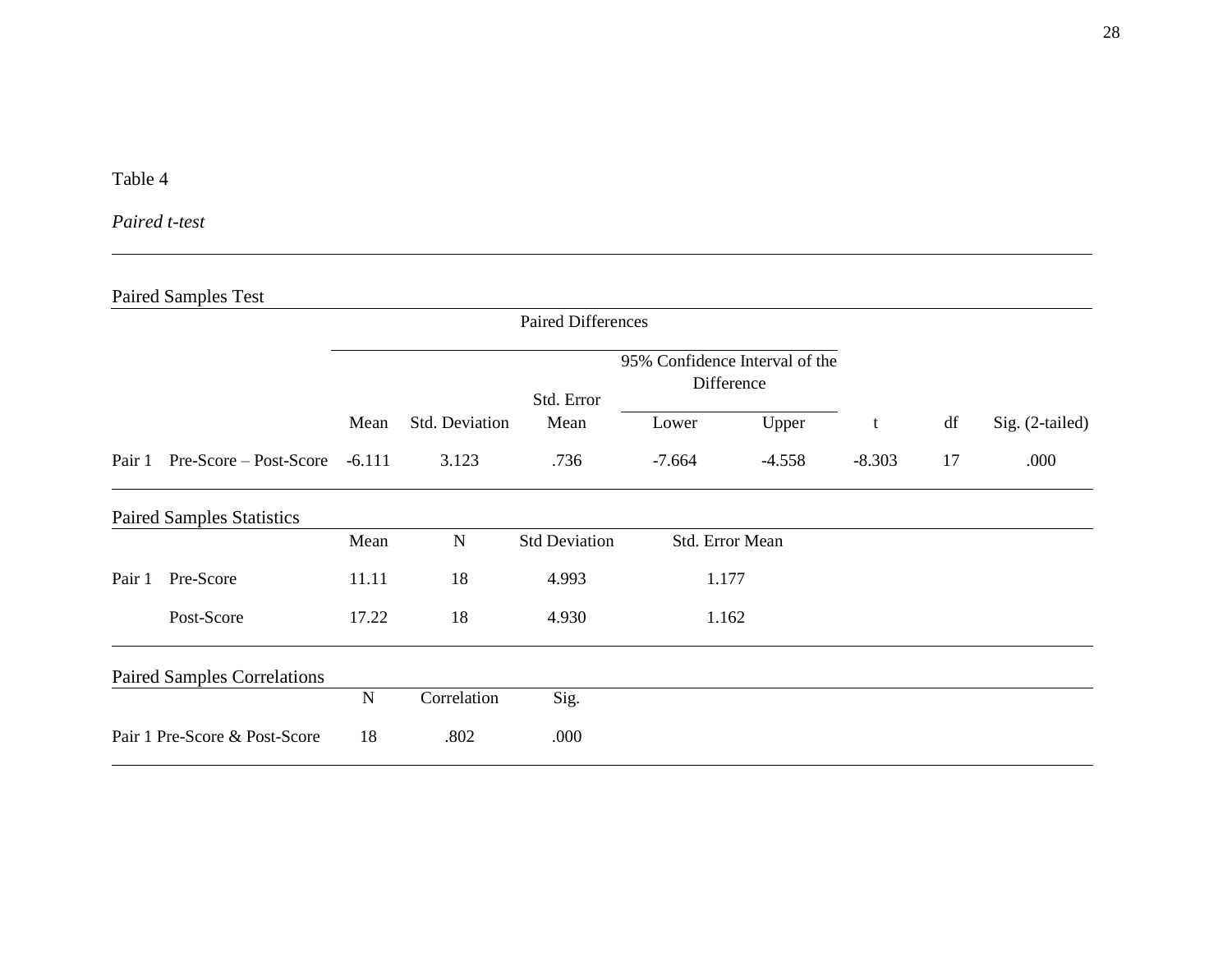The data collected through the Simulation in Orientation Study suggested that simulation does increase the self-confidence of the new hired nurse when implementing hospital policy such as the Heparin Nomogram with administration using the hospital IV pump in dose mode. The mean and standard deviation, overall score percentages and frequencies, and lastly a paired t-test were utilized to support the hypothesis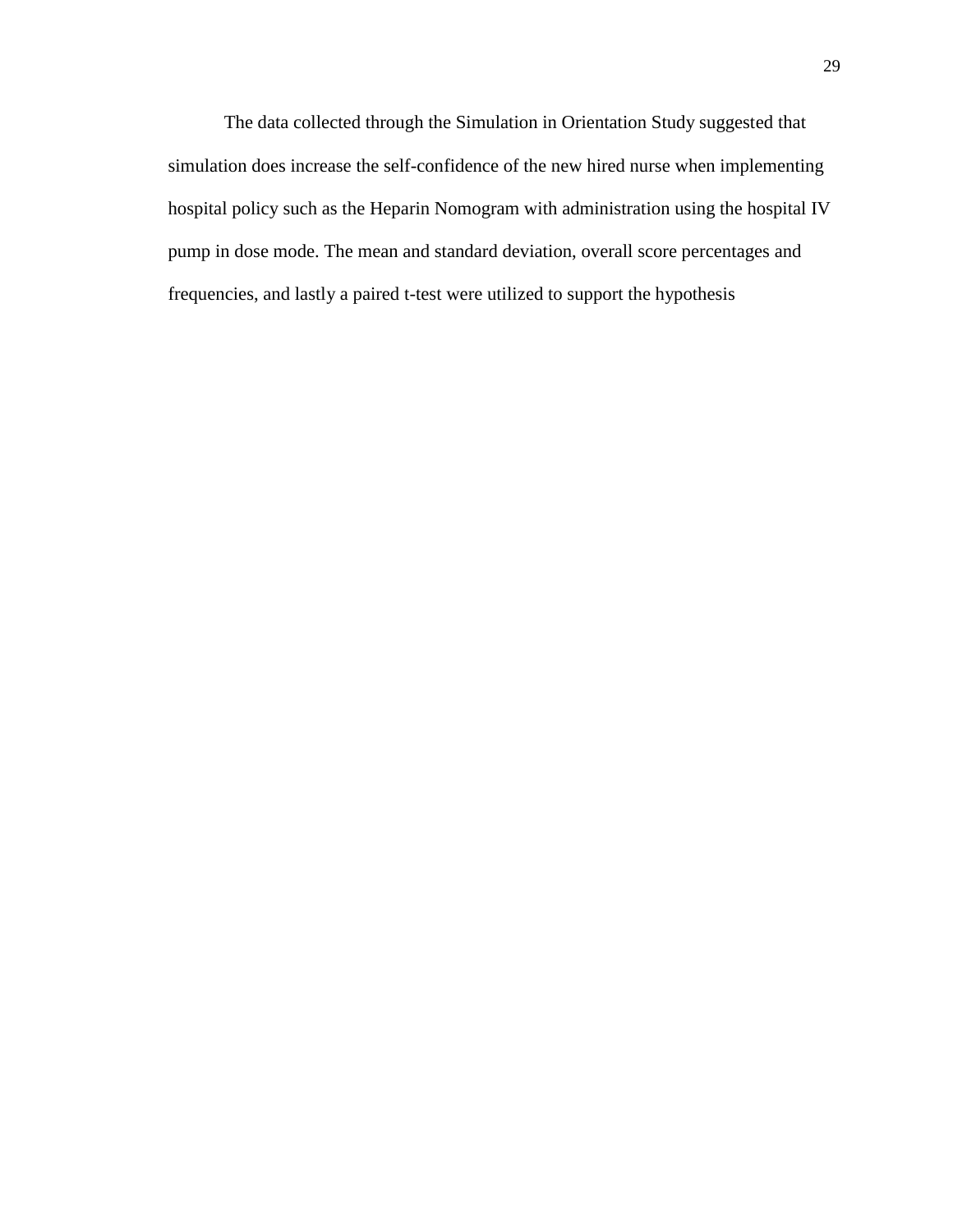#### **CHAPTER V**

#### **Discussion**

Simulation has been studied in various roles of the medical field to evaluate its impact on self-confidence. It has been shown to be effective in improving outcomes such as failure to rescue events, vascular surgery, and physical therapy. The relationship between simulation and self-confidence has not been studied in-depth with practicing nurses in the hospital setting. The purpose of the Simulation in Orientation Study was to evaluate the impact of simulation on self-confidence in new hire nurses when using the Heparin Nomogram and the hospital IV pump in dose mode.

#### **Implication of Findings**

When evaluating the Simulation in Orientation Study a pre and post Likert scale was given to participants on simulation day. The scales were graded and the mean scores were compared. It was found that the mean score of the pre survey was 11.11, while the mean score of the post survey was 17.22. This showed a 6.11 point increase in scores after the participant was exposed to simulation. In evaluating individual scores 27.8% of participants scored eight on the pre-survey, when 16.7% scored 20 on the post-survey. When looking at the paired t-test there was a significant difference found between the pre and post scores. Data analysis from the study suggested that self-confidence is increased with the use of simulation.

The data analysis is comparable to other disciplines that have studied the use of simulation and its effects on self-confidence. Simulation was used on training physical therapist working with patients in critical care. Prior to simulation confidence scores ranged from 5% to 51%, and post training with simulation scores ranged from 35% to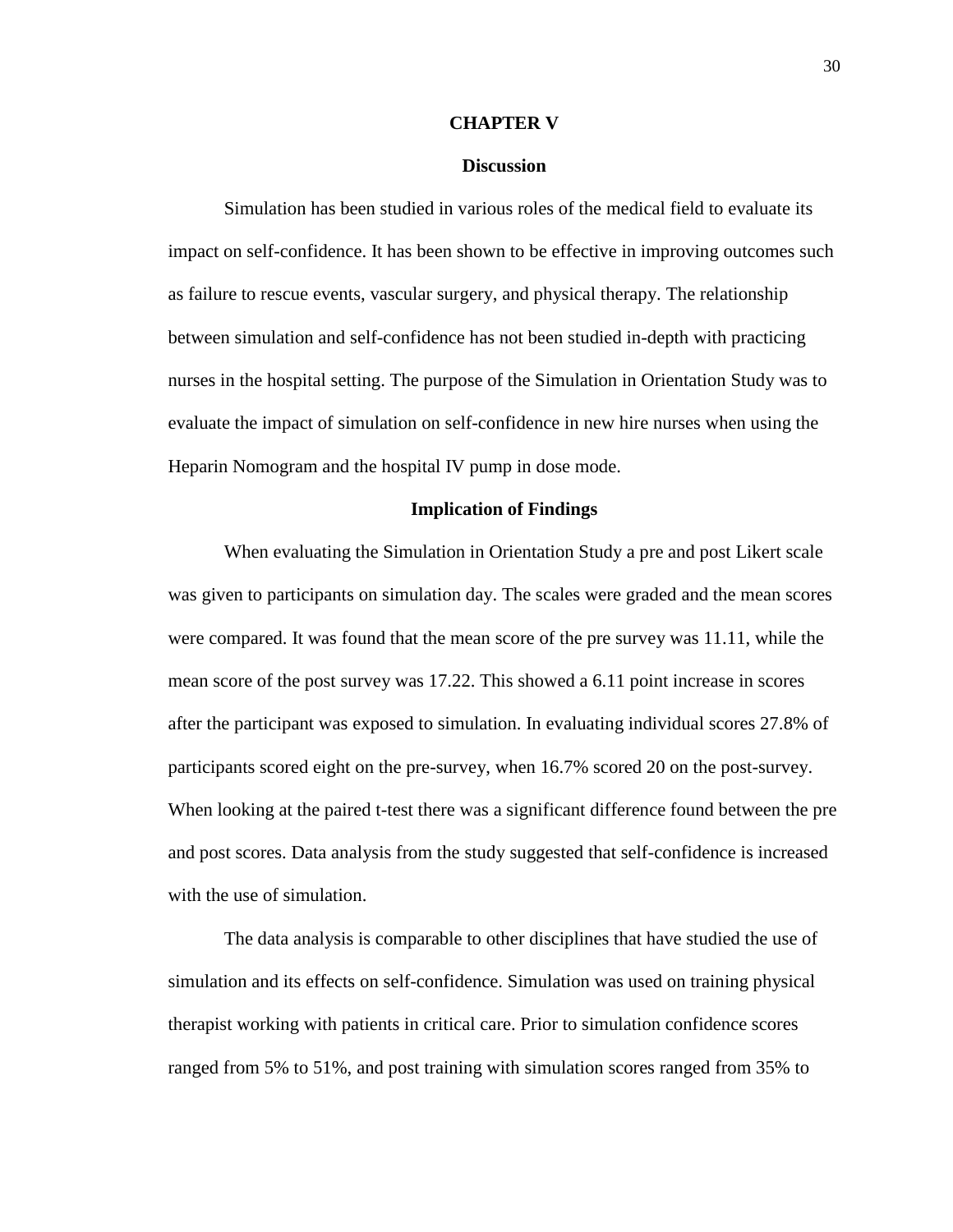86% (Ohtake et al., 2013). Looking at a study conducted on medical students training in the emergency department, simulation was used for opportunities that are limited for students to learn. After simulation confidence scores increased 4.2 points immediately after training and remained high to the end of the internship (Goodwin et al., 2014). A look at the effectiveness of teaching preclinical skills to medical students with simulations revealed students reporting a 96% enhanced learning experience (Swamy et al., 2014).

#### **Application to Theoretical/Conceptual Framework**

In the Simulation in Orientation Study only new hire nurses were sampled. These individuals had not been employed with the organization within the past 12 months. These nurses were unfamiliar with the hospital policy and equipment. In comparing this setting to Patricia Benner's Novice to Expert theory, all new hire nurses could be categorized as novices at the pre-survey. When the time arose to complete a hospital based policy they all were brand new to the experience. The years of service and clinical background varied from nurse to nurse. Benner model is described as situational based, not trait based. The stage a nurse is categorized into is based on the nurses' familiarity with a particular setting (Alligood, 2014, Chapter 9). While looking at Benner's theory in relation to simulation Benner expresses that with the use of experiential learning nurses develop notions of good practice that are constantly being expanded (Benner, 2000). In nursing orientation all nurses start at the novice level, however when simulation is added self-confidence is increased and nurses progress toward the expert level. (Appendix A)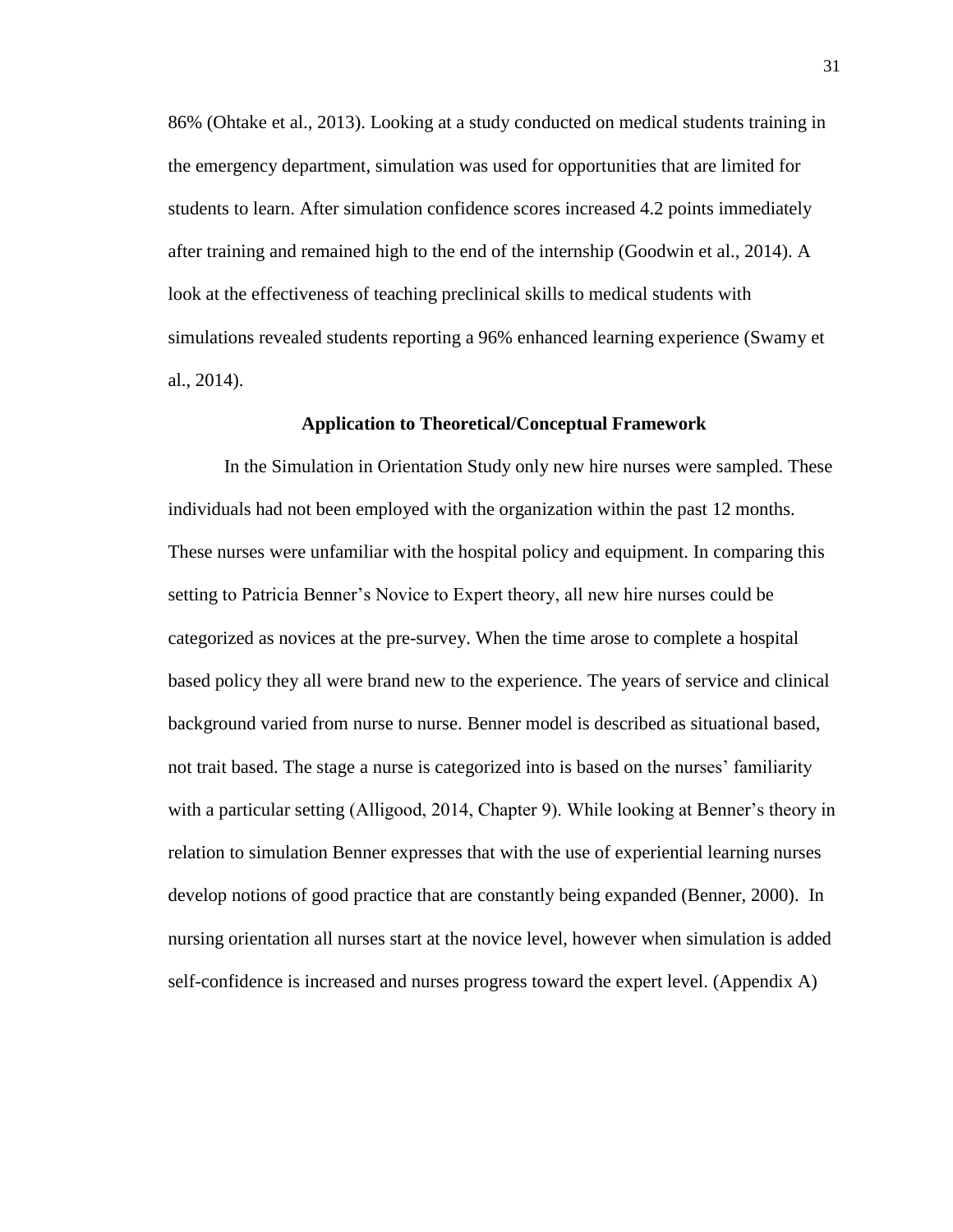#### **Limitations**

One limitation to the Simulation in Orientation Study was the sample size. There were 18 new hire nurses between the months of March and June. Turnover rates were low at the organization during this time. The hospital upgraded to new IV smart pumps at the end of June. Therefore, nursing orientation was smaller during the month of June due to continuous in house nursing education on implementation of new IV pumps.

If the nurse's experience levels would have provided data on evaluating if simulation improved self-confidence increased with years of experience. Also, if the participant's past exposure to simulation would have been examined then data could have reflected a variation in self-confidence. An alteration in data may have been seen if more than one hospital policy and multiple pieces of equipment had been evaluated.

#### **Implications for Nursing**

The data results showed a significant difference in confidence levels from pre to post simulation. This suggested that simulation promotes increased self-confidence within the nursing profession. The study supported the idea that with simulation new hire nurses are able to begin work on their new unit with increased self-confidence. Clinical competency and confidence is critical for increased performance outcomes. With the current financial constraints and shortage of qualified staff to train new hired nurses it is vital for hospitals to find new ways to build confidence in nurses with continued competence (Ackermann et al. 2007).

One way to ensure nursing skills are kept up to date with today's latest evidence based practice is yearly competency training with simulation. This ensures that nursing skills are validated in a safe environment that provides room for error. Simulation would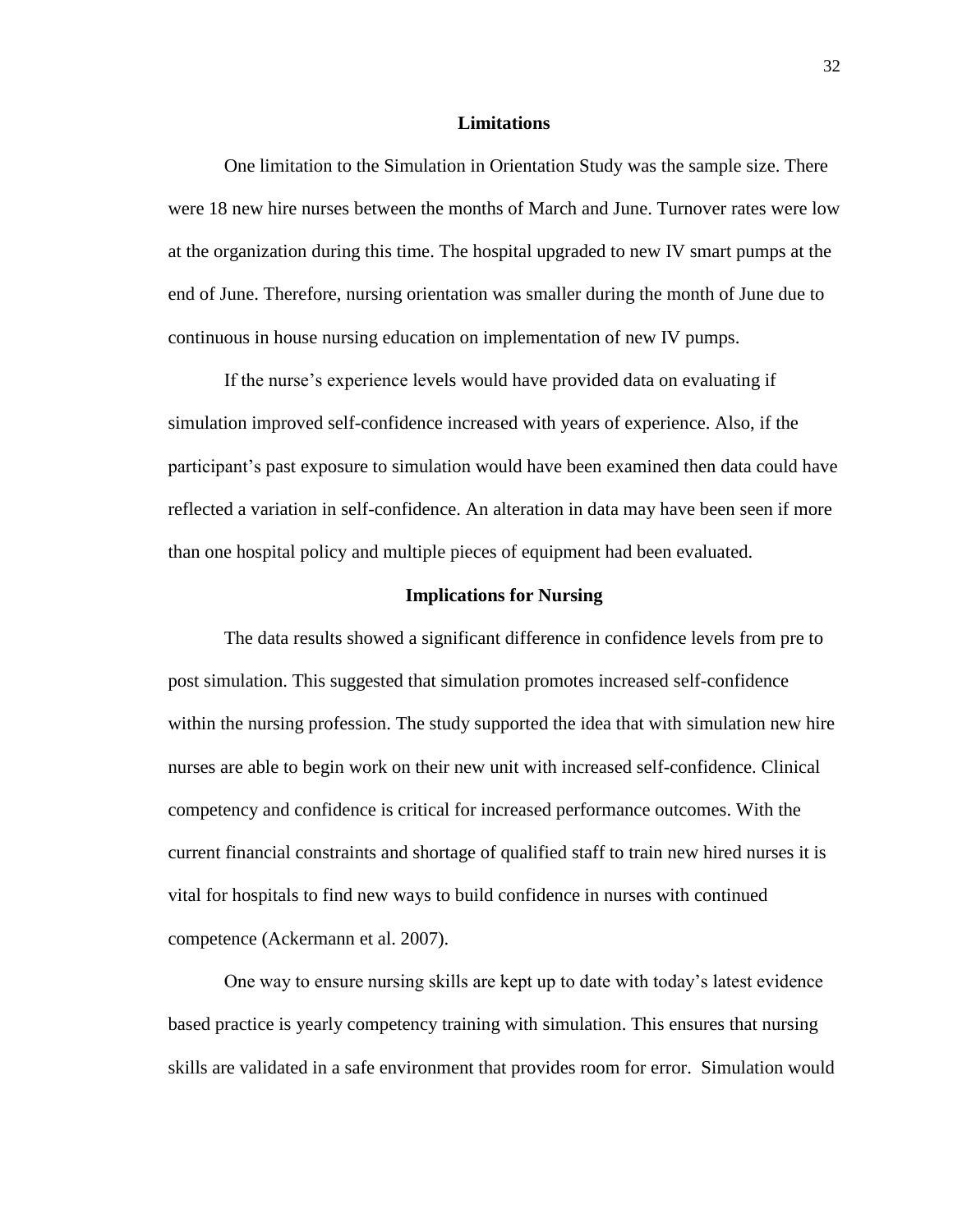prove to be valuable when training a hospital unit on a new hospital procedure. For example a growing trend seen in treatment of cardiac arrest is therapeutic hypothermia, which involves complex nursing skills. It would be beneficial for nursing staff to be able to learn how to effectively care for the therapeutic hypothermia patient in a controlled environment. In this scenario all of the potential complications could be acted upon in the simulation lab so that the nurse is prepared for any situation that may arise during actual care of the patient. This would also provide the nurse with the self-confidence needed to practice strong skills at the bedside. An advantage to simulation would be seen within nurse refresher courses. These nurses hold nursing skills that have not been put to use over a long period of time. Simulation provides them with environment to practice and prefect skills and increase self-confidence prior to stepping back to the bedside.

As the future of nursing continues to evolve it is essential to look for new interactive ways to educate nurses away from the bedside. As patients become more acute and greater demands are placed at the bedside, nursing education must be placed at the forefront to ensure that the nurses' skills are validated. Simulation provides a safe, slow paced practice platform for nurses to learn and prefect their skills.

#### **Recommendations**

A larger group with an extended study period over multisite would be beneficial for future research on simulation with practicing nurses in orientation. With an extended study period there would be flexibility for high and low turnover rates, and inclusion of new graduate nurses. It would be valuable to compare the confidence levels in new hire experienced nurses versus new graduate nurses in orientation, and who has had exposure to simulation in the past.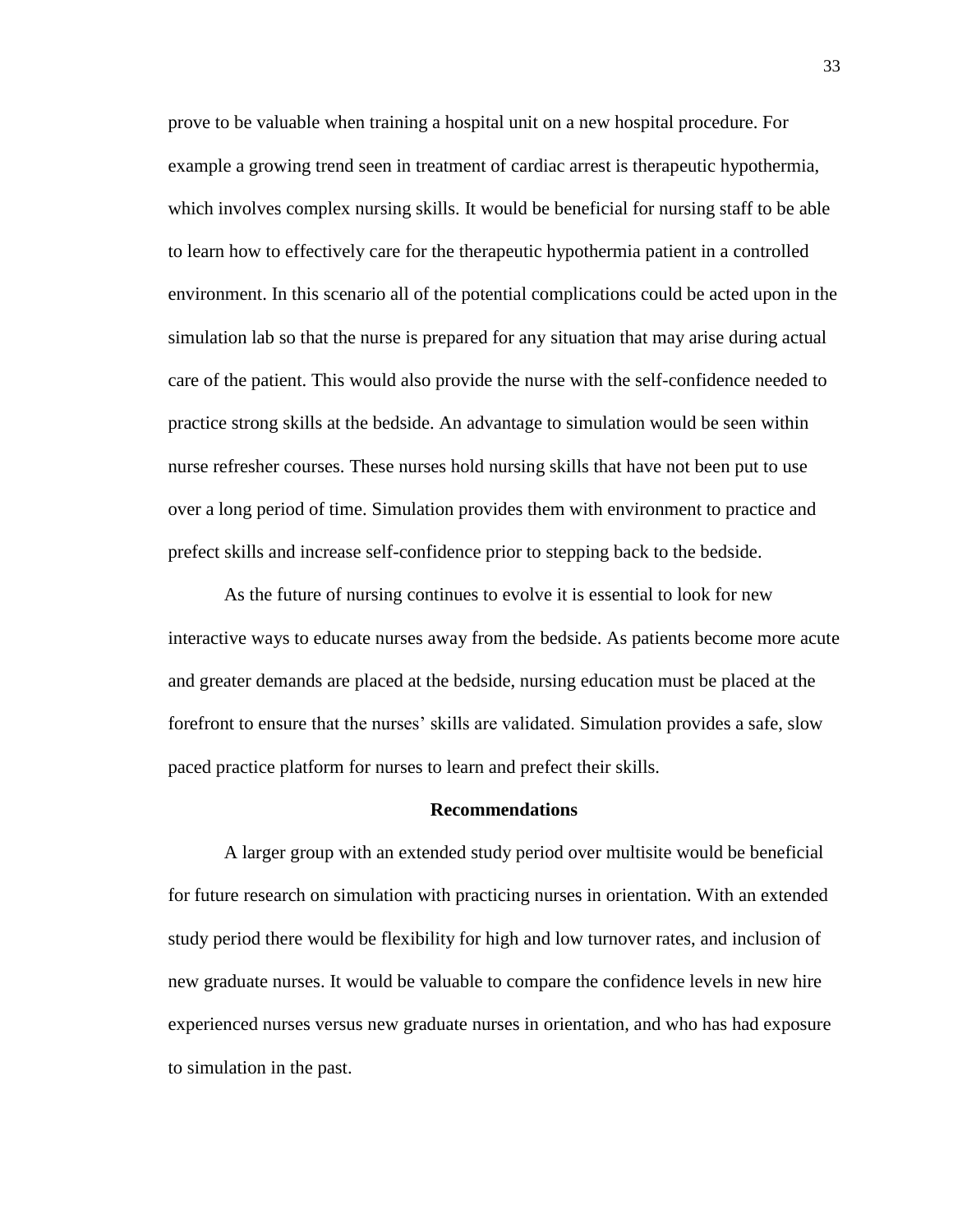#### **Conclusion**

Study results suggested that simulation increases self-confidence in new hire nurses ability to implement a Heparin Nomogram and utilize dose mode on the hospital IV pump. In the fast paced world of healthcare, it is mandatory that nursing be able to function at the bedside with complete confidence and competence. Simulation provides an environment for skills to be validated in a controlled setting. With simulation used to acquire new skills and validate old ones, self-confidence will be seen in higher levels at the bedside. Nurses will shift from novice to expert in their clinical setting. As simulation has become a standard in other healthcare professions it is essential to further evaluate its value in the hospital setting.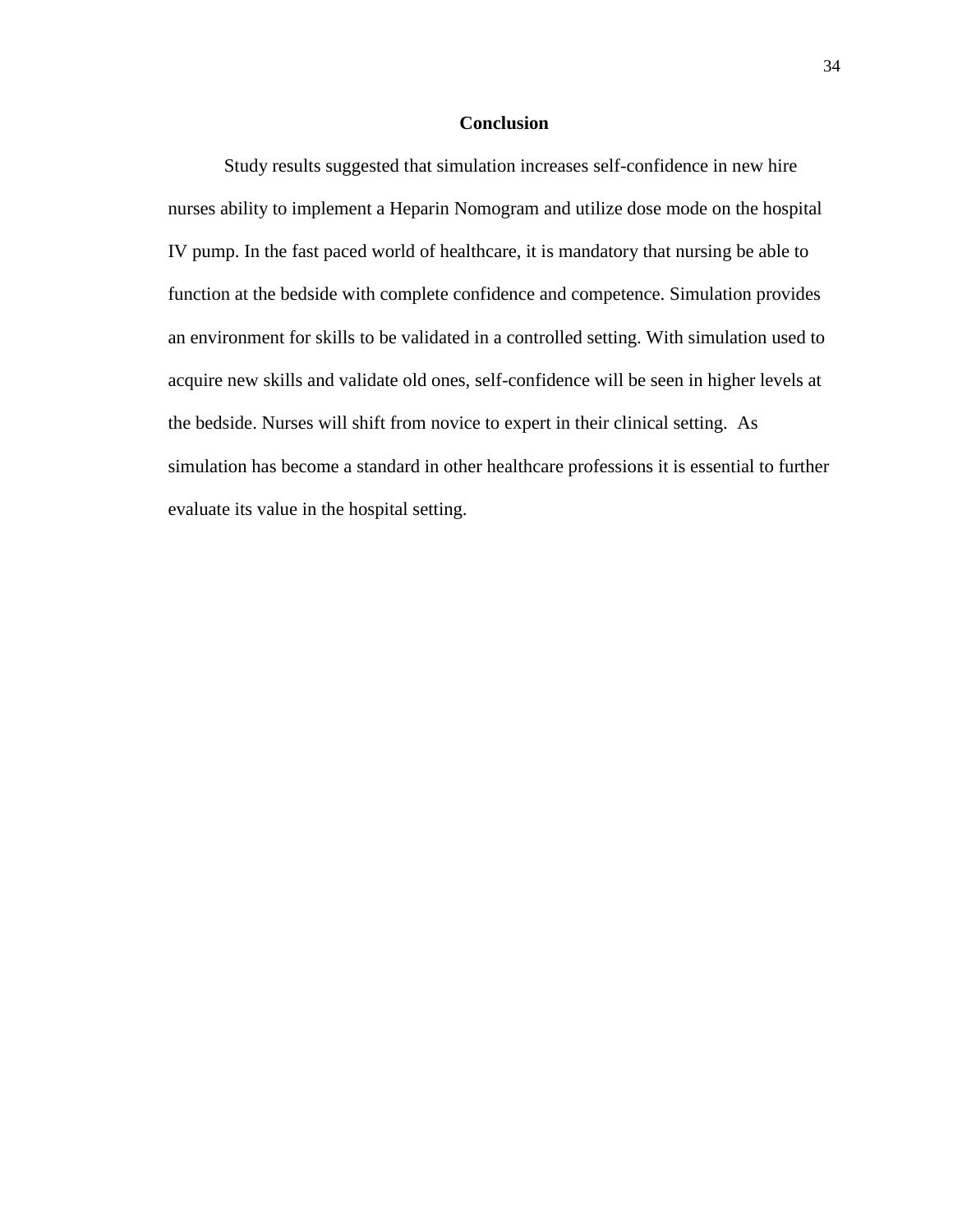#### References

- Ackermann, A. D., Kenny, G., & Walker, C. (2007). Simulator programs for new nurses' orientation. *Journal for Nurses in Staff Development*, *23*(3), 136-139.
- Alligood, M. R. (2014). *Nursing theorist and their work* (8th ed.). St. Louis, MI: Elsevier.
- Bayea, S. C., Slattery, M., & Von Ryn, L. J. (2010). Outcomes of a simulation-based nurse residency program. *Clinical Simulation in Nursing*, *6*(5), 169-175. http://dx.doi.org/10.1016/j.ecns.2010.01.005.
- Benner, P. (2000). The wisdom of our practice. *American Journal of Nursing*, *100*(10), 99-105.
- Blum, C. A., Borglund, S., & Parcells, D. (2010). High-fidelity nursing simulation: Impact on student self-confidence and clinical competence. *International Journal of Nursing Education Scholarships*, *7*(1), 1-13. http://dx.doi.org/10.2202/1548- 923X.2035.
- Cooper, E. E., Prion, S. K., & Pauly-ONeill, S. J. (2015). Comparison of student experience with critical events during simulation and acute care hospital rotations. *Nurse Educator*, *40*(1), 31-35.

http://dx.doi.org/10.1097/NNE.0000000000000075.

Crocetti, J. (2014). Nursing clinical faculty self-efficacy following and orientation using simulation. *Nursing Education Perspectives*, *35*(2), 193-194. http://dx.doi.org/10.5480/12-819.1.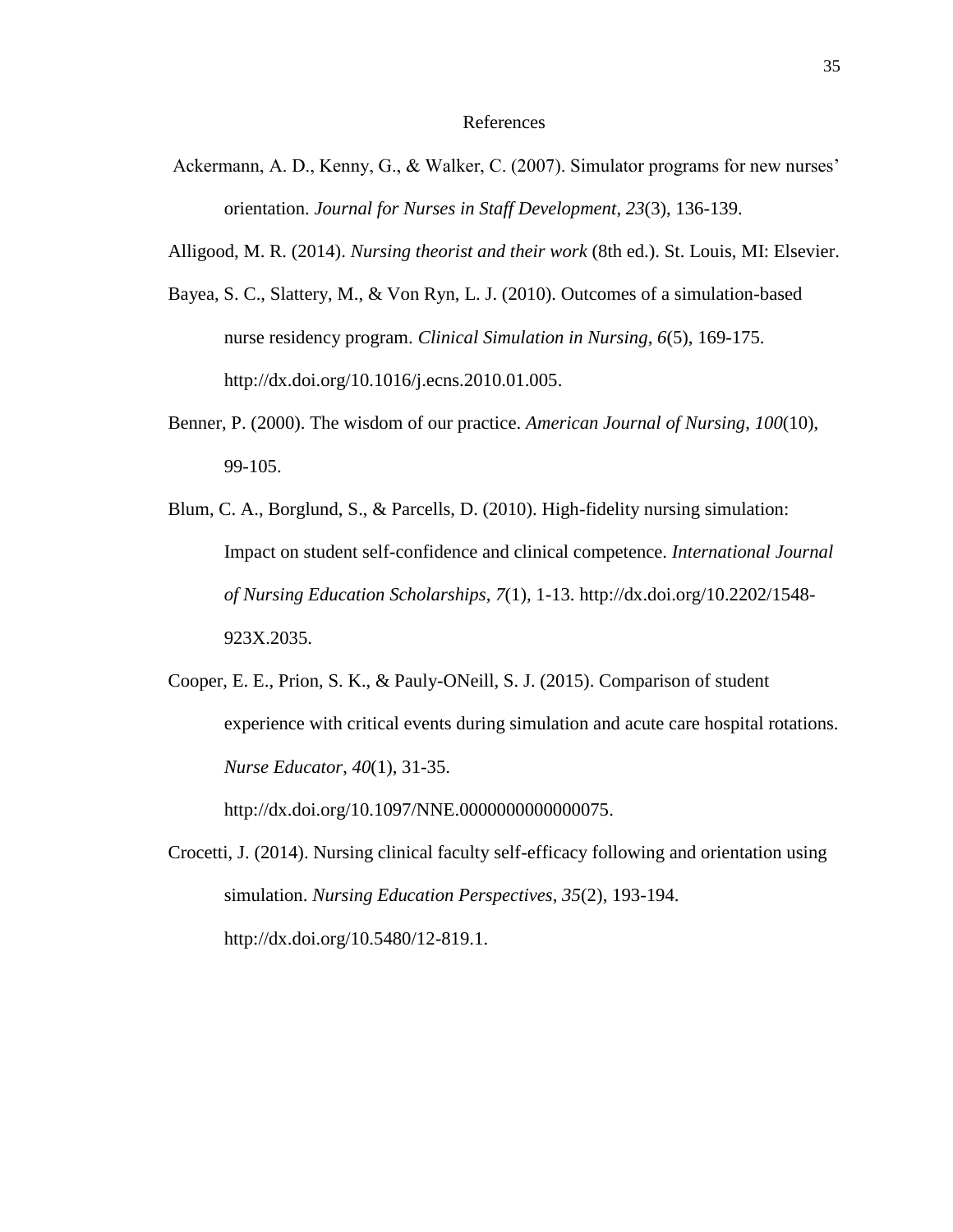- Duran, C., Bismuth, J., & Mitchell, E. (2013). A nationwide survey of vascular surgery trainees reveals trends in operative experience, confidence, and attitudes about simulation. *Journal of Vascular Surgery*, *58*(2), 524-528. http://dx.doi.org/10.1016/j.jvs.2012.12.072.
- Ferguson, T. D., Howell, T. L., & Parsons, L. C. (2014). The birth experience: Learing through clinical simulation. *International Journal of Childbirth Education*, *29*(3), 66-72.
- Goodwin, T. L., Goolsby, M. A., & Vest, R. M. (2014). Hybrid simulation improves medical student procedural confidence during EM clerkship. *Military Medicine*, *179*, 1223-1227. http://dx.doi.org/10.7205/MILMED-D-14-00072
- Grundy, S. E. (1993). The confidence scale: Development and psychometric characteristics. *Nurse Educator*, *18* (1), 6-9.
- Hommes, T. (2014). Implementation of simulation to improve staff nurse education. *Journal for Nurses in Professional Development*, *30*(2), 66-69. http://dx.doi.org/10.1097/01.NND.00004331144.66804.4c.
- Jacobson, T., Belcher, E., Sarr, B., Riutta, E., Ferrier, J. D., & Botten, M. A. (2010). Clinical scenarios: Enhancing the skill set of the nurse as a vigilant guardian. *The Journal of Continuing Education in Nursing*, *41*(8), 347-353. http://dx.doi.org/10.3928/00220124-20100503-06

Kaddoura, M. A. (2010). New graduate nurses' perceptions of the effects of clinical simulation on the improvement of critical thinking, learning, and confidence. *The Journal of Continuing Education in Nursing*, *41*(11), 506-516. http://dx.doi.org/10.3928/00220124-20100701-02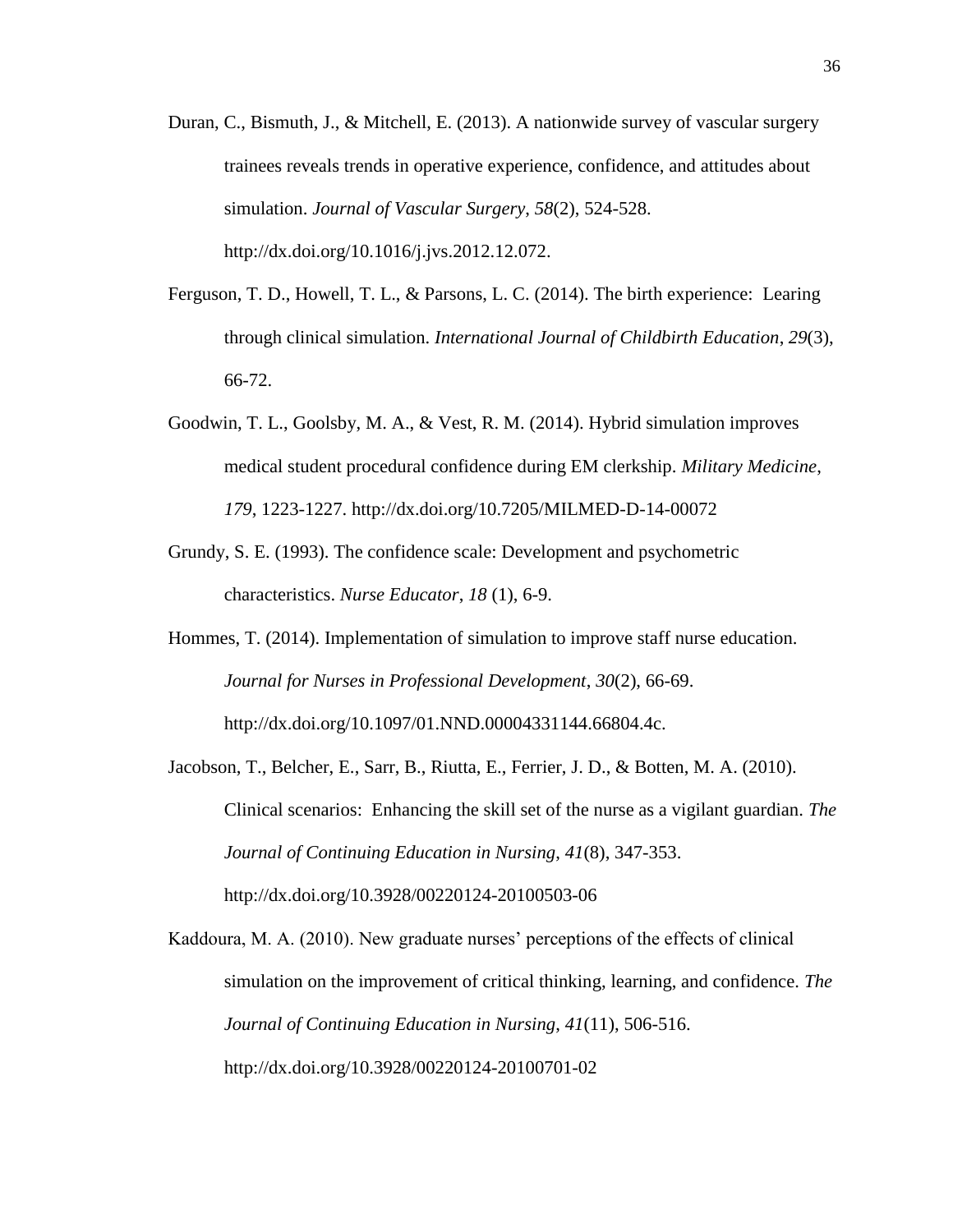Kimhi, E., Reishtein, J. L., Cohen, M., Friger, M., Hurviz, N., & Avraham, R. (2016). Impact of simulation and clinical experience on self-efficacy in nursing students. *Nurse Educator*, *41*(1), E1-E4.

http://dx.doi.org/10.1097/NNE.0000000000000194.

- Lucas, A. N. (2014). Promoting continuing competence and confidence in nurses through high-fidelity simulation-based learning. *The Journal of Continuing Education in Nursing*, *45*(8), 360-365. http://dx.doi.org/10.3928/00220124-20140716-02.
- Maneval, R., Fowler, K. A., Kays, J. A., Boyd, T. M., Shuey, J., Harne-Britner, S., & Mastrine, C. (2012). The effect of high-fidelity patient simulation on the critical thinking and clinical decision-making skills of new graduate nurses. *The Journal of Continuing Education in Nursing*, *43*(3), 125-133.

[http://dx.doi.org/10.3928/0220124-20111101-02.](http://dx.doi.org/10.3928/0220124-20111101-02)

- Merriam Webster Dictionary online. (2016). Retrieved January 31, 2016. http://www.merriam-webster.com/dictionary/self-confidence.
- Ohtake, P. J., Lazarus, M., Schillo, R., & Rosen, M. (2013). Simulation experience enhances physical therapist student confidence in managing a patient in the critical care environment. *Physical Therapy*, *93*(2*)*, 216-228. http://dx.doi.org/10.2522/ptj.20110463.
- Peteani, L. A. (2004). Enhancing clinical practice and education with high-fedelity human patient simulators. *Nurse Educator*, *29*(1*)*, 25-30.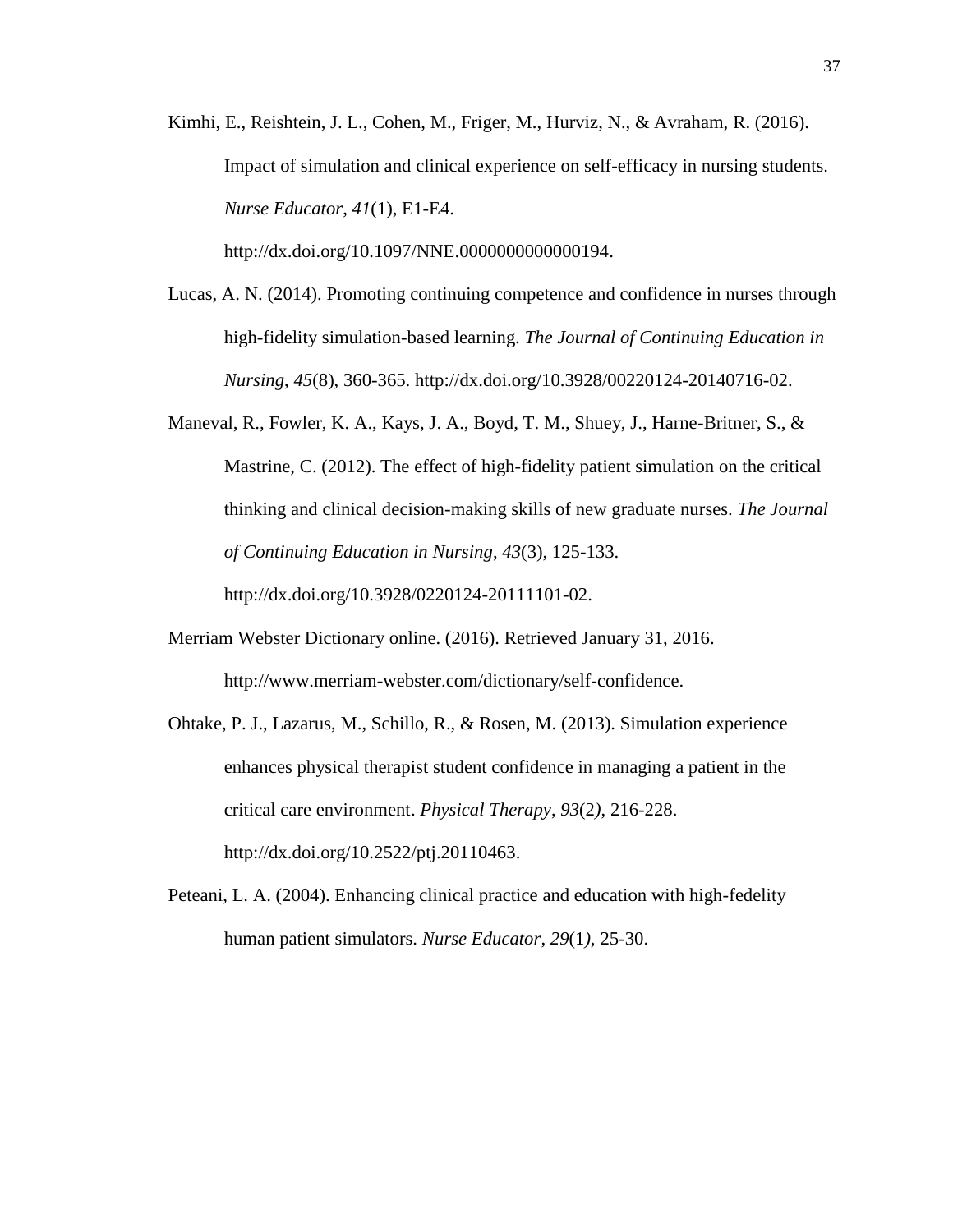- Radhakrishnan, J., Balachandran, S., Venkatesaperumal, R., & D'Souza, M. S. (2013). Simulation: A teaching strategy in nursing education for safe practice. *International Journal of Nursing Education*, *5*(1), 251-257. http://dx.doi.org/10.5958/j.0974-9357.5.1.003.
- Radovich, P., Palaganas, J., Kiemeney, J., Strother, B., Brunea, B., & Hamilton, L. (2011). Enhancing leadership orientation through simulation. *Critical Care Nurse*, *31*(5), 58-63. http://dx.doi.org/10.4037/ccn2011463.
- Rauen, C. A. (2004). Simulation as a teaching strategy for nursing education and orientation in cardiac surgery. *Critical Care Nurse*, *24*(3), 46-50.
- Samawi, Z., Miller, T., & Haras, M. S. (2014). Using high-fidelity simulation and concept mapping to cultivate self-confidence in nursing students. *Nursing Education Perspectives*, *35*(6), 408-409. http://dx.doi.org/10.5480/12-1042.1.
- Schubert, C. R. (2012). Effect of simulation on nursing knowledge and critical thinking in failure to rescue events. *The Journal of Continuing Education in Nursing*, *43*(10), 467-471. http://dx.doi.org/10.3928/00220124-20120904-27.
- Smith, S. J., & Roehrs, C. J. (2009). High-fidelity simulation: Factors correlated with nursing student satisfaction and self-confidence. *Nursing Education Perspectives*, *30*(2), 74-78.
- Swamy, M., Sawdon, M., Chaytor, A., Cox, D., Barbaro-Brown, J., & McLachlan, J. (2014). A study to investigate the effectiveness of SimMan as an adjunct in teaching preclinical skills to medical students. *BMC Medical Education*, *14*(231). http://dx.doi.org/10.1186/1472.6920.14.231.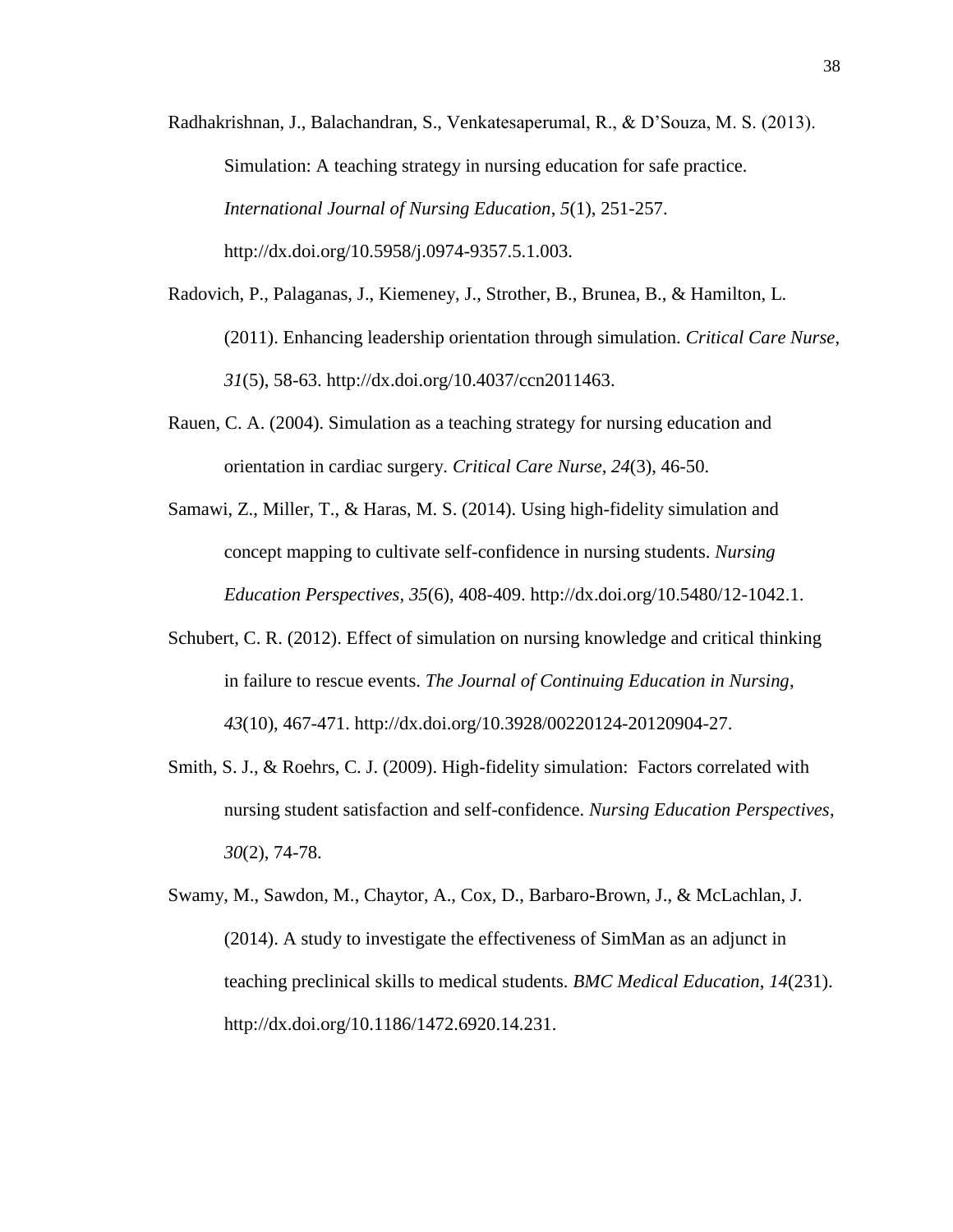- Thomas, C., & Mackey, E. (2012, February 24). Influence of a clinical simulation elective on baccalaureate nursing student clinical confidence. *Journal of Nursing Education*, *51*(4), 236-239. http://dx.doi.org/10.3928/01484834-20120224-03
- Waxman, K., & Telles, C. L. (2009). The use of Benner's framework in high-fidelity simulation faculty development: The bay area simulation collaborative model. *Clinical Simulation in Nursing*, *5*, 231-235.

http://dx.doi.org/10.1016/j.ecns.2009.06.001.

Zigmont, J. J., Wade, A., Edwards, T., Hayes, K., Mitchell, J., & Oocumma, N. (2015). Utilization of experiential learning and the learning outcomes model reduces RN orientation time by more than 35%. *Clinical Simulation in Nursing*, (11), 79-94. http://dx.doi.org/10.1016/j.eens.2014.11.001.